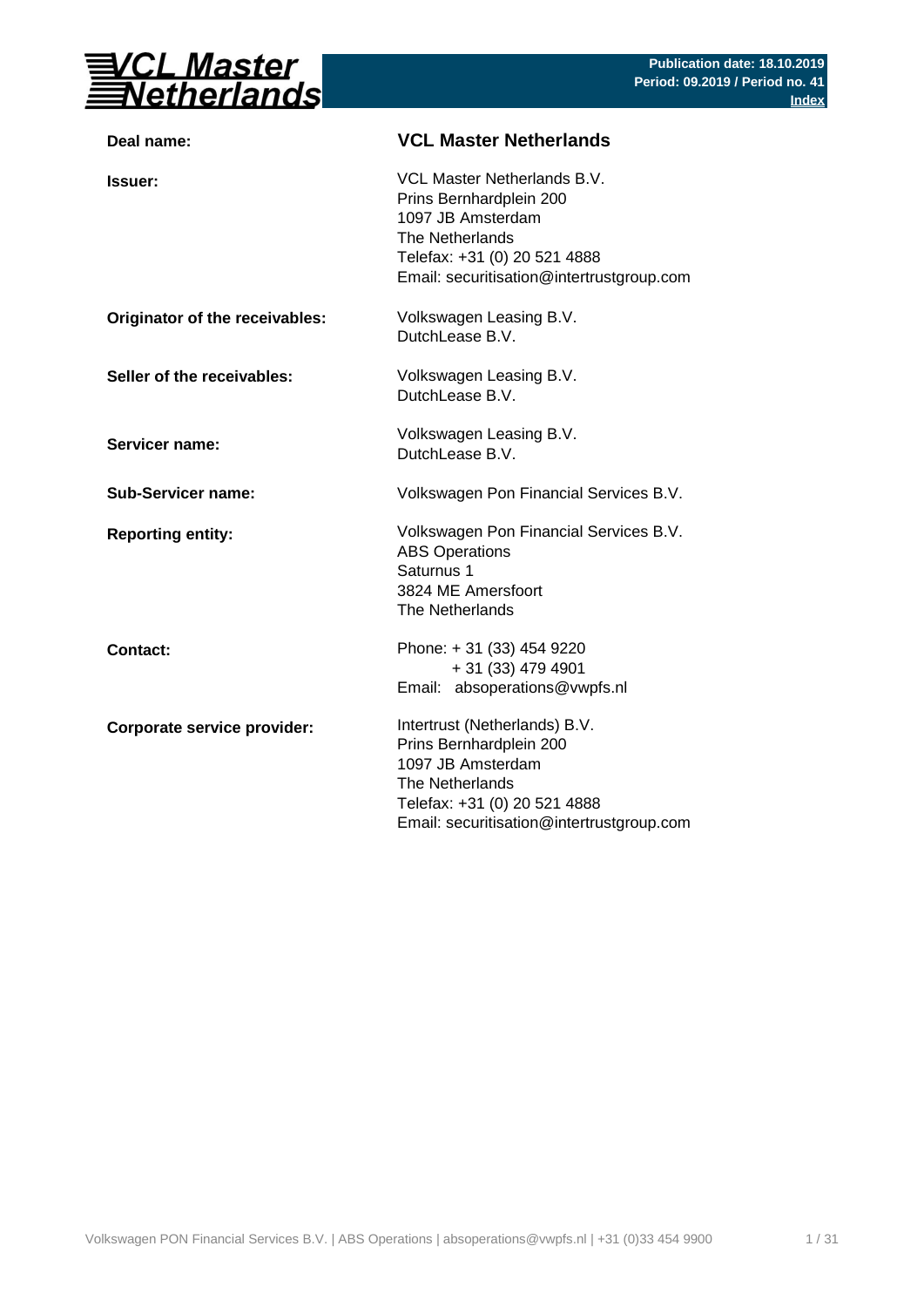

# **Contents**

| Page             | <b>Table of contents</b>           |
|------------------|------------------------------------|
| 1                | Cover                              |
| $\overline{2}$   | <b>Contents</b>                    |
| 3                | <b>Reporting details</b>           |
| 4                | <b>Parties overview</b>            |
| 5                | <b>Transaction events I</b>        |
| 6                | <b>Transaction events II</b>       |
| $\overline{7}$   | <b>Transaction events III</b>      |
| 8                | Information regarding the notes I  |
| $\boldsymbol{9}$ | Information regarding the notes II |
| 10               | Cash collateral account            |
| 11               | Swap fixing / Waterfall            |
| 12               | <b>Retention</b>                   |
| 13               | <b>Amortisation profile I</b>      |
| 14               | <b>Amortisation profile II</b>     |
| 15               | Run out schedule I                 |
| 16               | Run out schedule II                |
| 17               | <b>Outstanding contracts</b>       |
| 18               | Delinquencies & defaults I         |
| 19               | Delinquencies & defaults II        |
| 20               | Delinquencies & defaults III       |
| 21               | <b>Write-Offs</b>                  |
| 22               | <b>Prepayments</b>                 |
| 23               | Pool data I                        |
| 24               | Pool data II                       |
| 25               | Pool data III                      |
| 26               | Pool data IV                       |
| 27               | Pool data V                        |
| 28               | Pool data VI                       |
| 29               | Lease level data                   |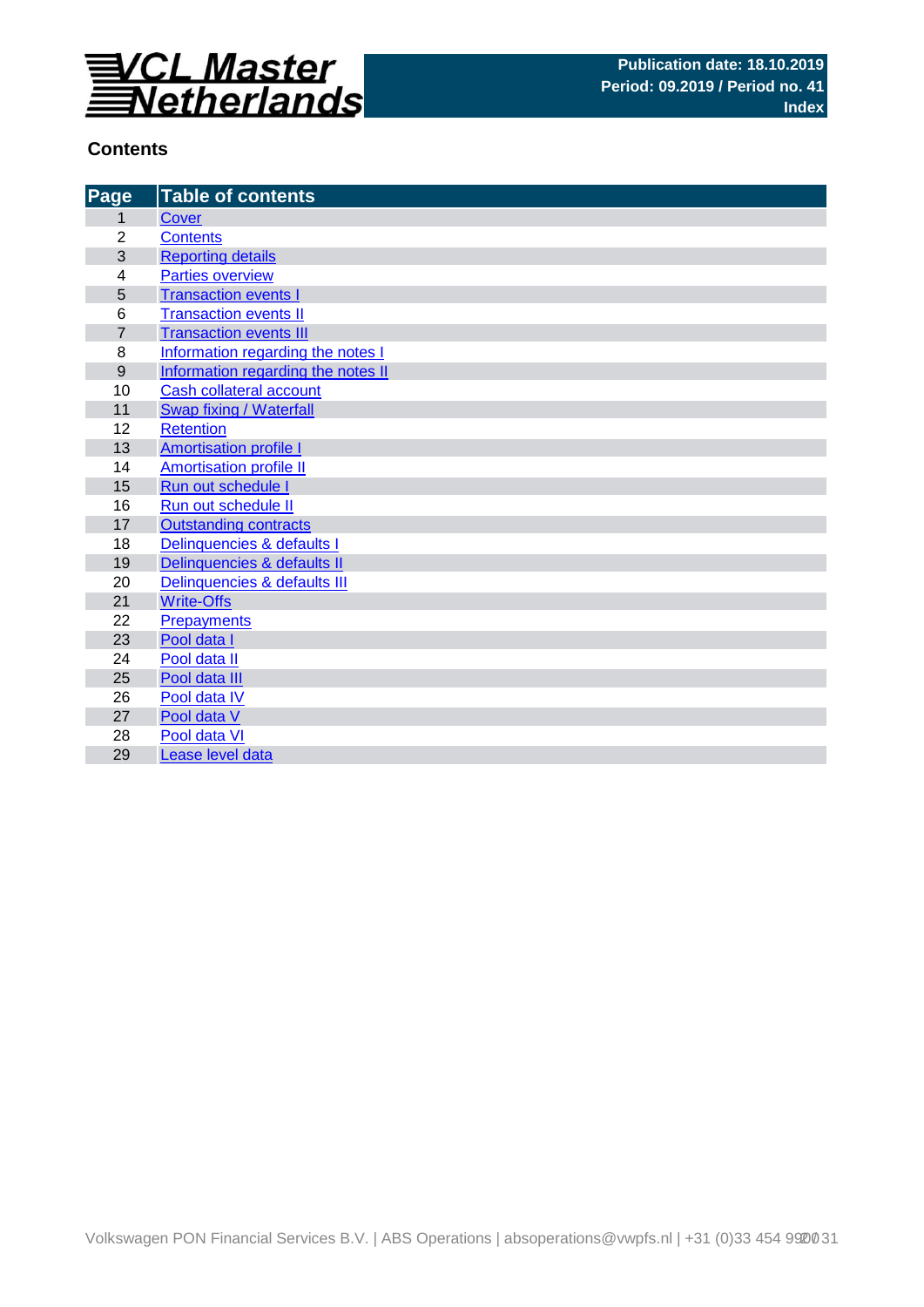

### **Reporting details**

| <b>Deal overview</b>                |                             |                                    |                                     |
|-------------------------------------|-----------------------------|------------------------------------|-------------------------------------|
| Cut-Off-Date                        | 30-4-2016 Publication date: |                                    | 18.10.2019 (18th of each month)     |
| Scheduled date of Clean-Up-<br>Call |                             | n.a. Payment date:                 | 25.10.2019 (25th of each month)     |
| Legal final maturity date           | 25-6-2027 Reporting date:   |                                    | 30.09.2019 (last day of each month) |
| <b>Issue date</b>                   |                             | 31-5-2016 Asset collection period: | from 01.09.2019 until 30.09.2019    |
| Period no.:                         |                             | 41 Interest accrual period         | from 25.09.2019 until 25.10.2019    |
| Reporting frequency:                |                             | Monthly Note payment period:       | from 25.09.2019 until 25.10.2019    |
| Next payment date:                  | 25-11-2019 Days accrued:    |                                    | 30                                  |

| Type of car at pool cut | Number of<br>contracts | Percentage of<br><b>contracts</b> | Outstanding<br>discounted<br>balance | Percentage outstanding<br>discounted balance |
|-------------------------|------------------------|-----------------------------------|--------------------------------------|----------------------------------------------|
| New cars                | 13.108                 | 94.62%                            | €244.342.851.74                      | 96,01%                                       |
| Used cars               | 746                    | 5.38%                             | €10.167.048.13                       | 3.99%                                        |
| <b>Total</b>            | 13.854                 | 100.00%                           | (€254.509.899.87                     | 100,00%                                      |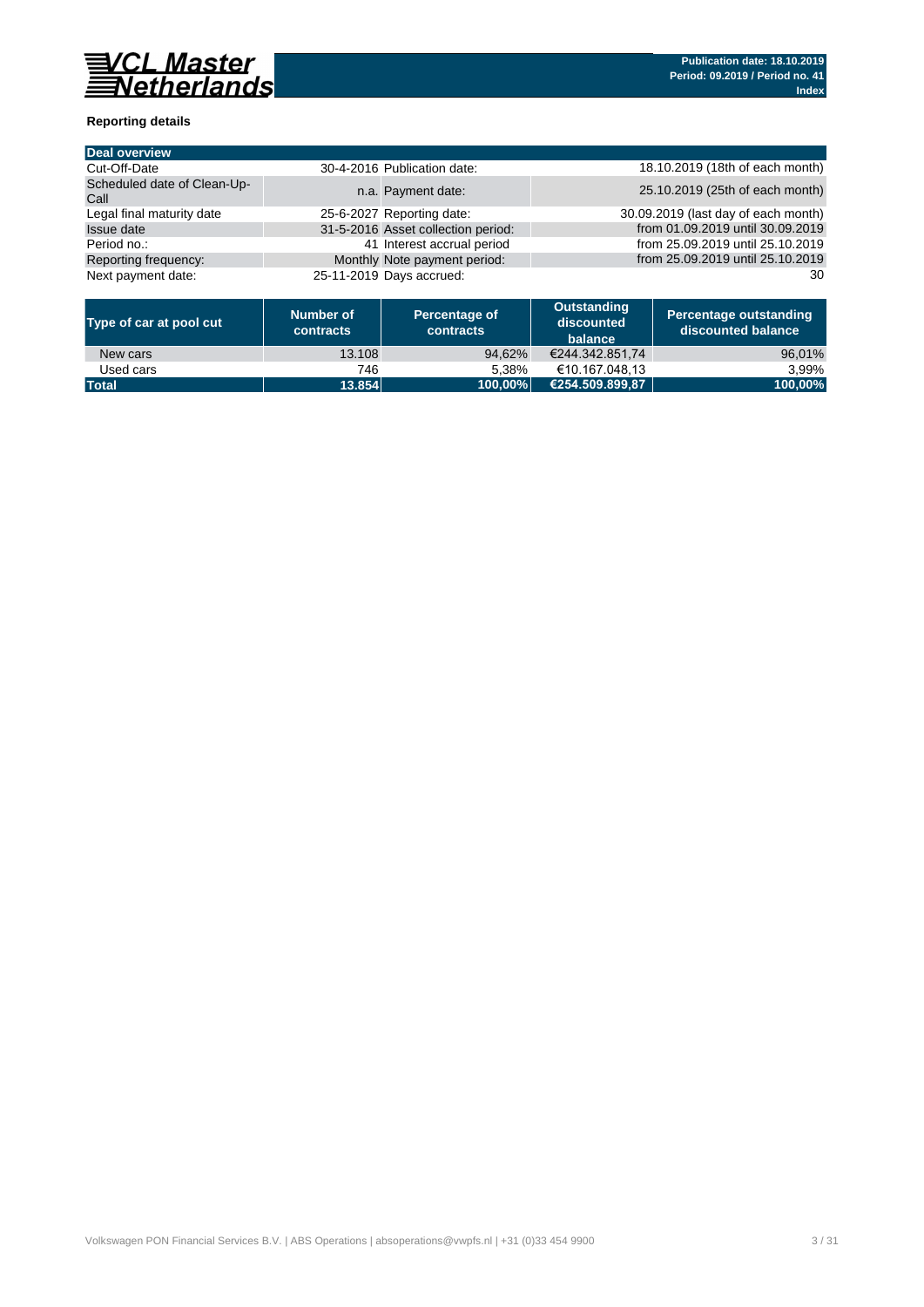

**Parties overview**

| Issuer:                                                                                                                                           | <b>VCL Master Netherlands B.V.</b><br>Attn.: Directors<br>Prins Bernhardplein 200<br>1097 JB Amsterdam<br>The Netherlands<br>Telefax: +31 (0)20 521 48888<br>Email: securitisation@intertrustgroup.com                                                                                                                                       | <b>Lead Manager</b>                                                  | <b>ING Bank N.V.</b><br>Attn.: N. Spieker/ S de Visser<br>Bijlmerplein 888 (AMP E05.048)<br>1102 MG Amsterdam<br>The Netherlands<br>Telephone: +31 (0)20 56 38117<br>Email: niels.spieker@ing.com                                                                                                        |
|---------------------------------------------------------------------------------------------------------------------------------------------------|----------------------------------------------------------------------------------------------------------------------------------------------------------------------------------------------------------------------------------------------------------------------------------------------------------------------------------------------|----------------------------------------------------------------------|----------------------------------------------------------------------------------------------------------------------------------------------------------------------------------------------------------------------------------------------------------------------------------------------------------|
| Co-Arranger:                                                                                                                                      | <b>Volkswagen Financial Services AG</b><br>Attn.: H. Wiegmann, M. Williamson, A. Dunaszewska<br>Gifhorner Strasse 57<br>38112 Braunschweig<br>Germany<br>Telefax: +49 (531) 212 75423, +49 (531) 212 7 83976<br>Email: heiko.wiegmann@vwfs.com,<br>martin.williamson@vwfs.com<br>agata.dunaszewska@vwfs.com                                  | Co-Arranger:                                                         | <b>ING Bank N.V.</b><br>Attn.: N. Spieker/ S de Visser<br>Bijlmerplein 888 (AMP E05.048)<br>1102 MG Amsterdam<br>The Netherlands<br>Telephone: +31 (0)20 56 38117<br>Email: niels.spieker@ing.com                                                                                                        |
| <b>Principal Paying Agent,</b><br><b>Calculation Agent, Interest</b><br><b>Determination Agent, Account</b><br><b>Bank and Cash Administrator</b> | Elavon Financial Services Limited, UK Branch<br>Attn.: Structures Finance Relationship Management<br>5th Floor, 125 Old Broad Street<br>London EC2N 1AR<br><b>United Kingdom</b><br>Telefax: +44 207 365 2577<br>Email: mbs.relationship.management@usbank.com                                                                               | <b>Security Trustee</b><br><b>Data Proctection</b><br><b>Trustee</b> | <b>Stichting Security Trustee VCL Master Netherlands</b><br>Attn.: Director<br>Prins Bernhardplein 200<br>1097 JB Amsterdam<br>The Netherlands<br>Telefax: +31 (0)20 521 48888<br>Email: securitisation@intertrustgroup.com                                                                              |
| <b>Listing Agent</b>                                                                                                                              | <b>Lucid Issuer Services Limited</b><br>Attn.: Jackie Geisen<br><b>Tankerton Works</b><br>12 Argyle Walk<br>London WC1H 8HA<br>United Kingdom<br>Email: jgeisen@lucid-is.com                                                                                                                                                                 | Registrar                                                            | <b>Elavon Financial Services Limited</b><br>Attn.: Structured Finance Agency Services<br>Block E, Cherrywood Business Park<br>Loughlinstown, Dublin<br>Ireland<br>Telefax: +353 (1) 6569442<br>Email: mbs.relationship.management@usbank.com                                                             |
| Subservicer:                                                                                                                                      | Volkswagen Pon Financial Services B.V.<br>Attn.: ABS Operations<br>Saturnus 1<br>3824 ME Amersfoort<br>The Netherlands<br>Telefax: +31 (0) 33 479 1800<br>Email: absoperations@vwpfs.nl                                                                                                                                                      | Swap counterparty:                                                   | Skandinaviska Enskilda Banken AB<br>Attn.: Structured Derivative Operations<br>Stephanstr. 14 - 16<br>60313 Frankfurt am Main<br>Germany<br>Email: SEBStructIrdOps@seb.se                                                                                                                                |
| Sellers, Servicers, Call Option<br><b>Buyers, Issuer Facility</b><br>Borrowers:                                                                   | Volkswagen Leasing B.V.<br>Attn.: ABS Operations<br>Saturnus 1<br>3824 ME Amersfoort<br>The Netherlands<br>Telefax: +31 (0) 33 479 1800<br>Email: absoperations@vwpfs.nl<br>DutchLease B.V.<br>Attn.: ABS Operations<br>Saturnus 1<br>3824 ME Amersfoort<br>The Netherlands<br>Telefax: +31 (0) 33 479 1800<br>Email: absoperations@vwpfs.nl | <b>Rating agencies:</b>                                              | <b>Fitch Ratings Ltd</b><br>30 North Colonnade<br>London, E14 5GN<br>United Kingdom<br>Email: guy.honebon@fitchratings.com;<br>michael.ecke@fitchratings.com<br>Moody's Investors Service Ltd.<br>One Canada Square<br>Canary Wharf<br>London E14 5FA<br>United Kingdom<br>Email: monitor.abs@moodys.com |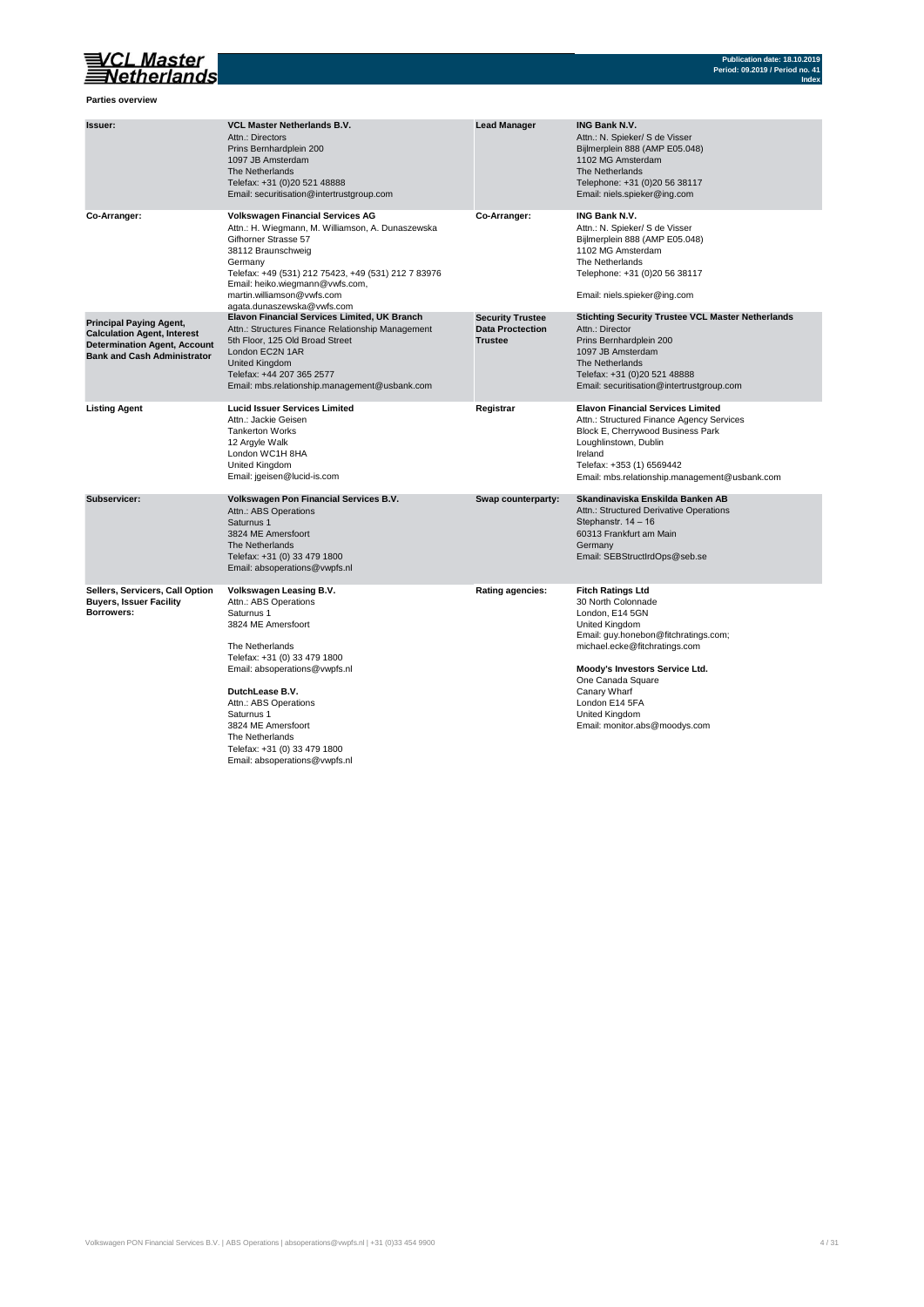

#### **Transaction events I**

### **Clean-up-call**

| <b>Clean-Up-Call condition</b>                         |         |
|--------------------------------------------------------|---------|
| Percentage of current outstanding discounted portfolio | 307.74% |
| Min. Percentage of outstanding discounted portfolio    | 10.00%  |

\*N.B. This percentage may become greater 100% whenever the current total outstanding discounted balance is larger than the initial discounted balance as of initial Cut-Off-Date.

Fulfilled when the aggregate discounted Balance is less than 10,00% of the initial discounted balance as of initial Cut-Off date provided that all payment obligations under the Compartment 1 notes will be thereby fulfilled.

| <b>Repurchase of receivables</b> | Number of contracts   Percentage of contracts | balance | Outstanding discounted Percentage of outstanding<br>discounted balance | <b>Re-Purchase price</b> |
|----------------------------------|-----------------------------------------------|---------|------------------------------------------------------------------------|--------------------------|
| Current period                   |                                               |         |                                                                        |                          |
| Previous periods                 |                                               |         |                                                                        |                          |
| <b>Total</b>                     |                                               |         |                                                                        |                          |

If a repurchase of receivables occurred, it would only result from non-eligibility as of the respective Cut-Off-Date (which has been discovered at a later stage).

#### **Transaction party replacements**

| <b>Capacity of transaction party</b> | Date of replacement   Reason for replacement | <b>Replaced party</b> | <b>Replaced by</b> |
|--------------------------------------|----------------------------------------------|-----------------------|--------------------|
|                                      |                                              |                       |                    |
|                                      |                                              |                       |                    |
|                                      |                                              |                       |                    |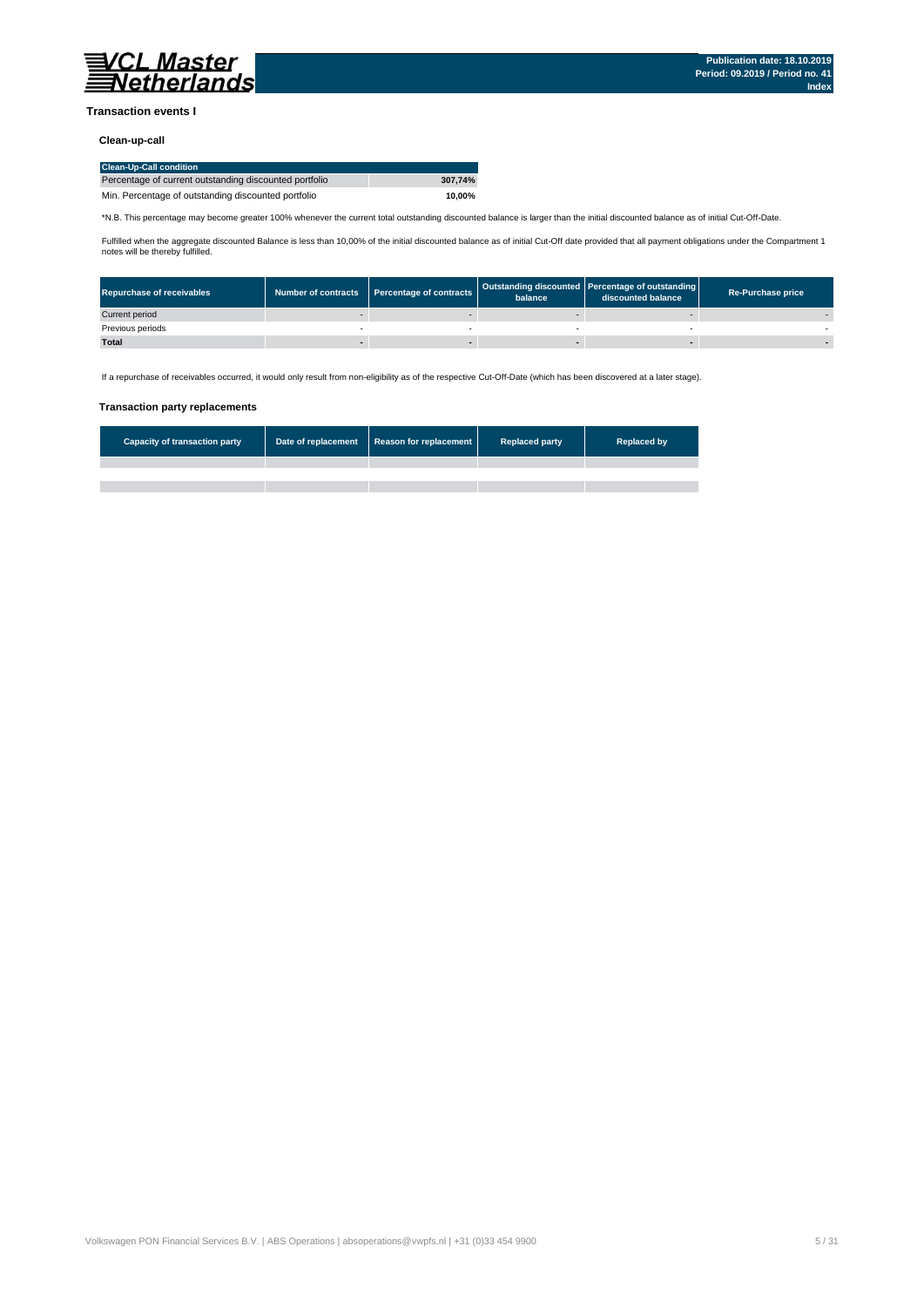**No**

#### **Transaction events II**

| <b>Revolving period</b>                                                            |            |
|------------------------------------------------------------------------------------|------------|
| Series revolving period expiration date of<br>the last outstanding series of notes | 25-11-2019 |
| Date of occurance of an early amortisation<br>event                                | n.a.       |
| Revolving period                                                                   | 25-11-2019 |

| <b>Accumulation account balance</b>                              | $31 - 8 - 2019$ | 30-9-2019 |
|------------------------------------------------------------------|-----------------|-----------|
| Amounts not invested for the purchase of<br>additional assets    | €0.00           | €0.00     |
| Percentage not invested for the purchase of<br>additional assets | $0.00\%$        | $0.00\%$  |

| <b>Dynamic gross loss ratio</b> | Ratio    | $>1.0\%$  | $> 2.0\%$ |
|---------------------------------|----------|-----------|-----------|
| $31 - 7 - 2019$                 | 0.02264% | <b>No</b> | <b>No</b> |
| $31 - 8 - 2019$                 | 0.04038% | No        | No        |
| 30-9-2019                       | 0.03076% | <b>No</b> | No        |

| Cumulative gross loss ratio                             | Ratio    | $> 2.00\%$ | $\geq 3.50\%$ | $\geq 4.50\%$ | $\geq 5.50\%$     |
|---------------------------------------------------------|----------|------------|---------------|---------------|-------------------|
| 30-9-2019                                               | 0.33584% | <b>No</b>  | No            | <b>No</b>     | <b>No</b>         |
|                                                         |          |            |               |               |                   |
| Discounted balance as of the previous period            |          |            |               |               | €784.253.957.32   |
| Discounted balance of all initial and additional assets |          |            |               |               | €1.436.161.392.22 |
| Weighted average seasoning                              |          |            |               |               | 22.33             |
| Late delingency ratio                                   |          |            |               |               | 0.00000%          |

#### **Enforcement event**

| <b>Credit enhancement increase condition</b>                                                          |       | <b>Not in effect</b> |
|-------------------------------------------------------------------------------------------------------|-------|----------------------|
| a) the dynamic gross loss ratio for three consecutive payment dates exceeds                           |       |                      |
| (i) if weighted average seasoning is less 12 months                                                   | 1.00% | No                   |
| (ii) if weighted average seasoning is $>= 12$ months                                                  | 2.00% | No                   |
| b) the cumulative gross loss ratio exceeds                                                            |       | -                    |
| (i) if weighted average seasoning is less then 12 months                                              | 2.00% | <b>No</b>            |
| (ii) if weighted average seasoning is between 12 (incl.) - 24 (incl.) months                          | 3.50% | No                   |
| (iii) if weighted average seasoning is between 24 (excl.) - 36 (incl.) months                         | 4.50% | <b>No</b>            |
| (iv) if weighted average seasoning is $>$ 36 months                                                   | 5.50% | No                   |
| c) the late delinguency ratio exceeds at any payment date                                             | 2.00% | No                   |
| d) the occurence of a servicer replacement event                                                      |       | No                   |
| e) the occurence of an insolvency event with respect to VWL/DL                                        |       | No                   |
| f) the cash collateral account does not contain the specified general cash collateral account balance |       | No                   |

| <b>Early amortisation event</b>                                                                                                                                                                                                                                                                                                                                                                                                                                                                                                                                                                                                                    | No |
|----------------------------------------------------------------------------------------------------------------------------------------------------------------------------------------------------------------------------------------------------------------------------------------------------------------------------------------------------------------------------------------------------------------------------------------------------------------------------------------------------------------------------------------------------------------------------------------------------------------------------------------------------|----|
| (i) Occurence of a foreclosure event                                                                                                                                                                                                                                                                                                                                                                                                                                                                                                                                                                                                               | No |
| (ii) VCL Master accumulation account balance > 10% of total discounted receivables balance on two consecutive months                                                                                                                                                                                                                                                                                                                                                                                                                                                                                                                               | No |
| (iii) the Credit Enhancement Increase Condition is in effect                                                                                                                                                                                                                                                                                                                                                                                                                                                                                                                                                                                       | No |
| (iv) In case of default/termination event: failure to replace swap counterparty or failure to post collatereal by swap counterparty                                                                                                                                                                                                                                                                                                                                                                                                                                                                                                                | No |
| (v) Any payment date after six consecutive payment dates following the initial issue date, the sum of Class A Actual Overcollateralisation<br>Percentage is lower than 31,75% or the Class B Actual Overcollateralisation Percentage is lower than 24,25%                                                                                                                                                                                                                                                                                                                                                                                          | No |
| (vi) Either of the Sellers ceases to be an Affiliate of the Volkswagen AG or any successor thereto                                                                                                                                                                                                                                                                                                                                                                                                                                                                                                                                                 | No |
| (vii) The 403-declaration with respect to a Seller is withdrawn by Volkswagen Pon Financial Services B.V. by depositing a declarartion to<br>this effect with the Trade Register of the Chamber of Commerce unless Volkswagen Pon Financial B.V. has provided to the relevant<br>Seller, no later than 30 Business Days following the depositing of the declaration to this effect, replacement security by other means in<br>form and substance sufficient to the Issuer and the Issuer and the Security Trustee (which may, at the sole discretion of Volkswagen Pon<br>Financial Services B.V., take the form of a quarantee or any other form. | No |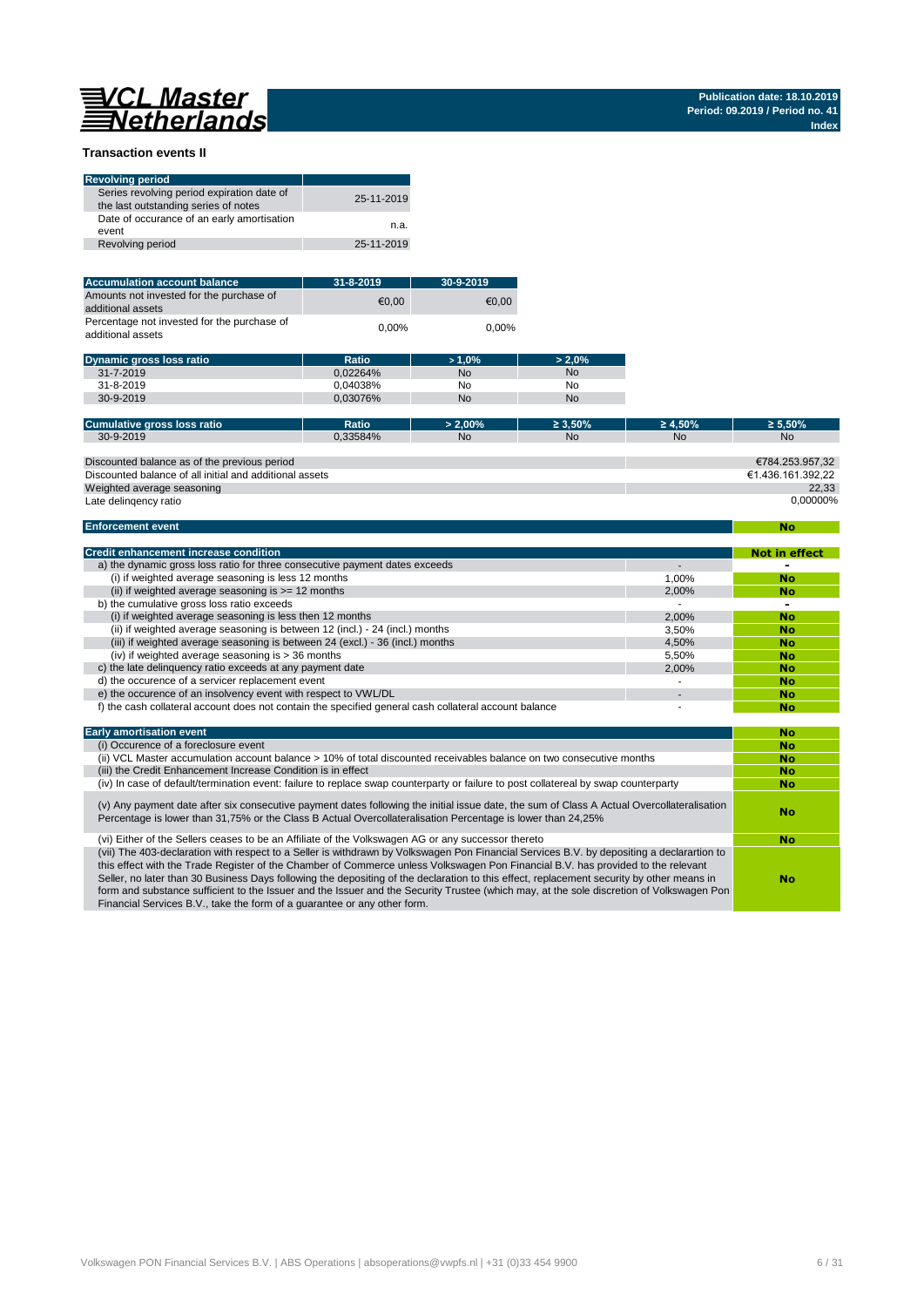

# **Publication date: 18.10.2019 Period: 09.2019 / Period no. 41 Index**

| <b>Account bank</b>                                                        |                | Moody's                                                                                                                                                                                                                                                                                           |                |                                                                                                                                                                                                                                                                                                    | <b>Fitch</b>                                                                                                                                                                                                                                                                                                                                    |                |                                                                                                                                                                                                                                                                               |                  |
|----------------------------------------------------------------------------|----------------|---------------------------------------------------------------------------------------------------------------------------------------------------------------------------------------------------------------------------------------------------------------------------------------------------|----------------|----------------------------------------------------------------------------------------------------------------------------------------------------------------------------------------------------------------------------------------------------------------------------------------------------|-------------------------------------------------------------------------------------------------------------------------------------------------------------------------------------------------------------------------------------------------------------------------------------------------------------------------------------------------|----------------|-------------------------------------------------------------------------------------------------------------------------------------------------------------------------------------------------------------------------------------------------------------------------------|------------------|
| Elavon Financial Services Limited UK branch                                | Lona term      | <b>Short term</b>                                                                                                                                                                                                                                                                                 | <b>Outlook</b> | Long term                                                                                                                                                                                                                                                                                          | <b>Short term</b>                                                                                                                                                                                                                                                                                                                               | Outlook        |                                                                                                                                                                                                                                                                               |                  |
| Current rating                                                             | A1             | $P-1$                                                                                                                                                                                                                                                                                             | <b>Stable</b>  | AA                                                                                                                                                                                                                                                                                                 | $F1+$                                                                                                                                                                                                                                                                                                                                           | <b>Stable</b>  |                                                                                                                                                                                                                                                                               |                  |
| Minimum required rating                                                    | Baa1           | $P-1$                                                                                                                                                                                                                                                                                             |                | A                                                                                                                                                                                                                                                                                                  | F <sub>1</sub>                                                                                                                                                                                                                                                                                                                                  |                |                                                                                                                                                                                                                                                                               |                  |
| ** if not subject to short-term rating, long term rating of at<br>least A+ |                | If the account bank ceases to have the account bank required rating it shall, at its own cost,<br>(iii) take any other action in order to maintain the rating of the Notes or to restore the rating of the Notes.<br>(Please refer to the prospectus for a complete description of the mechanism) |                | (i) procure transfer of the accounts held with it to an Eligible Collateral Bank which is to be appointed by the Issuer once selected by the Account Bank, or<br>(ii) find an irrevocable and unconditional guarantor providing the guarantee from an entity with Account Bank Required Rating, or |                                                                                                                                                                                                                                                                                                                                                 |                | Required rating:                                                                                                                                                                                                                                                              | <b>Fulfilled</b> |
| Swap counterparty                                                          |                | Moody's                                                                                                                                                                                                                                                                                           |                |                                                                                                                                                                                                                                                                                                    | <b>Fitch</b>                                                                                                                                                                                                                                                                                                                                    |                |                                                                                                                                                                                                                                                                               |                  |
| Skandinaviska Enskilda Banken AB                                           | Long term      | <b>Short term</b>                                                                                                                                                                                                                                                                                 | Outlook        | Long term                                                                                                                                                                                                                                                                                          | <b>Short term</b>                                                                                                                                                                                                                                                                                                                               | Outlook        |                                                                                                                                                                                                                                                                               |                  |
| Current rating                                                             | Aa2            | $P-1$                                                                                                                                                                                                                                                                                             | <b>Stable</b>  | AA-                                                                                                                                                                                                                                                                                                | $F1+$                                                                                                                                                                                                                                                                                                                                           | <b>Stable</b>  |                                                                                                                                                                                                                                                                               |                  |
| Minimum required rating                                                    | A <sub>3</sub> |                                                                                                                                                                                                                                                                                                   |                | A                                                                                                                                                                                                                                                                                                  | F <sub>1</sub>                                                                                                                                                                                                                                                                                                                                  |                |                                                                                                                                                                                                                                                                               |                  |
| * and either posts collateral or obtains garuantee from a                  |                |                                                                                                                                                                                                                                                                                                   |                |                                                                                                                                                                                                                                                                                                    |                                                                                                                                                                                                                                                                                                                                                 |                |                                                                                                                                                                                                                                                                               |                  |
|                                                                            |                | (i) posts an amount of collateral (in the form of cash and/or securities) as set forth in the Swap Agreement; or<br>(ii) obtains a guaranty from an instituton with an acceptable ratng; or<br>(Please refer to the prospectus for a complete description of the mechanism)                       |                | If the swap counterparty ceases to maintain its credit rating at the miniumum required rating, the swap counterparty:<br>(iii) assigns its rights and obligations under the relevant Swap Agreement to a substitute swap counterparty with an acceptable rating.                                   |                                                                                                                                                                                                                                                                                                                                                 |                | <b>Required rating:</b>                                                                                                                                                                                                                                                       | <b>Fulfilled</b> |
|                                                                            |                | Moody's                                                                                                                                                                                                                                                                                           |                |                                                                                                                                                                                                                                                                                                    | <b>Fitch</b>                                                                                                                                                                                                                                                                                                                                    |                |                                                                                                                                                                                                                                                                               |                  |
| Volkswagen Financial Services AG                                           | Long term      | <b>Short term</b>                                                                                                                                                                                                                                                                                 | <b>Outlook</b> | Long term                                                                                                                                                                                                                                                                                          | <b>Short term</b>                                                                                                                                                                                                                                                                                                                               | <b>Outlook</b> |                                                                                                                                                                                                                                                                               |                  |
| Current rating                                                             | A <sub>3</sub> | $P-2$                                                                                                                                                                                                                                                                                             | <b>Stable</b>  |                                                                                                                                                                                                                                                                                                    |                                                                                                                                                                                                                                                                                                                                                 |                |                                                                                                                                                                                                                                                                               |                  |
| Minimum required rating                                                    | Baa1           | J.                                                                                                                                                                                                                                                                                                |                |                                                                                                                                                                                                                                                                                                    |                                                                                                                                                                                                                                                                                                                                                 |                |                                                                                                                                                                                                                                                                               |                  |
|                                                                            |                |                                                                                                                                                                                                                                                                                                   |                |                                                                                                                                                                                                                                                                                                    |                                                                                                                                                                                                                                                                                                                                                 |                | Required rating:                                                                                                                                                                                                                                                              | <b>Fulfilled</b> |
|                                                                            |                | Moody's                                                                                                                                                                                                                                                                                           |                |                                                                                                                                                                                                                                                                                                    | Fitch                                                                                                                                                                                                                                                                                                                                           |                |                                                                                                                                                                                                                                                                               |                  |
| Volkswagen Pon Financial Services BV                                       | Long term      | <b>Short term</b>                                                                                                                                                                                                                                                                                 | Outlook        | Long term                                                                                                                                                                                                                                                                                          | <b>Short term</b>                                                                                                                                                                                                                                                                                                                               | Outlook        |                                                                                                                                                                                                                                                                               |                  |
|                                                                            |                | ٠                                                                                                                                                                                                                                                                                                 |                |                                                                                                                                                                                                                                                                                                    |                                                                                                                                                                                                                                                                                                                                                 |                |                                                                                                                                                                                                                                                                               |                  |
|                                                                            |                |                                                                                                                                                                                                                                                                                                   |                |                                                                                                                                                                                                                                                                                                    | the Monthly Remittance Condition. Please reference the Prospectus for a complete<br>description of this mechanism. If there should be a change in the credit quality of<br>with the conditions set out in the Monthly Remittance Condition, Fitch Ratings will notify<br>the Servicer and the next Investor Report will be amended accordingly. |                | Fitch Ratings currently views the credit quality of Volkswagen Pon Financial Services B.V.<br>to be commensurate with the agreed upon rating requirements set out in the definition of<br>Volkswagen Pon Financial Services B.V. such that it would no longer be commensurate | <b>Fulfilled</b> |

Volkswagen PON Financial Services B.V. | ABS Operations | absoperations@vwpfs.nl | +31 (0)33 454 9900 7 / 31 / 31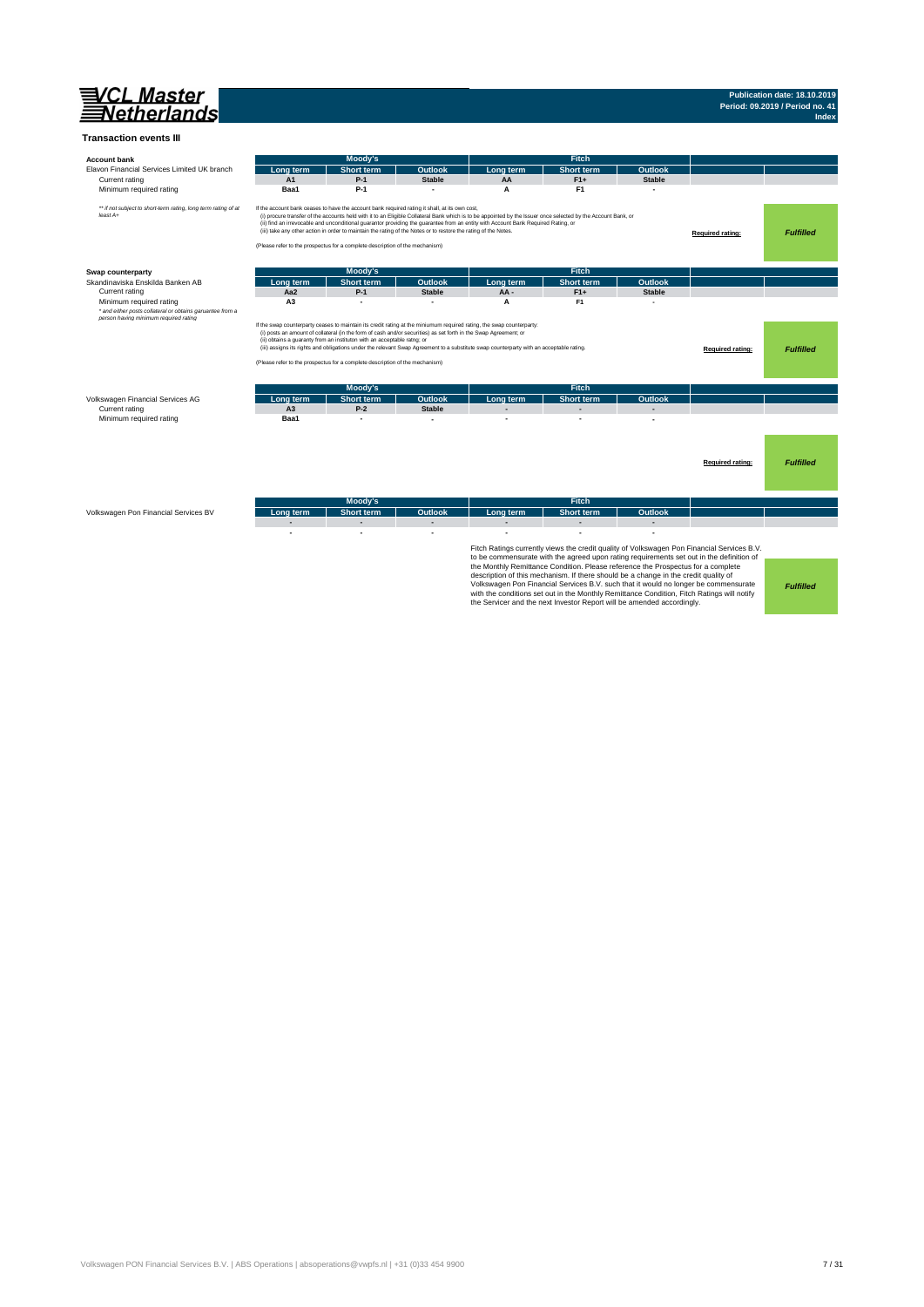

### **Information regarding the notes I**

|                             | <b>Class A Notes</b>   |                        |                        |                        |                        |                        | <b>Class B Notes</b>   |                        |
|-----------------------------|------------------------|------------------------|------------------------|------------------------|------------------------|------------------------|------------------------|------------------------|
| Rating at issue date        | <b>Series A 2016-1</b> | <b>Series A 2016-2</b> | <b>Series A 2016-3</b> | <b>Series A 2016-4</b> | <b>Series A 2016-5</b> | <b>Series A 2016-6</b> | <b>Series B 2016-1</b> | <b>Series B 2016-2</b> |
| Moody's                     | Aaa (sf)               | Aaa (sf)               | Aaa (sf)               | Aaa (sf)               | Aaa (sf)               | Aaa (sf)               | Aa1 $(sf)$             | Aa1 $(sf)$             |
| <b>DBRS</b>                 | AAA (sf)               | AAA (sf)               | AAA (sf)               | AAA (sf)               | AAA (sf)               | AAA (sf)               | A (high) (sf)          | A (high) (sf)          |
| <b>Current rating</b>       |                        |                        |                        |                        |                        |                        |                        |                        |
| Moody's                     |                        | Aaa (sf)               | Aaa (sf)               | Aaa (sf)               | Aaa (sf)               | Aaa (sf)               | Aa2 $(sf)$             | Aa2 $(sf)$             |
| Fitch                       |                        | AAA (sf)               | AAA (sf)               | AAA (sf)               | AAA (sf)               | AAA (sf)               | AA (sf)                | AA (sf)                |
| <b>Information on notes</b> |                        |                        |                        |                        |                        |                        |                        |                        |
| <b>ISIN</b>                 | XS1417315725           | XS1419661035           | XS1419662272           | XS1419662603           | XS1419662942           | XS1452378745           | XS1417318588           | XS1419666851           |
| Common code                 | 141731572              | 141966103              | 141966227              | 141966260              | 141966294              | 145237874              | 141731858              | 141966685              |
| Original face value         | €16.200.000.00         | €48,600,000,00         | €32.400.000.00         | €16.200.000.00         | €58.300.000.00         | €37.100.000.00         | €13.600.000.00         | €5.400.000.00          |
| Spread / Margin             | 0.450%                 | 0,450%                 | 0.450%                 | 0.450%                 | 0.450%                 | 0,450%                 | 0,900%                 | 0,900%                 |
| Current coupon              | $0.000\%$              | 0,000%                 | $0,000\%$              | 0,000%                 | 0,000%                 | $0,000\%$              | 0.450%                 | 0,450%                 |

| <b>Information on notes</b>  | <b>Class A-Series</b> | <b>Class B-Series</b> |
|------------------------------|-----------------------|-----------------------|
| Legal final maturity date    | $nov-24$              | $nov-24$              |
| Fixed/Floating               | floating              | floating              |
| Day count convention         | actual/360            | actual/360            |
| Index rate (1-Month-Euribor) | $-0.450\%$            | $-0.450%$             |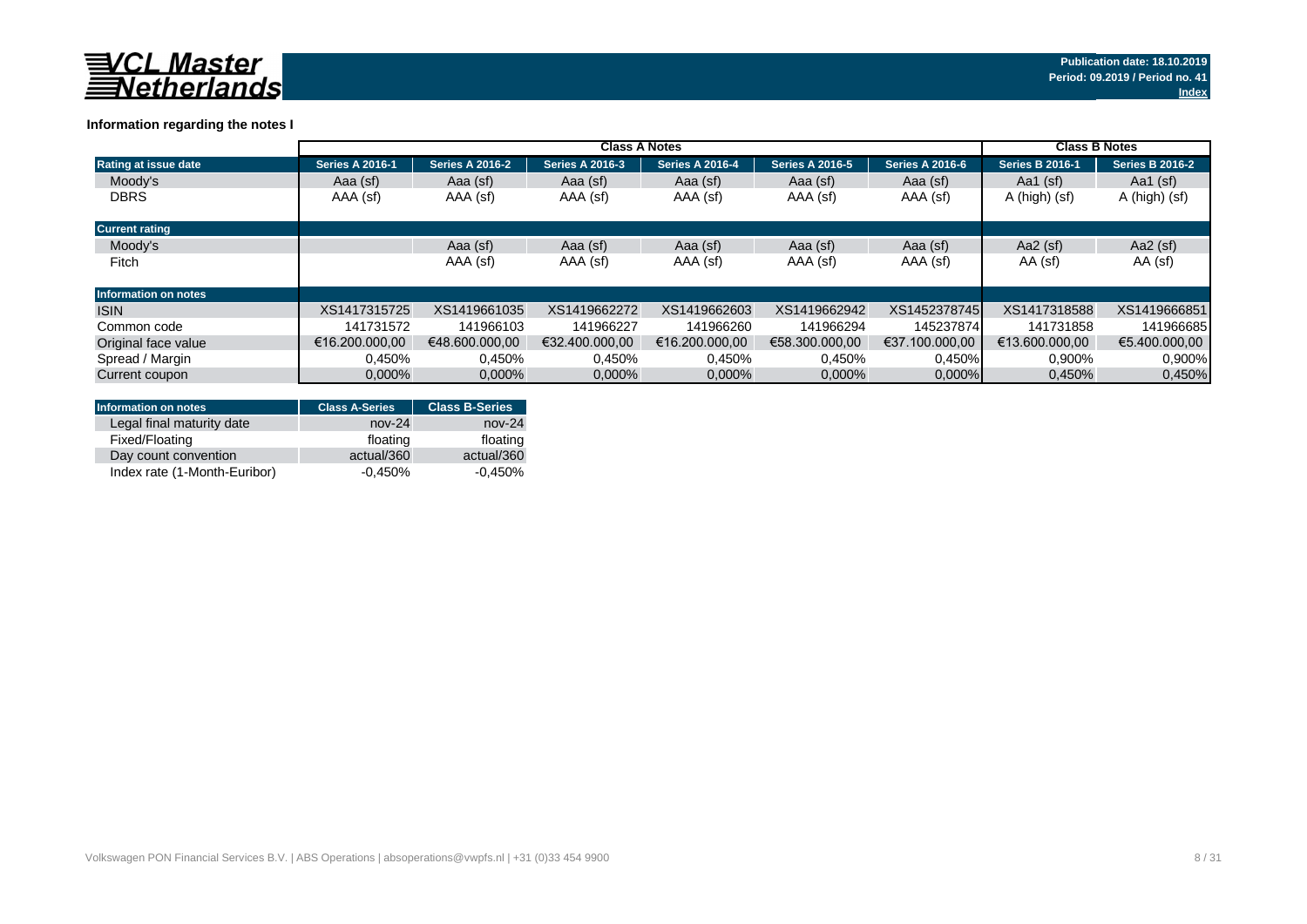#### **Information regarding the notes II**

| Monthly period:                      | 9-2019                      |
|--------------------------------------|-----------------------------|
| Payment date:                        | 25-10-2019                  |
| Interest accrual period (from/until) | 25.09.2019 until 25.10.2019 |
| Davs accrued                         | 30                          |
| Index rate                           | 1-Month Euribor             |
| Base interest rate:                  | $-0.4500%$                  |
| Day count convention                 | actual/360                  |

|                                                           |                            | <b>Class A Notes</b>   |                        |                        |                        |                        | <b>Class B Notes</b>   |                      |                        |                        |                      |
|-----------------------------------------------------------|----------------------------|------------------------|------------------------|------------------------|------------------------|------------------------|------------------------|----------------------|------------------------|------------------------|----------------------|
| <b>Interest payments</b>                                  | <b>Total Class A and B</b> | <b>Series A 2016-1</b> | <b>Series A 2016-2</b> | <b>Series A 2016-3</b> | <b>Series A 2016-4</b> | <b>Series A 2016-5</b> | <b>Series A 2016-6</b> | <b>Total Class A</b> | <b>Series B 2016-1</b> | <b>Series B 2016-2</b> | <b>Total Class B</b> |
| Note balance                                              | €574.500.000.00            | €0,00                  | €124.500.000,00        | €82.800.000,00         | €54.800.000,00         | €172.800.000,00        | €82.800.000,00         | €517.700.000.00      | €40.600.000,00         | €16.200.000,00         | €56.800.000,00       |
| Paid interest                                             | €21.300.00                 | €0,00                  | €0,00                  | €0,00                  | €0,00                  | €0,00                  | €0,00                  | €0.00                | €15.225,00             | €6.075.00              | €21.300,00           |
| <b>Unpaid Interest</b>                                    |                            |                        |                        |                        |                        |                        |                        |                      |                        |                        |                      |
| Unpaid interest of the reporting period                   | €0.00                      | €0,00                  | €0,00                  | €0,00                  | €0,00                  | €0,00                  | €0,00                  | €0,00                | €0,00                  | €0,00                  | €0,00                |
| Cumulative unpaid interest                                | €0.00                      | €0,00                  | €0,00                  | €0,00                  | €0,00                  | €0,00                  | €0,00                  | €0,00                | €0,00                  | €0,00                  | €0,00                |
| <b>Note balance</b>                                       |                            |                        |                        |                        |                        |                        |                        |                      |                        |                        |                      |
| Note balance as of the beginning of the period            | €574.500.000.00            | €0.00                  | €124.500.000.00        | €82.800.000.00         | €54.800.000.00         | €172.800.000.00        | €82.800.000.00         | €517.700.000.00      | €40.600.000.00         | €16.200.000,00         | €56.800.000.00       |
| Additional issue amount                                   | €0.00                      | €0.00                  | €0,00                  | €0,00                  | €0.00                  | €0,00                  | €0,00                  | €0,00                | €0.00                  | €0,00                  | €0,00                |
| Redemotion amount due to amortizing series                | €0.00                      | €0.00                  | €0.00                  | €0,00                  | €0.00                  | €0.00                  | €0,00                  | €0.00                | €0.00                  | €0.00                  | €0,00                |
| Term take out redemption                                  | €0.00                      | €0.00                  | €0.00                  | €0.00                  | €0.00                  | €0.00                  | €0,00                  | €0,00                | €0.00                  | €0,00                  | €0,00                |
| Class balance as of the end of the period                 | €574.500.000.00            | €0.00                  | €124.500.000.00        | €82.800.000.00         | €54.800.000.00         | €172.800.000.00        | €82.800.000.00         | €517.700.000.00      | €40.600.000.00         | €16.200.000.00         | €56.800.000.00       |
|                                                           |                            |                        |                        |                        |                        |                        |                        |                      |                        |                        |                      |
| Payments to Investors per note                            |                            |                        |                        |                        |                        |                        |                        |                      |                        |                        |                      |
| Interest                                                  |                            | €0.00                  | €0,00                  | €0,00                  | €0.00                  | €0.00                  | €0,00                  |                      | €37.50                 | €37,50                 |                      |
| Principal repayment by note                               |                            | €0,00                  | €0,00                  | €0,00                  | €0,00                  | €0,00                  | €0,00                  |                      | €0,00                  | €0,00                  |                      |
| <b>Total</b>                                              |                            | €0.00                  | €0.00                  | $\epsilon$ 0.00        | $\epsilon$ 0.00        | $\epsilon$ 0.00        | €0.00                  |                      | €0.00                  | €0.00                  |                      |
|                                                           |                            |                        |                        |                        |                        |                        |                        |                      |                        |                        |                      |
| <b>Notes</b>                                              |                            |                        |                        |                        |                        |                        |                        |                      |                        |                        |                      |
| Number of notes as of the beginning of the period         | 5.745                      |                        | 1.245                  | 828                    | 548                    | 1.728                  | 828                    | 5.177                | 406                    | 162                    | 568                  |
| Increase of outstanding notes from tap-up                 |                            |                        |                        |                        |                        |                        |                        |                      |                        |                        |                      |
| Reduction of outstanding notes from term take out         |                            |                        |                        |                        |                        |                        |                        |                      |                        |                        |                      |
| Number of notes as of the end of the period               | 5.745                      |                        | 1.245                  | 828                    | 548                    | 1.728                  | 828                    | 5.177                | <b>406</b>             | 162                    | 568                  |
| Face value per note                                       |                            | €100.000,00            | €100.000,00            | €100.000,00            | €100.000,00            | €100.000,00            | €100.000,00            | €100.000,00          | €100.000,00            | €100.000,00            | €100.000,00          |
| Balance per note                                          |                            | €100.000.00            | €100.000.00            | €100.000.00            | €100.000.00            | €100.000.00            | €100.000.00            | €100.000.00          | €100.000.00            | €100.000.00            | €100.000,00          |
| <b>Note factor</b>                                        |                            | 1.000000               | 1.000000               | 1.000000               | 1.000000               | 1.000000               | 1.000000               | 1.000000             | 1.000000               | 1.000000               | 1.000000             |
| Overcollateralisation                                     |                            |                        |                        |                        |                        |                        |                        |                      |                        |                        |                      |
| Current OC amount (before TU / TTO)                       |                            | €0.00                  | €57.733.953.22         | €38.396.556.84         | €25.412.213.95         | €80.131.944.71         | €38.396.556.84         | €240.071.225.57      | €131.000.207.01        | €52.271.018.56         | €183.271.225.57      |
| Current OC percentage (before TU / TTO)                   |                            | 31.6812%               | 31.6812%               | 31.6812%               | 31.6812%               | 31.6812%               | 31.6812%               | 31.6812%             | 23.3689%               | 23.3689%               | 23.3689%             |
| Target OC percentage (revolving period/amortising period) |                            | 34% / 43%              | 34% / 43%              | 34% / 43%              | 34% / 43%              | 34% / 43%              | 34% / 43%              | 34% / 43%            | 26.5% / 35.5%          | 26.5% / 35.5%          | 26.5% / 35.5%        |
| Current OC amount (after TU / TTO)                        |                            | €0,00                  | €63.854.361,35         | €42.466.996.94         | €28.106.176.72         | €88.626.776.23         | €42.466.996.94         | €265.521.308,18      | €149.191.639.30        | €59.529.668.88         | €208.721.308,18      |
| Current OC percentage (after TU / TTO)                    |                            | 0.0000%                | 33.9012%               | 33,9012%               | 33.9012%               | 33.9012%               | 33,9012%               | 33.9012%             | 26.6491%               | 26.6491%               | 26.6491%             |
|                                                           |                            |                        |                        |                        |                        |                        |                        |                      |                        |                        |                      |

| <b>Subordinated loan</b>                  |                      |                      |
|-------------------------------------------|----------------------|----------------------|
| Balance as of the beginning of the period | €179.030.616.98      |                      |
| Balance increase from tap up              | €0.00                |                      |
| Redemption payments from term take out    | €0.00                |                      |
| Regular redemption from waterfall         | €0.00                |                      |
| Redemption from cash collateral account   | €0.00                |                      |
| Balance as of the end of the period       | €179.030.616.98      |                      |
| Capitalization of interest                | €3.102.606.64        |                      |
| O/C                                       | <b>Class A Notes</b> | <b>Class B Notes</b> |
| Current OC amount (before TU / TTO)       | € 240.071.225.57     | € 183.271.225.57     |
| Current OC percentage (before TU / TTO)   | 31.6812%             | 23.3689%             |
| Current OC amount (after TU / TTO)        | €265.521.308.18      | €208.721.308.18      |
| Current OC percentage (after TU / TTO)    | 33.9012%             | 26.6491%             |
|                                           |                      |                      |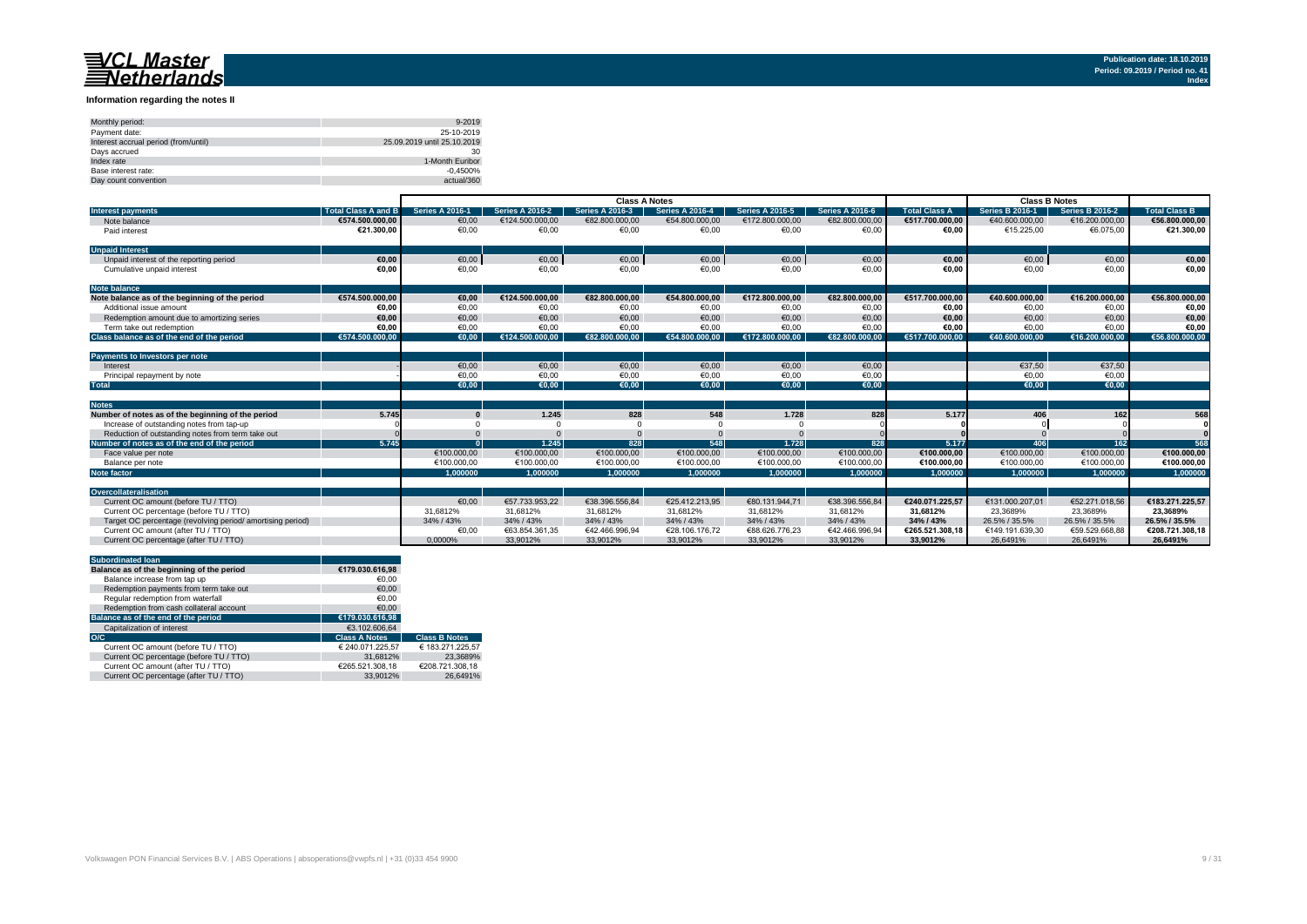

# **Credit enhancement**

| <b>Cash collateral account (CCA)</b>                             | in EUR          |
|------------------------------------------------------------------|-----------------|
| Initial balance at poolcut                                       | €9.158.618,28   |
| Thereof general cash reserve                                     | €2.288.400,00   |
| Thereof maintenance reserve                                      | €6.870.218,28   |
| Targeted balance (floor after Top Up)                            | €56.234.428,75  |
| Thereof general cash reserve                                     | €6.894.000,00   |
| Thereof maintenance reserve                                      | €49.340.428,75  |
| Balance as of the beginning of the period                        | €55.760.061,48  |
| Thereof general cash reserve                                     | €6.894.000,00   |
| Thereof maintenance reserve                                      | €48.866.061,48  |
| <b>Payments</b>                                                  | €474.367,27     |
| General payment from CCA                                         | € $0.00$        |
| General payment to CCA                                           | €0,00           |
| Payment from CCA due to TTO                                      | € $0,00$        |
| Payment to CCA due to tap-up                                     | €0,00           |
| Payment from CCA due to maintenance reserve                      | (6.477.870, 43) |
| Payment to CCA due to maintenance reserve                        | €6.593.440,59   |
| Payment to CCA due to top-up                                     | €358.797,11     |
| Balance as of the end of the period                              | €56.234.428,75  |
| Thereof general cash reserve                                     | €6.894.000,00   |
| Thereof maintenance reserve                                      | €49.340.428,75  |
| General cash reserve in percent of total current note<br>balance | 1,200%          |
| Specified general cash collateral amount                         | €6.894.000,00   |
| <b>Accrued interest</b>                                          | €0,00           |

# **Set off risk**

There is no set off risk applicable.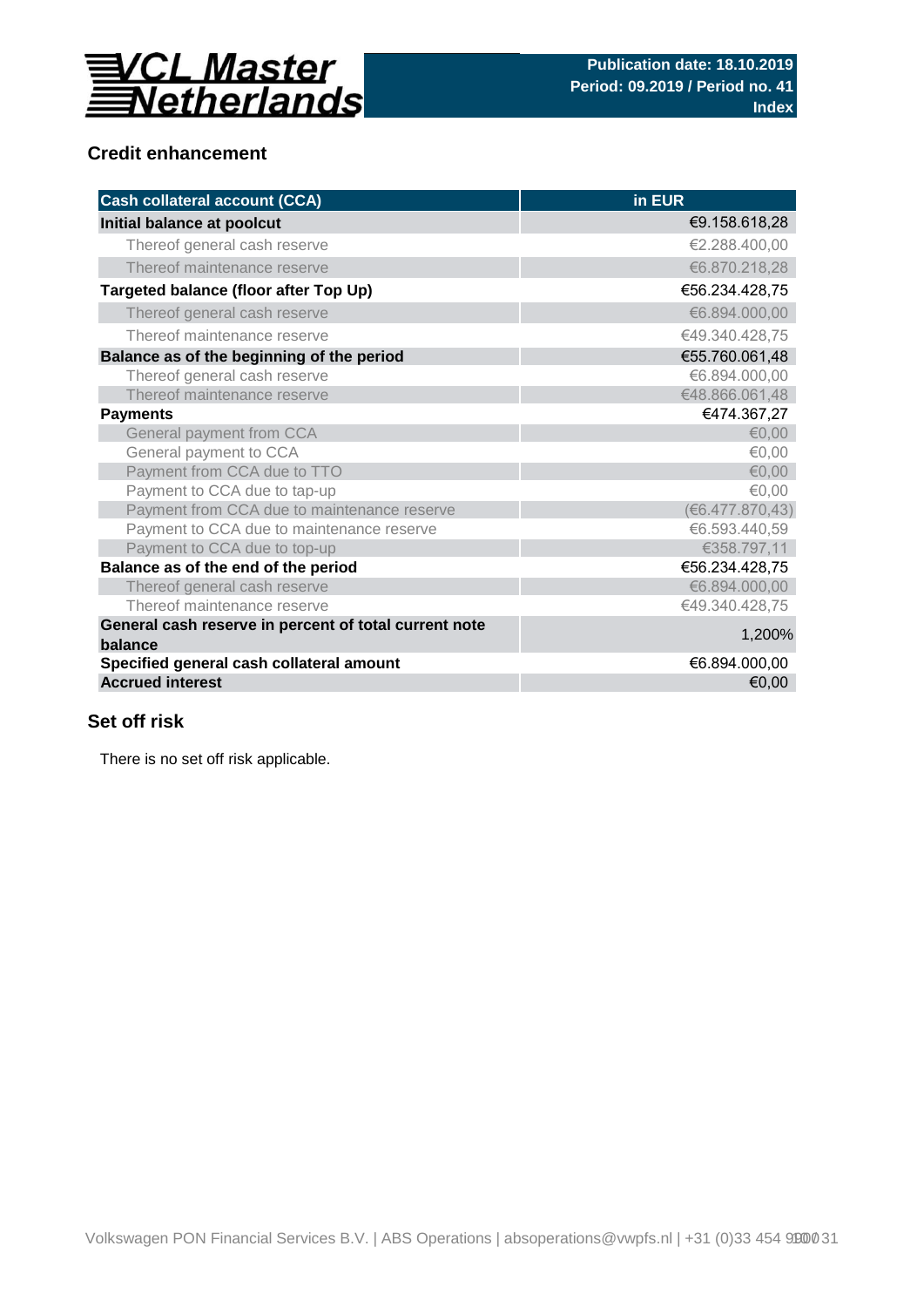

### **Swap fixing / Waterfall**

| Amortising interest rate swap                                                                                                                 | <b>Class A</b>                       | <b>Class B</b>                   |
|-----------------------------------------------------------------------------------------------------------------------------------------------|--------------------------------------|----------------------------------|
| Underlying principal for reporting period                                                                                                     | €517.700.000,00                      | €56.800.000,00                   |
| Paying leg                                                                                                                                    | Fix interest rate                    | Fix interest rate                |
| Receiving leg                                                                                                                                 | Floating interest rate               | Floating interest rate           |
| Net swap payments / receipts                                                                                                                  | (€169.072,20)                        | (€19.903,67)                     |
|                                                                                                                                               |                                      |                                  |
| Available distribution amount calculation                                                                                                     | <b>Payment to waterfall position</b> | <b>Remaining amount</b>          |
| (i) Lease Collections, minus (A) amounts credited to the Maintenance Surplus Reserve Ledger<br>and (B) amounts of any Issuer Increase Advance | €25.031.268,94                       | €25.031.268,94                   |
| (ii) amounts of interest paid or principal repaid under the Issuer Facility Agreement                                                         | €0.00                                | €25.031.268,94                   |
| (iii) Vehicle Realisation Proceeds                                                                                                            | €12.685.493,51                       | €37.716.762,45                   |
| (iv) Lease Incidental Shortfall payments                                                                                                      | €0.00                                | €37.716.762,45                   |
| (vi) payments from the CCA                                                                                                                    | €0,00                                | €37.716.762,45                   |
| (vii) amounts debited from the Maintenance Reserve Ledger                                                                                     | €6.477.870.43                        | €44.194.632,88                   |
| (viii) Maintenance Surplus debited from the Maintenance Reserve Ledger                                                                        | €0,00                                | €44.194.632,88                   |
| (ix) Net Swap Receipts                                                                                                                        | €0.00                                | €44.194.632.88                   |
| (x) transfers from the Accumulation Account to the Distribution Account                                                                       | €0,00                                | €44.194.632.88                   |
| (xi) the Buffer Release Amount                                                                                                                | (€1.749.090,49)                      | €42.445.542,39                   |
| Waterfall                                                                                                                                     | Payment to waterfall position        | <b>Remaining amount</b>          |
| Available distribution amount                                                                                                                 |                                      | €42.445.542,39                   |
| 1) Taxes and Issuer Profit Amount                                                                                                             | (E1.890,00)                          | €42.443.652,39                   |
| 1.i) Taxes                                                                                                                                    | (E1.890,00)                          | €42.443.652,39                   |
| 1.ii) Issuer Profit Amount                                                                                                                    | €0,00                                | €42.443.652,39                   |
| 2) Senior Maintenance Coordinator Fee                                                                                                         | (E16.913.643, 27)                    | €25.530.009,12                   |
| 3) Payments in respect of fees I                                                                                                              | (E682.832,04)                        | €24.847.177,07                   |
| 3.i) Payment to directors of the issuer                                                                                                       | €0.00                                | €25.530.009,12                   |
| 3.ii) Servicer Fee - Volkswagen Leasing B.V.                                                                                                  | (€555.964,91)                        | €24.974.044,21                   |
| Servicer Fee - DutchLease B.V.                                                                                                                | (697.580.05)                         | €24.876.464.15                   |
| 3.iii) Payment to Maintenance Coordinator - Volkswagen Leasing B.V.                                                                           | €0.00                                | €24.876.464.15                   |
| Payment to Maintenance Coordinator - DutchLease B.V.                                                                                          | €0.00                                | €24.876.464,15                   |
| 3.iv) Payment to Rating Agencies                                                                                                              | €0,00                                | €24.876.464,15                   |
| 3.y) Payment to Process Agent                                                                                                                 | €0,00                                | €24.876.464,15                   |
| 3.vi) Payment to Account Bank                                                                                                                 | (€29.053,65)                         | €24.847.410.50                   |
| 3.vii) Payment to Agents                                                                                                                      | €0,00                                | €24.847.410,50                   |
| 3. viii) Payment in respect of listing of the notes                                                                                           | €0.00                                | €24.847.410,50                   |
| 3.ix) Payment in respect of auditors' fees and legal counsel fees                                                                             | €0,00                                | €24.847.410,50                   |
| 3.x) Payment in respect administration costs and expenses                                                                                     | (E233, 43)                           | €24.847.177,07                   |
| 3.xi) Payment to other third parties providing services                                                                                       | €0,00                                | €24.847.177,07                   |
| 4) Net Swap Payments or Swap Termination Payments - Series A and B                                                                            | (€188.975,87)                        | €24.658.201,20                   |
| - Net swap payments on series A 2016-1<br>- Net swap payments on series A 2016-2                                                              | € $0,00$<br>(€40.659,63)             | €24.847.177,07<br>€24.806.517,44 |
| - Net swap payments on series A 2016-3                                                                                                        | (E27.041, 10)                        | €24.779.476,34                   |
| - Net swap payments on series A 2016-4                                                                                                        | (E17.896,77)                         | €24.761.579,57                   |
| - Net swap payments on series A 2016-5                                                                                                        | (656.433,60)                         | €24.705.145,97                   |
| - Net swap payments on series A 2016-6                                                                                                        | (E27.041, 10)                        | €24.678.104,87                   |
| - Net swap payments on series B 2016-1                                                                                                        | (E14.226.92)                         | €24.663.877,95                   |
| - Net swap payments on series B 2016-2                                                                                                        | (65.676, 75)                         | €24.658.201,20                   |
| 5) Interest payment class A                                                                                                                   | €0,00                                | €24.658.201,20                   |
| (a) Accrued interest & (b) interest shortfalls on series A 2016-1                                                                             | €0,00                                | €24.658.201,20                   |
| (a) Accrued interest & (b) interest shortfalls on series A 2016-2                                                                             | €0,00                                | €24.658.201,20                   |
| (a) Accrued interest & (b) interest shortfalls on series A 2016-3                                                                             | €0,00                                | €24.658.201,20                   |
| (a) Accrued interest & (b) interest shortfalls on series A 2016-4                                                                             | €0,00                                | €24.658.201,20                   |
| (a) Accrued interest & (b) interest shortfalls on series A 2016-5                                                                             | €0,00                                | €24.658.201,20                   |
| (a) Accrued interest & (b) interest shortfalls on series A 2016-6                                                                             | €0.00                                | €24.658.201,20                   |
| 6) Interest payment class B                                                                                                                   | (E21.300,00)                         | €24.636.901,20                   |
| (a) Accrued interest & (b) interest shortfalls on series B 2016-1                                                                             | (€15.225,00)                         | €24.642.976,20                   |
| (a) Accrued interest & (b) interest shortfalls on series B 2016-2                                                                             | (66.075,00)                          | €24.636.901,20                   |
| 7) Payment to cash collateral account until the general CCA equals specified general CCA                                                      | €0,00                                | €24.636.901,20                   |
| 8) Redemption amount class A                                                                                                                  | €0,00                                | €24.636.901,20                   |
| (a) Redemption on series A 2016-1                                                                                                             | € $0,00$                             | €24.636.901,20                   |
| (a) Redemption on series A 2016-2                                                                                                             | €0,00                                | €24.636.901,20                   |
| (a) Redemption on series A 2016-3                                                                                                             | €0,00                                | €24.636.901,20                   |
| (a) Redemption on series A 2016-4                                                                                                             | €0,00                                | €24.636.901,20                   |
| (a) Redemption on series A 2016-5                                                                                                             | €0,00                                | €24.636.901,20                   |
| (a) Redemption on series A 2016-6                                                                                                             | €0,00                                | €24.636.901,20                   |
| Class A accumulation account                                                                                                                  | (€24.636.901,20)<br>€0,00            | €0,00<br>€0,00                   |
| 9) Redemption amount class B                                                                                                                  | €0,00                                | € $0,00$                         |
| (a) Redemption on series B 2014-1<br>(a) Redemption on series B 2014-2                                                                        | €0,00                                | €0,00                            |
| Class B accumulation account                                                                                                                  | €0,00                                | €0,00                            |
| 10) Payments to swap counterparties, other than those made under item 4                                                                       | €0,00                                | €0,00                            |
| 11) Accrued and unpaid interest on the subordinated loan                                                                                      | €0,00                                | €0,00                            |
| (a) Interest subordinated loan                                                                                                                | €0,00                                | €0,00                            |
| (b) Unpaid interest subordinated loan                                                                                                         | €0,00                                | € $0,00$                         |
| 12) Redemption subordinated loan                                                                                                              | €0,00                                | €0,00                            |
| 13) Final success fee                                                                                                                         | €0,00                                | €0,00                            |
|                                                                                                                                               |                                      |                                  |
| Distribution of cash collateral account surplus                                                                                               | Payment to waterfall position        | <b>Remaining amount</b>          |
| Payment in respect of accrued and unpaid interest on the Subordinated Loan                                                                    | €0,00                                | €0,00                            |
| Payment in respect of reduction of outstanding principal amount of Subordinated Loan                                                          | €0,00                                | €0,00                            |
| Payment in respect of Sellers final success fee                                                                                               | €0,00                                | €0,00                            |
| Payments due to term take out - not part of the waterfall                                                                                     | <b>Payment</b>                       | <b>Remaining amount</b>          |
| Purchase price from term take out                                                                                                             | €0,00                                | €0,00                            |
| Redemption class A                                                                                                                            | €0,00                                | €0,00                            |
| Redemption class B                                                                                                                            | €0,00                                | €0,00                            |
| Redemption subordinated loan                                                                                                                  | €0,00                                | €0,00                            |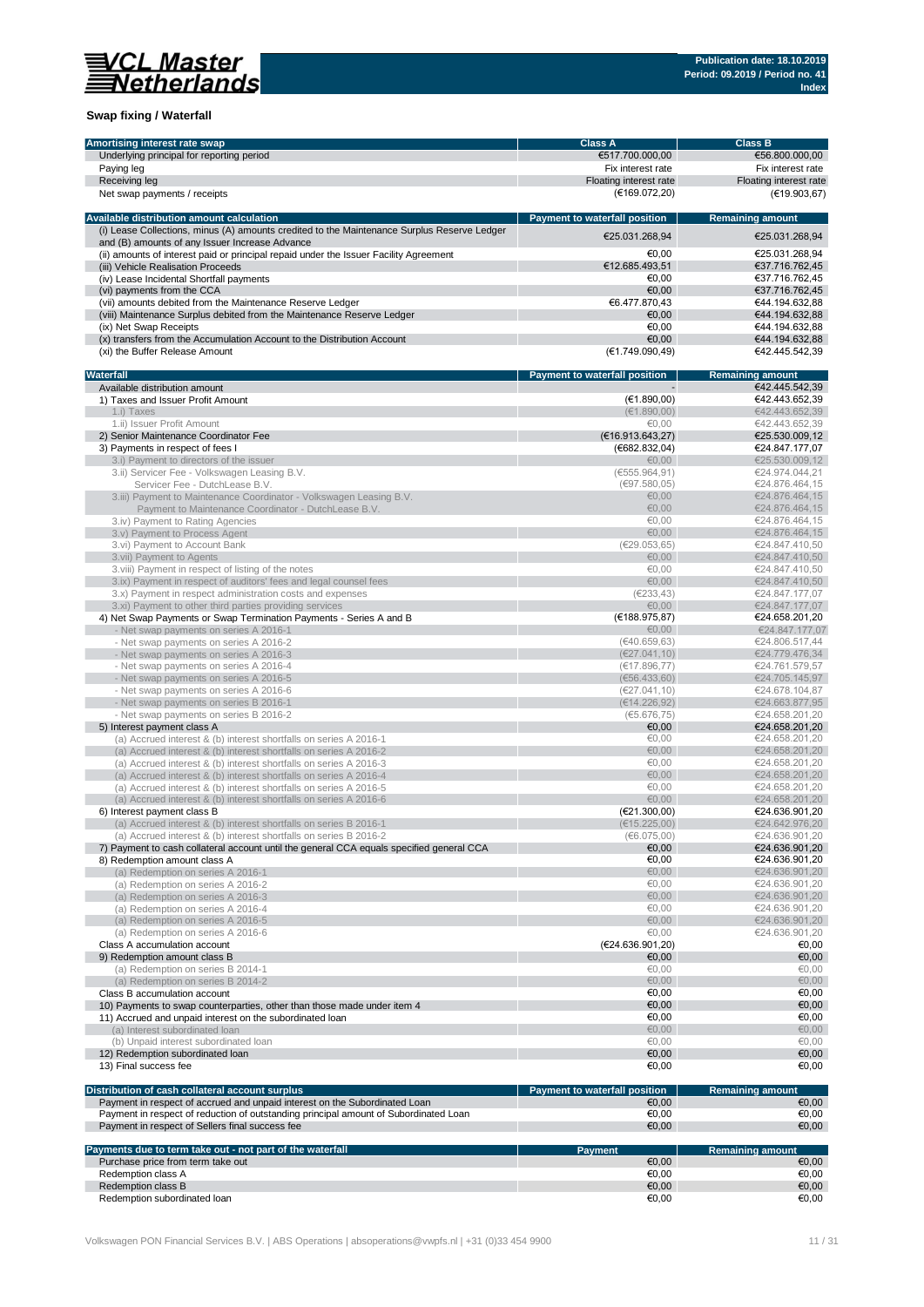

# **Retention of net economic interest**

# **Retention amount at poolcut**

| <b>Type of asset</b>     | Number of<br><b>contracts</b> | Percentage of<br><b>contracts</b> | <b>Outstanding</b><br>nominal balance | Percentage of<br>nominal balance |
|--------------------------|-------------------------------|-----------------------------------|---------------------------------------|----------------------------------|
| Portfolio sold to SPV    | 13.854                        | 95,05%                            | €280.729.495,18                       | 95,00%                           |
| Retention of VWL/DLN     | 722                           | 4.95%                             | €14.783.720,00                        | 5,00%                            |
| <b>Total</b>             | 14.576                        | 100,00%                           | €295.513.215,18                       | 100,00%                          |
|                          |                               |                                   |                                       |                                  |
| <b>Retention amounts</b> |                               |                                   |                                       |                                  |
| Minimum retention        | €14.775.660,76                | 5,00%                             |                                       |                                  |
| Actual retention         | €14.783.720,00                | 5.00%                             |                                       |                                  |

### **Retention amount end of reporting period**

| Type of asset         | Number of<br><b>contracts</b> | Percentage of<br><b>contracts</b> | <b>Outstanding</b><br>nominal balance | Percentage of<br>nominal balance |
|-----------------------|-------------------------------|-----------------------------------|---------------------------------------|----------------------------------|
| Portfolio sold to SPV | 49.137                        | 94.93%                            | €835.794.303.79                       | 94,83%                           |
| Retention of VWL/DLN  | 2.627                         | 5.07%                             | €45.596.340,15                        | 5.17%                            |
| Total                 | 51.764                        | 100,00%                           | €881.390.643,94                       | 100,00%                          |

| <b>IRetention amounts</b> . |                |       |
|-----------------------------|----------------|-------|
| Minimum retention           | €43.989.173.88 | 5.00% |
| Actual retention            | €45.596.340.15 | 5.17% |

article 6 (3) (c) Securitisation Regulation. In its capacity as originator and original lender, Volkswagen Leasing B.V. and DutchLease B.V. comply with the retention requirements of a material net economic interest in accordance with

By adhering to option c) of the direction, Volkwagen Leasing B.V. and DutchLease B.V. keep the exposure designated for retention on its balance sheet on an ongoing basis.

The latest end of month level of retention will be published on a monthly basis within the investor report.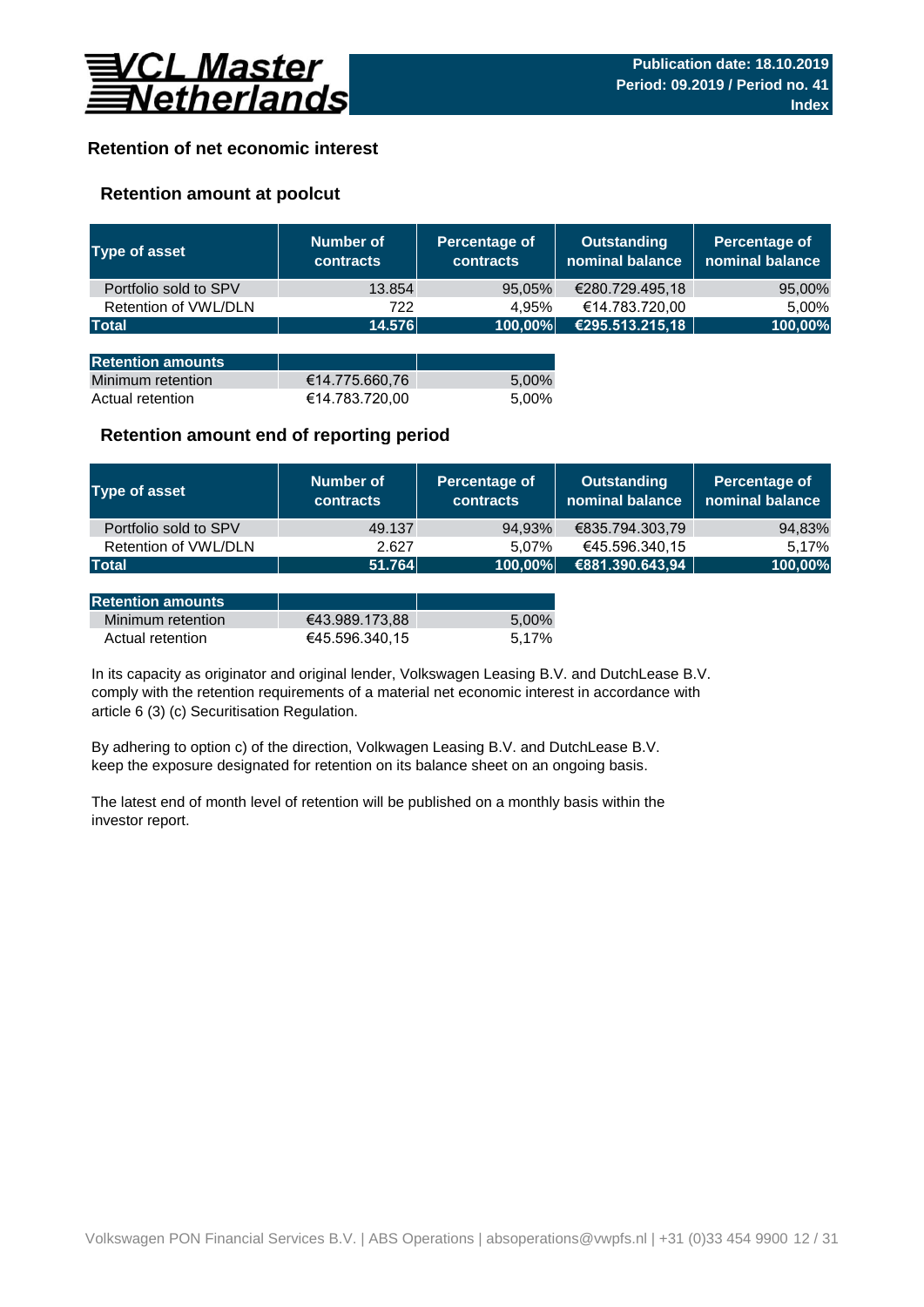**Amortisation profile I**

#### **Class A Class B Class B Class B Class B Class B Class B Class B Class B Class B Eq. 1 Note class Payment date and the Sale of the Case of the Sale of the Sale of the Sale of the Sale of the Sale of the Sale of the Sale of the Sale of the Sale of the Sale of the Sale of the Sale of the Sale of the Sale of the Sale of** Poolcut ∈19.000.000,00 ∈171.700.000,00 ∈171.700.000,00 ∈19.000.000,00 ∈19.000.000,00 ∈19.000.000,00 ∈19.000.000,00 ∈19.000.000,00 ∈19.000.000,00 ∈19.000.000,00 ∈19.000.000,00 ∈19.000.000,00 ∈19.000.000,00 ∈19.000.000,00 ∈ г 06-2016 €171.700.000,00 €19.000.000,00  $\begin{array}{r}\n 07-2016 \\
\hline\n 623.200.000,00 \\
\hline\n 625.800.000,00 \\
\hline\n 625.800.000,00 \\
\hline\n 625.800.000,00 \\
\hline\n 625.800.000,00 \\
\hline\n 625.800.000,00 \\
\hline\n 625.800.000,00 \\
\hline\n 625.800.000,00 \\
\hline\n 625.800.000,00 \\
\hline\n 625.800.000,00 \\
\h$ Ì. 08-2016 €233.200.000,00 €25.800.000,00 09-2016 €275.000.000,00 €30.400.000,00 п 10-2016 €275.000.000,00 €30.400.000,00 11-2016 €296.600.000,00 €32.800.000,00 11-2016<br>  $C296.600.000,00$ <br>  $C296.600.000,00$ <br>  $C296.600.000,00$ <br>  $C296.600.000,00$ <br>  $C296.600.000,00$ <br>  $C296.600.000,00$ <br>  $C296.600.000,00$ <br>  $C296.600.000,00$ <br>  $C32.800.000,00$ <br>  $C32.800.000,00$ <br>  $C32.800.000,00$ <br>  $C32.$ 12-2016 €296.600.000,00 €32.800.000,00 01-2017 €296.600.000,00 €32.800.000,00  $6346.700.000,00$  ∈38.300.000,00 ∈38.300.000,00 × 0**4-2017** €38.300.000,00 €346.700.000,00 €346.700.000,00 €38.300.000,00 €38.300.000,00 €38.300.000,00 €38.300.000,00<br>05-2017 €38.300.000,00 €346.700.000,00 €346.700.000,00 €346.700.000,00 €346.700 €38.300.000,00 €38.300.0 × 06-2017 €375.300.000,00 €41.400.000,00  $\epsilon$ 375.300.000,00  $\epsilon$  (and the set of  $\epsilon$ 41.400.000,00  $\epsilon$ 0**8-2017 ∈**41.400.000,00 ∈375.300.000,00 ∈375.300.000,00 ∈41.400.000,00 ∈41.400.000,00 ∈41.400.000,00 ∈41.400.000,00 ∈41.400.000,00 ∈41.400.000,00 ∈41.400.000,00 ∈41.400.000,00 ∈41.400.000,00 ∈41.400.000,00 ∈41.400.000,00 п 10-2017 €404.500.000,00 €44.600.000,00 11-2017 €404.500.000,00 €404.500.000,00 €404.500.000,00 €404.500.000,00 €404.500.000,00 €44.600.000,00 €44.600.000,00 r. 12-2017 €404.500.000,00 €404.500.000,00 €404.500.000,00 €404.500.000,00 €44.600.000,00 €44.600.000,00  $01-2018$  ∈404.500.000,00 ∈404.500.000,00 ∈404.500.000,00 ∈404.600.000,00 × 02-2018 €404.500.000,00 **€44.600.000,00**  $6451.400.000,00$ <br>  $6451.400.000,00$ <br>  $6451.400.000,00$ <br>  $6451.400.000,00$ <br>  $6451.400.000,00$ <br>  $6451.400.000,00$ <br>  $6451.400.000,00$ п 04-2018 €451.400.000,00 €49.700.000,00  $65-2018$  ∈451.400.000,00 ∈451.400.000,00 ∈451.400.000,00 ∈49.700.000,00 × 06-2018 €49.700.000,00 €451.400.000,00 € 451.400.000,00 € 5451.400.000,00 € 5451.400.000,00 € 549.700.000,00 07-2018 €451.400.000,00 €49.700.000,00 r  $\frac{6483.400.000,00}{6483.400.000,00}$   $\frac{6483.400.000,00}{6483.400,000,00}$   $\frac{653.200.000,00}{653.200,000,00}$  $09-2018$   $09-2018$   $09-2018$   $09-2018$   $09-2018$   $09-2018$   $09-2018$   $09-2018$   $09-2018$   $09-2018$   $09-2018$   $09-2018$   $09-2018$   $09-2018$   $09-2018$   $09-2018$   $09-2018$   $09-2018$   $09-2018$   $09-2018$   $09-2018$   $09-2018$  10-2018 €53.200.000,00 €683.400.000,00 €683.400.000,00 €53.200.000,00 €53.200.000,00 €53.200.000,00 €53.200.000,00<br>11-2018 €53.200.000,00 €53.200.000,00 €53.200.000,00 €53.200.000,00 €53.200.000,00 €53.200.000,00 €53.200. 12-2018 €517.700.000,00 €56.800.000,00 01-2019 €517.700.000,00 €56.800.000,00 02-2019 €517.700.000,00 €56.800.000,00 ×  $\begin{array}{ccccccc} 03-2019 & & & \in & 617.700.000,00 & & & & \ 04-2019 & & & \in & 66.800.000,00 & \in & & & \end{array}$ × 04-2019 €517.700.000,00 €56.800.000,00 05-2019 €56.800.000,00 €517.700.000,00 €617.700.000,00 €66.800.000,00 €56.800.000,00 €66.800.000,00 €66.800.000,00 ×. 06-2019 €517.700.000,00 €56.800.000,00  $\textbf{07-2019}$   $\textbf{08-2019}$   $\textbf{09-2019}$   $\textbf{000,00}$ i. 08-2019 €517.700.000,00 €56.800.000,00 09-2019 **€517.700.000,00 €56.800.000,00** 10-2019 €517.700.000,00 €56.800.000,00 11-2019 €517.700.000,00 €56.800.000,00 12-2019 €489.819.087,73 €56.800.000,00 01-2020 ∈56.800.000,00 п 02-2020 €56.800.000,00,00 € 56.800.000,00 € 57.5 € 57.5 € 57.5 € 57.5 € 57.5 € 57.5 € 57.5 € 57.5 € 57.5 € 57.5 € 57.5 € 57.5 € 57.5 € 57.5 € 57.5 € 57.5 € 57.5 € 57.5 € 57.5 € 57.5 € 57.5 € 57.5 € 57.5 € 57.5 € 57.5 € 5  $03$ -2020 ∈56.800.000,00 Ì. 04-2020 €56.800.000,00 € 66.800.000,00 € 66.800.000,00 € 66.800.000,00 € 66.800.000,00 € 66.800.000,00 € 65.800  $6347.344.497,27$   $649.155.967,4020$   $6347.344.497,27$   $649.155.967,4020$ п 06-2020 ∈43.472.883,60 €43.472.883,60 € 533.292.107,62 € 533.292.107,62 € 43.472.883,60  $07$ -2020 ∈41.613.928,46 ∈41.613.928,46 r. 08-2020 €39.481.036,09 €302.687.943,34 €302.687.943,34 €302.687.943,34 €302.687.943,34 €30.481.036,09  $09-2020$  ∈37.479.590,79 €37.479.590,79 п 10-2020 €273.829.753,61 €35.716.924,38 11-2020 €259.721.114,97 €33.876.667,17 12-2020 €31.954.443,61 €31.954.443,61 €31.954.443,61 €31.954.443,61 €31.954.443,61 €31.954.443,61 €31.954.443,61 01-2021 ∈29.917.029,40 €229.363.892,08 ∈229.363.892,08 ∈29.917.029,40 02-2021 €28.179.355,43  $03$ -2021 ∈27.019.624,46 ∈27.019.624,46 04-2021 €186.552.799,50 €24.332.973,85  **∈22.709.830,83** 06-2021 €163.725.350,98 €21.355.480,56  $07-2021$  ∈19.899.060,43 08-2021 €141.548.617,99 €18.462.863,22  $09-2021$  ∈ 130.045.181,29  $\blacksquare$   $045.181,29$   $\blacksquare$   $05.2021$   $\blacksquare$   $05.2414,95$ 10-2021 €119.980.797,76 €15.649.669,27 11-2021 €111.221.489,28 €14.507.150,78 12-2021 €101.899.785,58 €13.291.276,38 01-2022 ∈93.656.575,03 ∈93.656.575,03 ∈93.656.575,03 €93.656.575,03 €93.656.575,03 €13.291.276,38 02-2022 €86.774.586,68 €11.318.424,35  $03-2022$  ∈11.318.424,35 I. 04-2022  $\epsilon$  68.636.557,10  $05-2022$  ∈58.233.667,36  $\epsilon$ 58.233.667,36  $\epsilon$ 7.595.695,74 06-2022  $\epsilon$ 51.289.924,54  $\epsilon$ 51.289.924,54  $\epsilon$ 51.289.924,54  $\epsilon$ 51.289.924,54  $\epsilon$ 5.689.990,16  $07-2022$  ∈39.064.936,34 ∈6.689.990,16 08-2022 €26.337.416,37 €6.689.990,16  $09-2022$  ∈ 6.689.990,16 10-2022 €8.689.990,16 €8.770.496,04 €8.770.496,04 €8.770.496,04 €8.770.496,04 €8.770.496,04 €8.689.990,16 11-2022 ∈ 3.574.545,88 ∈ 3.574.545,88 ∈ 3.574.545,88 ∈ 3.574.545,88 ∈ 3.574.545,88 ∈ 3.574.545,88 ∈ 3.574.545,88 ∈ 3.574.545,88 ∈ 3.574.545,88 ∈ 3.574.545,88 ∈ 3.574.545,88 ∈ 3.574.545,88 ∈ 3.574.545,88 ∈ 3.574.545,88 ∈ 12-2022 €6.600.029,44

 $01$ -2023  $\in$  0.00  $\in$  0.00  $\in$  0.00  $\in$  0.00  $\in$  0.00  $\in$  0.00  $\in$  0.00  $\in$  0.00  $\in$  0.00  $\in$  0.00  $\in$  0.00  $\in$  0.00  $\in$  0.00  $\in$  0.00  $\in$  0.00  $\in$  0.00  $\in$  0.00  $\in$  0.00  $\in$  0.00  $\in$  0.00  $\in$  0.00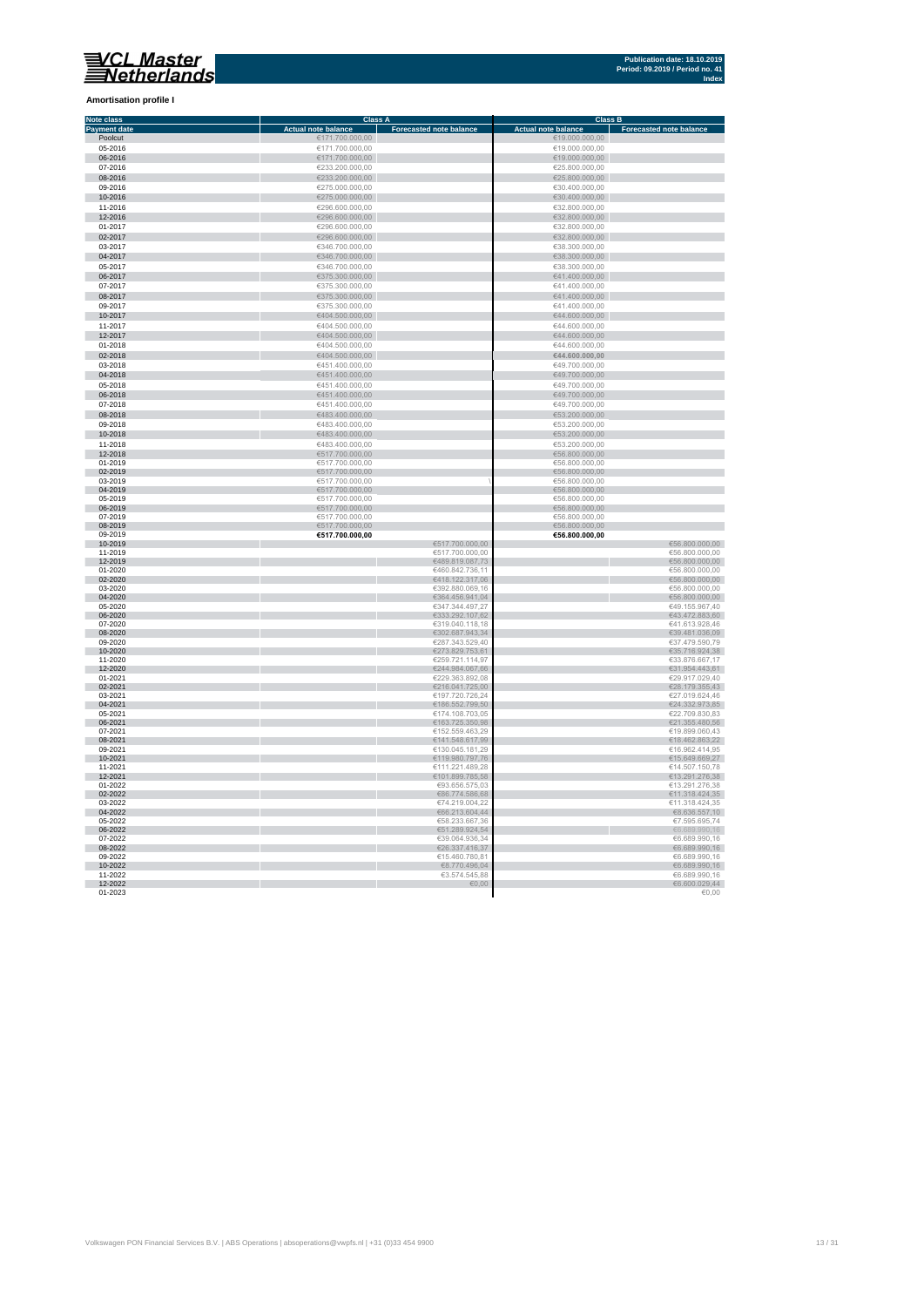

**Amortisation profile I**

**Note class Payment date Actual note balance Forecasted note balance Actual note balance2 Forecasted note balance3 Class A Class B**

Volkswagen PON Financial Services B.V. | ABS Operations | absoperations@vwpfs.nl | +31 (0)33 454 9900 14 / 31 (9) 14 / 31 (9) 14 / 31 (9) 14 / 31 (9) 14 / 31 (9) 14 / 31 (9) 14 / 31 (9) 14 / 31 (9) 14 / 31 (9) 14 / 31 (9)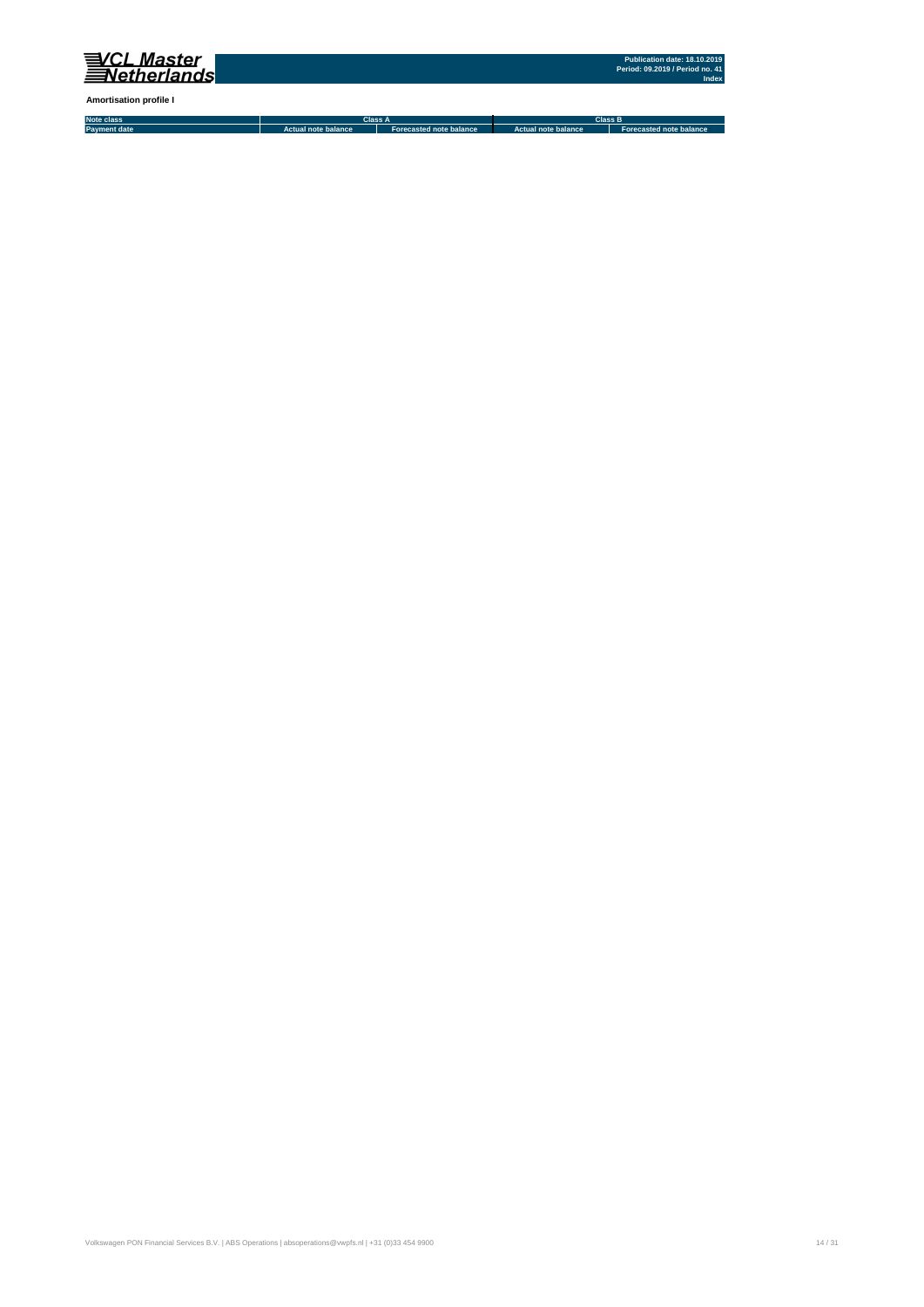

#### **Amortisation profile II**



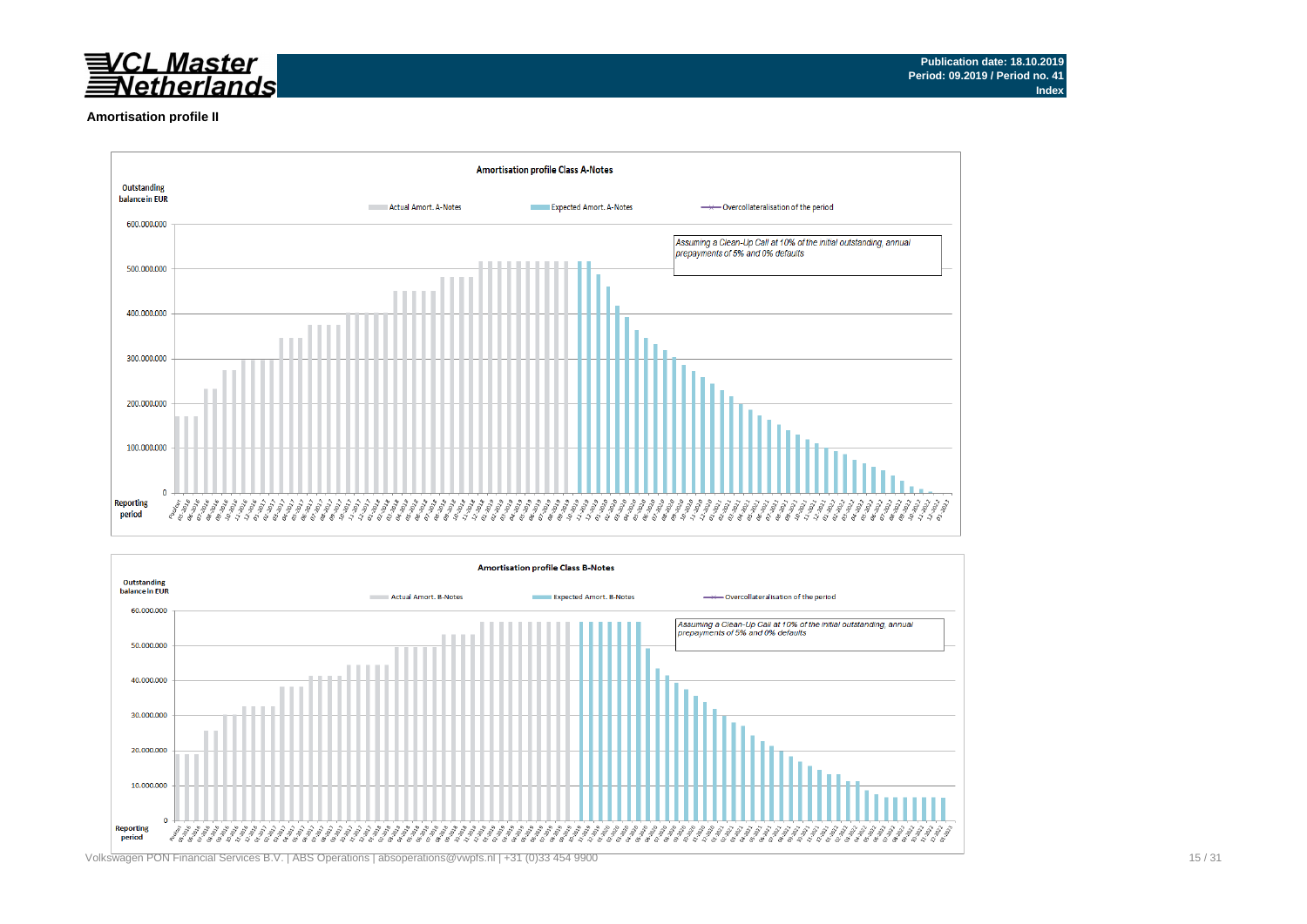

# **Run out schedule I**

| <b>Reporting period</b> | <b>Principal</b>                       | <b>Interest</b>   | <b>Instalment</b> |  |  |  |  |
|-------------------------|----------------------------------------|-------------------|-------------------|--|--|--|--|
| arrears                 | €2.822.376,28                          | €564.389,97       | €3.386.766,25     |  |  |  |  |
| 1-10-2019               | €23.937.672,63                         | €2.771.407,67     | €26.709.080,30    |  |  |  |  |
| 1-11-2019               | €27.081.615.74                         | €2.687.218,82     | €29.768.834,56    |  |  |  |  |
| 1-12-2019               | €22.595.198,42                         | €2.592.871,42     | €25.188.069,84    |  |  |  |  |
| 1-1-2020                | €32.389.221,52                         | €2.513.371,24     | €34.902.592,76    |  |  |  |  |
| 1-2-2020                | €20.412.688,04                         | €2.244.133,64     | €22.656.821,68    |  |  |  |  |
| 1-3-2020                | €23.404.081,33                         | €2.489.265,66     | €25.893.346,99    |  |  |  |  |
| 1-4-2020                | €21.095.161,67                         | €2.248.027,54     | €23.343.189,21    |  |  |  |  |
| 1-5-2020                | €21.042.823,03                         | €2.173.762.75     | €23.216.585,78    |  |  |  |  |
| 1-6-2020                | €24.209.850,53                         | €2.099.252,32     | €26.309.102,85    |  |  |  |  |
| 1-7-2020                | €22.543.379,97                         | €2.013.300,71     | €24.556.680,68    |  |  |  |  |
| 1-8-2020                | €20.599.860,77                         | €1.933.309,34     | €22.533.170,11    |  |  |  |  |
| 1-9-2020                | €21.501.385,84                         | €1.860.105,68     | €23.361.491,52    |  |  |  |  |
| 1-10-2020               | €22.405.024,82                         | €1.783.891,07     | €24.188.915,89    |  |  |  |  |
| 1-11-2020               | €24.342.278,95                         | €1.704.344,26     | €26.046.623,21    |  |  |  |  |
| 1-12-2020               | €20.832.134,23                         | €1.618.603,76     | €22.450.737,99    |  |  |  |  |
| 1-1-2021                | €27.302.592,46                         | €1.545.429,28     | €28.848.021,74    |  |  |  |  |
| $1 - 2 - 2021$          | €17.064.329,03                         | €1.317.059,30     | €18.381.388,33    |  |  |  |  |
| 1-3-2021                | €18.624.392,73                         | €1.523.453,25     | €20.147.845,98    |  |  |  |  |
| 1-4-2021                | €16.577.051,47                         | €1.318.423,56     | €17.895.475,03    |  |  |  |  |
| 1-5-2021                | €17.310.505,01                         | €1.270.560,19     | €18.581.065,20    |  |  |  |  |
| $1 - 6 - 2021$          | €16.749.678,84                         | €1.203.322,20     | €17.953.001,04    |  |  |  |  |
| 1-7-2021                | €18.180.337,54                         | €1.143.406,74     | €19.323.744,28    |  |  |  |  |
| 1-8-2021                | €16.391.356,73                         | €1.078.596,74     | €17.469.953,47    |  |  |  |  |
| 1-9-2021                | €14.511.375,06                         | €1.019.962,01     | €15.531.337,07    |  |  |  |  |
| 1-10-2021               | €16.420.901,64                         | €967.718,26       | €17.388.619,90    |  |  |  |  |
| 1-11-2021               | €19.264.383,57                         | €908.962,45       | €20.173.346,02    |  |  |  |  |
| 1-12-2021               | €9.271.991,73                          | €839.602,88       | €10.111.594,61    |  |  |  |  |
| 1-1-2022                | €21.843.621,32                         | €806.793,51       | €22.650.414,83    |  |  |  |  |
| 1-2-2022                | €12.365.855,66                         | €669.508,84       | €13.035.364,50    |  |  |  |  |
| 1-3-2022                | €13.918.537,17                         | €743.083,82       | €14.661.620,99    |  |  |  |  |
| 1-4-2022                | €12.142.744,47                         | €632.153,05       | €12.774.897,52    |  |  |  |  |
| 1-5-2022                | €13.345.520,44                         | €591.713,11       | €13.937.233,55    |  |  |  |  |
| 1-6-2022                | €12.290.769,57                         | €542.134,15       | €12.832.903,72    |  |  |  |  |
| 1-7-2022                | €12.984.761,46                         | €497.793,21       | €13.482.554,67    |  |  |  |  |
| 1-8-2022                | €10.829.067,04                         | €451.060,24       | €11.280.127,28    |  |  |  |  |
| 1-9-2022                | €8.381.991,82                          | €412.283,99       | €8.794.275,81     |  |  |  |  |
| 1-10-2022               | €9.822.363,27                          | €382.053,39       | €10.204.416,66    |  |  |  |  |
| 1-11-2022               | €15.104.085,31                         | €346.764,13       | €15.450.849,44    |  |  |  |  |
| 1-12-2022               | €3.887.618,81                          | €292.214,99       | €4.179.833,80     |  |  |  |  |
| 1-1-2023                | €13.770.285,66                         | €278.524,33       | €14.048.809,99    |  |  |  |  |
| 1-2-2023                | €7.976.788,63                          | €213.847,54       | €8.190.636,17     |  |  |  |  |
| 1-3-2023                | €7.291.778,74                          | €215.467,49       | €7.507.246,23     |  |  |  |  |
| 1-4-2023                | €6.901.415,77                          | €174.037,24       | €7.075.453,01     |  |  |  |  |
| 1-5-2023                | €7.498.861,41                          | €149.128,84       | €7.647.990,25     |  |  |  |  |
| 1-6-2023                | €5.752.995,80                          | €121.777,79       | €5.874.773,59     |  |  |  |  |
| 1-7-2023                | €4.850.843,04                          | €100.859,99       | €4.951.703,03     |  |  |  |  |
| 1-8-2023                | €2.304.560,14                          | €83.313,83        | €2.387.873,97     |  |  |  |  |
| 1-9-2023                | €3.046.054,80                          | €75.212,36        | €3.121.267,16     |  |  |  |  |
| 1-10-2023               | €2.436.474,25                          | €64.527,62        | €2.501.001,87     |  |  |  |  |
| 1-11-2023               | €3.432.528,61                          | €55.791,64        | €3.488.320,25     |  |  |  |  |
| 1-12-2023               | €1.646.654,12                          | €43.483,26        | €1.690.137,38     |  |  |  |  |
| 1-1-2024                | €2.827.384,94                          | €37.772,85        | €2.865.157,79     |  |  |  |  |
| 1-2-2024                | €1.779.986,41                          | €26.666,56        | €1.806.652,97     |  |  |  |  |
| 1-3-2024                | €1.529.309,36                          | €22.562,65        | €1.551.872,01     |  |  |  |  |
| 1-4-2024                | €1.686.935,16                          | €15.852,48        | €1.702.787,64     |  |  |  |  |
| 1-5-2024                | €1.038.739,43                          | €9.838,44         | €1.048.577,87     |  |  |  |  |
| 1-6-2024                | €966.503,07                            | €6.053,37         | €972.556,44       |  |  |  |  |
| 1-7-2024                | €525.350,24                            | €2.514,73         | €527.864,97       |  |  |  |  |
| 1-8-2024                | €157.272,68                            | €579,39           | €157.852,07       |  |  |  |  |
| <b>Total</b>            | $\pmb{\epsilon}$<br>783.221.308,18   € | $55.499.121,54$ € | 838.720.429,72    |  |  |  |  |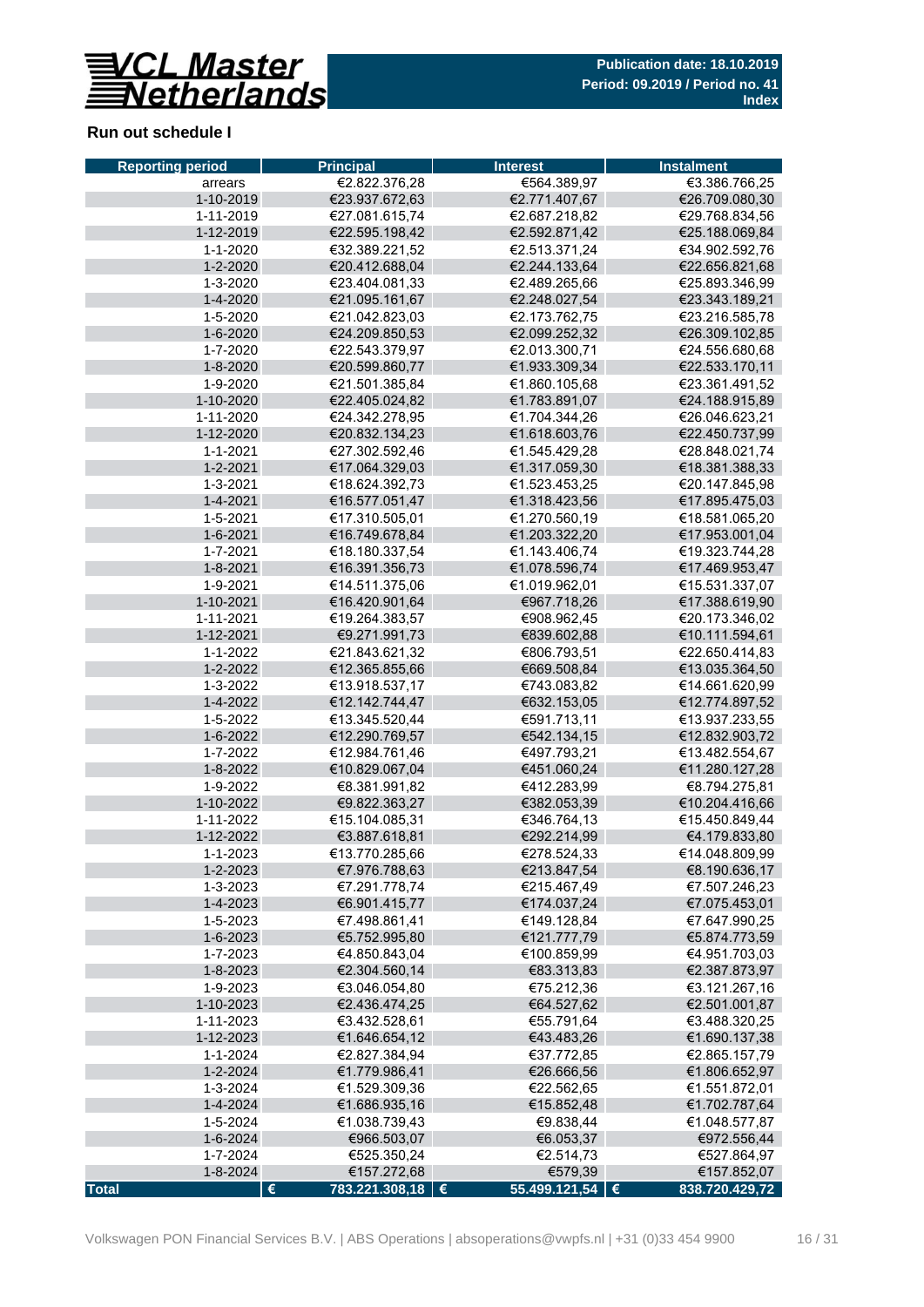

### **Run out schedule II**

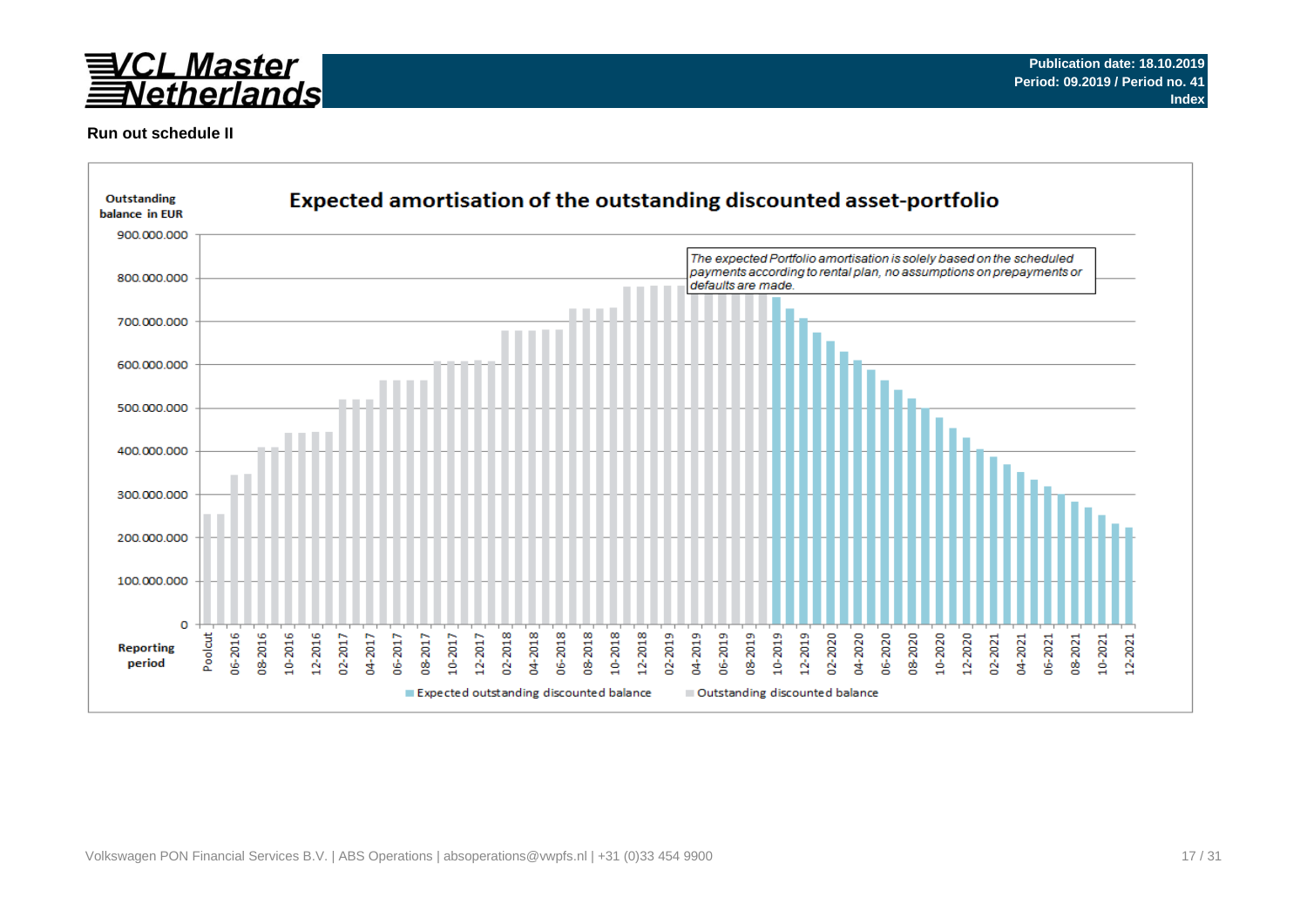#### **Outstanding contracts**

| <b>Collections by source</b>                | <b>Collections</b> |
|---------------------------------------------|--------------------|
| Paid instalments of monthly period          | €13.016.288.35     |
| therof capital                              | €10.058.540.27     |
| therof interest                             | €2.957.748.08      |
| Paid instalments of previous periods        | €1.620.519.34      |
| Payment due from early settlement           | €411.523.52        |
| Compensation Payments from contract changes | (€104.973.85)      |
| thereof payments from the Issuer to VWL/DLN | (€154.324.77)      |
| therof payments from VWL/DLN to the Issuer  | €49.350.92         |
| Servicing collections                       | €11.707.804.37     |
| VAT collections                             | €4.973.547.80      |
| <b>Total Lease Collections</b>              | €31.624.709.53     |

| <b>Collections by status</b> | <b>Number of</b><br>contracts | <b>Collections</b> |
|------------------------------|-------------------------------|--------------------|
| Current                      | 43.362                        | €29.195.207.71     |
| Delinquent                   | 4.481                         | €1.119.713.04      |
| Early settlement             | 447                           | €462.153.77        |
| Default                      | 52                            | €4.229.66          |
| End of term                  | 748                           | €837.728.94        |
| Write Off                    | 16                            | €5.676.41          |
| <b>Total</b>                 | 49.106                        | €31.624.709.53     |

| Evolution of outstanding pool during the reporting<br>period | <b>Number of active</b><br>contracts | Outstanding<br>discounted<br>balance | Outstanding<br>nominal balance |
|--------------------------------------------------------------|--------------------------------------|--------------------------------------|--------------------------------|
| Balance as of the begin of the period                        | 49.106                               | €784.253.957.32                      | €839.710.498.68                |
| Balance at the end of the period - before top/tap-up         | 47.962                               | €757.771.225.57                      | €810.344.221.18                |
| Top/tap-up of the period                                     | 1.175                                | €25.450.082.61                       | €25.450.082.61                 |
| Term take out                                                |                                      |                                      |                                |
| Balance as of the end of the period                          | 49.137                               | €783.221.308.18                      | €835.794.303.79                |

| Total portfolio as of pool cut date  |                        |                                      |                               | Type of car                              |                               |                                      | <b>Customer type</b>          |                                      |                               |                                      |  |
|--------------------------------------|------------------------|--------------------------------------|-------------------------------|------------------------------------------|-------------------------------|--------------------------------------|-------------------------------|--------------------------------------|-------------------------------|--------------------------------------|--|
|                                      |                        |                                      |                               | <b>New vehicle</b>                       |                               | <b>Used vehicle</b>                  |                               | <b>Commercial</b>                    | <b>Private</b>                |                                      |  |
| <b>Contract status development I</b> | Number of<br>contracts | Outstanding<br>discounted<br>balance | <b>Number of</b><br>contracts | <b>Outstanding</b><br>discounted balance | <b>Number of</b><br>contracts | Outstanding<br>discounted<br>halance | <b>Number of</b><br>contracts | Outstanding<br>discounted<br>halance | <b>Number of</b><br>contracts | Outstanding<br>discounted<br>balance |  |
| Current                              | 13.854                 | €254.509.899.87                      | 13.108                        | €244.342.851.74                          | 746                           | €10.167.048.13                       | 7.789                         | €178.013.878.55                      | 6.065                         | €76.496.021,32                       |  |
| Delinquent                           |                        | €0,00                                |                               | €0,00                                    |                               | €0,00                                |                               | €0,00                                |                               | €0,00                                |  |
| Early settlement                     |                        | €0,00                                |                               | €0,00                                    |                               | €0.00                                |                               | €0,00                                |                               | €0,00                                |  |
| Default                              |                        | €0,00                                |                               | €0,00                                    |                               | €0,00                                |                               | €0,00                                |                               | €0,00                                |  |
| End of term                          |                        | €0,00                                |                               | €0.00                                    |                               | €0.00                                | $\Omega$                      | €0.00                                |                               | €0,00                                |  |
| Write Off                            |                        | €0.00                                |                               | €0.00                                    |                               | €0.00                                |                               | €0.00                                |                               | €0,00                                |  |
| <b>Total</b>                         | 13.854                 | €254.509.899.87                      | 13.108                        | €244.342.851.74                          | 746                           | $\left  \right.$ €10.167.048.13      | 7.789                         | €178.013.878.55                      | 6.065                         | €76.496.021,32                       |  |

| Total portfolio as of current reporting period |                                                                |                    |                               | Type of car                                                                                                                                 |       |                                      | <b>Customer type</b>          |                                      |        |                 |  |
|------------------------------------------------|----------------------------------------------------------------|--------------------|-------------------------------|---------------------------------------------------------------------------------------------------------------------------------------------|-------|--------------------------------------|-------------------------------|--------------------------------------|--------|-----------------|--|
|                                                |                                                                | <b>New vehicle</b> |                               | <b>Used vehicle</b>                                                                                                                         |       |                                      | Commercial                    | <b>Private</b>                       |        |                 |  |
| <b>Contract status development II</b>          | Outstanding<br>Number of<br>discounted<br>contracts<br>balance |                    | <b>Number of</b><br>contracts | Outstanding<br><b>Number of</b><br><b>Number of</b><br>Outstanding<br>discounted<br>discounted balance<br>contracts<br>contracts<br>balance |       | Outstanding<br>discounted<br>balance | <b>Number of</b><br>contracts | Outstanding<br>discounted<br>balance |        |                 |  |
| Current                                        | 44.495                                                         | €708.342.942.49    | 41.441                        | €663.338.998.64                                                                                                                             | 3.054 | €45,003,943,85                       | 25.618                        | €481.817.548.36                      | 18,877 | €226.525.394.13 |  |
| Delinquent                                     | 4.468                                                          | €73.709.528.10     | 4.116                         | €68.782.837.20                                                                                                                              | 352   | €4.926.690.90                        | 3.927                         | €67.335.743.79                       | 541    | €6.373.784.31   |  |
| Early settlement                               | 57                                                             | €610.234.40        | 51                            | €566.396.34                                                                                                                                 |       | €43.838.06                           | 41                            | €493.689.36                          | 16     | €116.545.04     |  |
| Default                                        | 44                                                             | €240.896.43        | 41                            | €209.452.71                                                                                                                                 |       | €31.443.72                           | 43                            | €227.452.05                          |        | €13,444,38      |  |
| End of term                                    | 60                                                             | €135,016.10        | 56                            | €120.469.38                                                                                                                                 |       | €14.546.72                           | 59                            | €124.244.38                          |        | €10.771.72      |  |
| Write Off                                      | 13                                                             | €182.690.66        |                               | €150.251.60                                                                                                                                 |       | €32.439.06                           |                               | €0.00                                |        | €182.690.66     |  |
| <b>Total</b>                                   | 49.137                                                         | €783.221.308.18    | 45.716 €                      | 733.168.405.87                                                                                                                              |       | $3.421 \in 50.052.902.31$            | 29.688                        | 549.998.677.94                       | 19.449 | €233.222.630.24 |  |

| <b>Contract status development III</b>        |                               | Contract status as of the end of the current period |                        |                                   |                               |                                      |                        |                                      |                               |                                      |                        |                                   |
|-----------------------------------------------|-------------------------------|-----------------------------------------------------|------------------------|-----------------------------------|-------------------------------|--------------------------------------|------------------------|--------------------------------------|-------------------------------|--------------------------------------|------------------------|-----------------------------------|
|                                               | Current                       |                                                     | <b>Delinguent</b>      |                                   |                               | <b>Early settlement</b>              |                        | <b>Default</b>                       |                               | End of term                          | <b>Write Off</b>       |                                   |
| Contract status as of the begin of the period | <b>Number of</b><br>contracts | Outstanding<br>discounted<br>halance                | Number of<br>contracts | Outstanding<br>discounted balance | <b>Number of</b><br>contracts | Outstanding<br>discounted<br>balance | Number of<br>contracts | Outstanding<br>discounted<br>balance | <b>Number of</b><br>contracts | Outstanding<br>discounted<br>balance | Number of<br>contracts | Outstanding<br>discounted balance |
| Top-/Tap-Up contracts                         | 1.175                         | €25.450.082.61                                      |                        | €0.00                             |                               | €0.00                                |                        | €0.00                                |                               | €0.00                                |                        | €0,00                             |
| Current                                       | 41.998                        | €660.828.699.31                                     | 2.754                  | €46.593.158.26                    | 21                            | €193.384,36                          |                        | €0,00                                | 38                            | €38.183,09                           |                        | €0,00                             |
| Delinquent                                    | 1.322                         | €22.064.160.57                                      | 1.711                  | €27,108,075,33                    |                               | €29.615.29                           |                        | €25.196.75                           | 13                            | €10.488.18                           |                        | €0,00                             |
| Early settlement                              |                               | €0,00                                               |                        | €7.856.03                         | 33                            | €387.234.75                          |                        | €0,00                                |                               | €0,00                                |                        | €0,00                             |
| Default                                       |                               | €0.00                                               |                        | €0,00                             |                               | €0,00                                | 42                     | €215.699.68                          |                               | €0.00                                |                        | €0,00                             |
| End of term                                   |                               | €0.00                                               |                        | €438.48                           |                               | €0,00                                |                        | €0.00                                |                               | €86.344.83                           |                        | €0.00                             |
| Write Off                                     |                               | €0.00                                               |                        | €0,00                             |                               | €0,00                                |                        | €0,00                                |                               | €0.00                                | 13 <sup>1</sup>        | €182.690,66                       |
| <b>Total</b>                                  | 44.495                        | €708.342.942.49                                     | 4.468                  | €73.709.528.10                    | 57                            | €610.234.40                          | 44                     | €240.896.43                          | <b>60</b>                     | €135.016.10                          | 13 L                   | €182.690.66                       |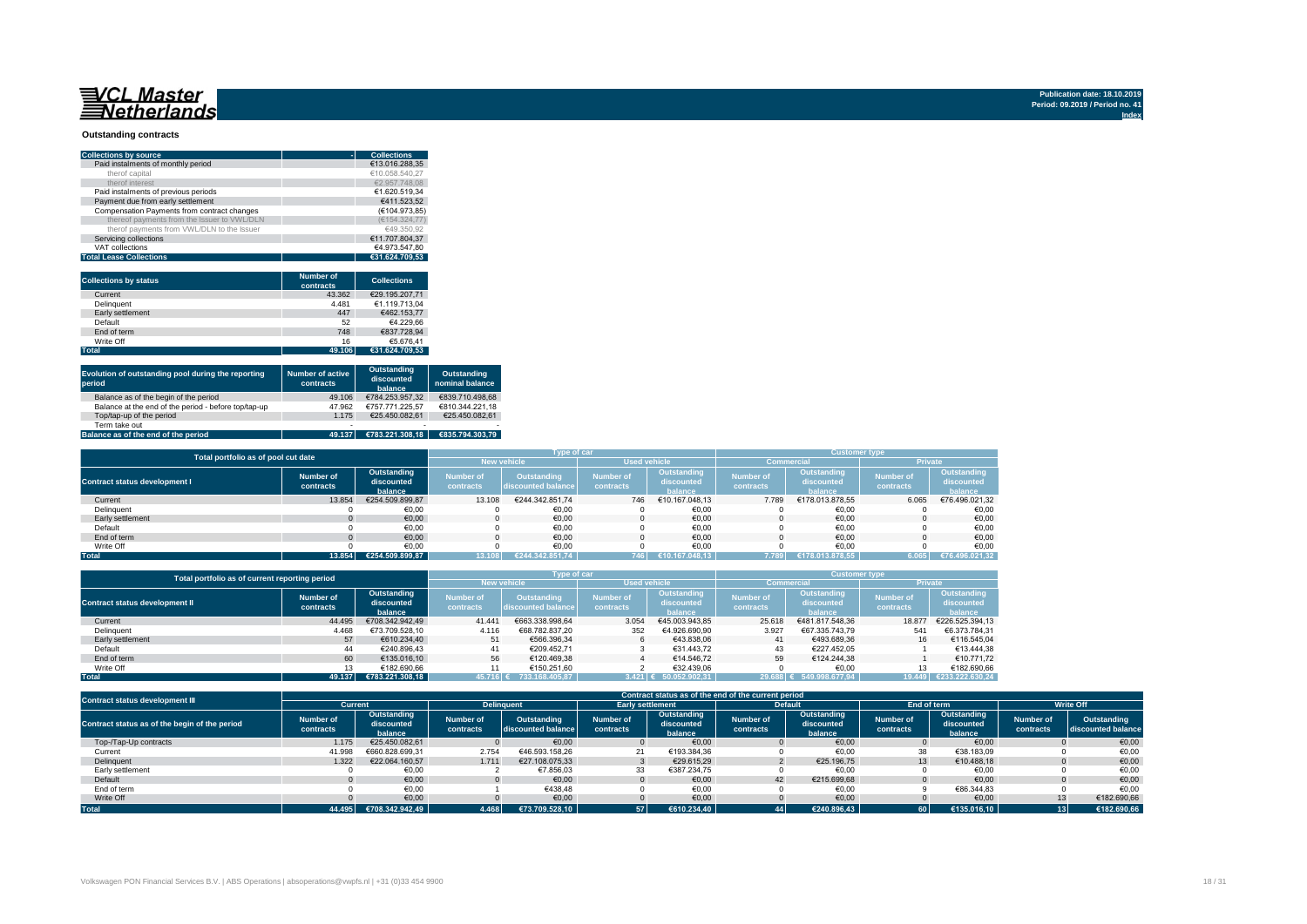

#### **Delinquencies & defaults I**

|                        |                        | <b>Delinquent contracts</b> |                                      |                                                       |                               | <b>Type of car</b>                   |                               |                                             | <b>Customer type</b>                 |                                      |                               |                                      |
|------------------------|------------------------|-----------------------------|--------------------------------------|-------------------------------------------------------|-------------------------------|--------------------------------------|-------------------------------|---------------------------------------------|--------------------------------------|--------------------------------------|-------------------------------|--------------------------------------|
|                        |                        |                             |                                      |                                                       | <b>New vehicle</b>            |                                      |                               | <b>Used vehicle</b>                         |                                      | <b>Commercial</b>                    |                               | <b>Private</b>                       |
| Days in arrears        | Number of<br>contracts | Percentage of<br>contracts  | Outstanding<br>discounted<br>balance | Percentage of<br>outstanding<br>discounted<br>balance | <b>Number of</b><br>contracts | Outstanding<br>discounted<br>balance | <b>Number of</b><br>contracts | <b>Outstanding</b><br>discounted<br>balance | <b>Number of</b><br><b>contracts</b> | Outstanding<br>discounted<br>balance | <b>Number of</b><br>contracts | Outstanding<br>discounted<br>balance |
| < 1 month delinquent   | 4.421                  | 9,00%                       | €72.655.640.36                       | 9,28%                                                 | 4.074                         | 67.843.288.42<br>$\epsilon$          | 347                           | 4.812.351,94<br>$\ddot{ }$                  | 3.884                                | 66.336.756.92                        | 537 €                         | 6.318.883,44                         |
| 1 month delinquent     | 47                     | 0,10%                       | €1.053.887,74                        | 0,13%                                                 | 42                            | 939.548.78                           |                               | 114.338,96                                  | $43 -$                               | 998.986,87                           |                               | 54.900,87                            |
| 2 months delinguent    | $\overline{0}$         | $0.00\%$                    | €0,00                                | 0,00%                                                 | 0 €                           |                                      |                               | $\overline{\phantom{a}}$                    | 0 <sup>1</sup>                       |                                      | $0 \in$                       |                                      |
| 3 months delinguent    |                        | 0,00%                       | €0,00                                | 0,00%                                                 | 0 €                           |                                      |                               |                                             | $\Omega$                             |                                      | $0 \in$                       |                                      |
| 4 months delinguent    | $\overline{0}$         | 0.00%                       | €0.00                                | 0,00%                                                 | $0 \in$                       | $\overline{\phantom{a}}$             | $0 \in$                       | $\overline{\phantom{a}}$                    |                                      |                                      | $0 \in$                       | $\sim$                               |
| 5 months delinguent    |                        | 0,00%                       | €0.00                                | 0,00%                                                 |                               |                                      |                               |                                             | $\Omega$                             |                                      | $0 \in$                       |                                      |
| 6 months delinquent    | $\overline{0}$         | 0,00%                       | €0,00                                | 0,00%                                                 | $0 \in$                       | $\overline{\phantom{a}}$             | $0 \in$                       | $\overline{\phantom{a}}$                    |                                      |                                      | $0 \in$                       | $\overline{\phantom{a}}$             |
| 7 months delinquent    |                        | 0,00%                       | €0,00                                | 0,00%                                                 |                               |                                      |                               | $\overline{\phantom{a}}$                    | $\Omega$                             |                                      | $0 \in$                       |                                      |
| 8 months delinquent    | $\overline{0}$         | 0,00%                       | €0,00                                | 0,00%                                                 | $0 \in$                       |                                      | $0 \in$                       | $\overline{\phantom{a}}$                    | $\Omega$                             |                                      | $0 \in$                       | $\overline{\phantom{a}}$             |
| 9 months delinquent    |                        | 0,00%                       | €0,00                                | 0,00%                                                 |                               |                                      |                               | $\overline{\phantom{a}}$                    | $\Omega$                             |                                      | $0 \in$                       |                                      |
| 10 months delinquent   | $\overline{0}$         | 0,00%                       | €0.00                                | 0.00%                                                 |                               |                                      | $0 \in$                       | $\overline{\phantom{a}}$                    | $\Omega$                             |                                      | $0 \in$                       |                                      |
| > 10 months delinquent |                        | 0,00%                       | €0.00                                | 0,00%                                                 |                               |                                      |                               |                                             | $\Omega$                             |                                      | $0 \in$                       |                                      |
| <b>Total</b>           | 4.468                  | $9,09\%$                    | €73.709.528.10                       | 9,41%                                                 | 4.116                         | 2.837.20                             | 352                           |                                             | 3.927                                | €67.335.743.79                       | 541                           | €6.373.784.31                        |

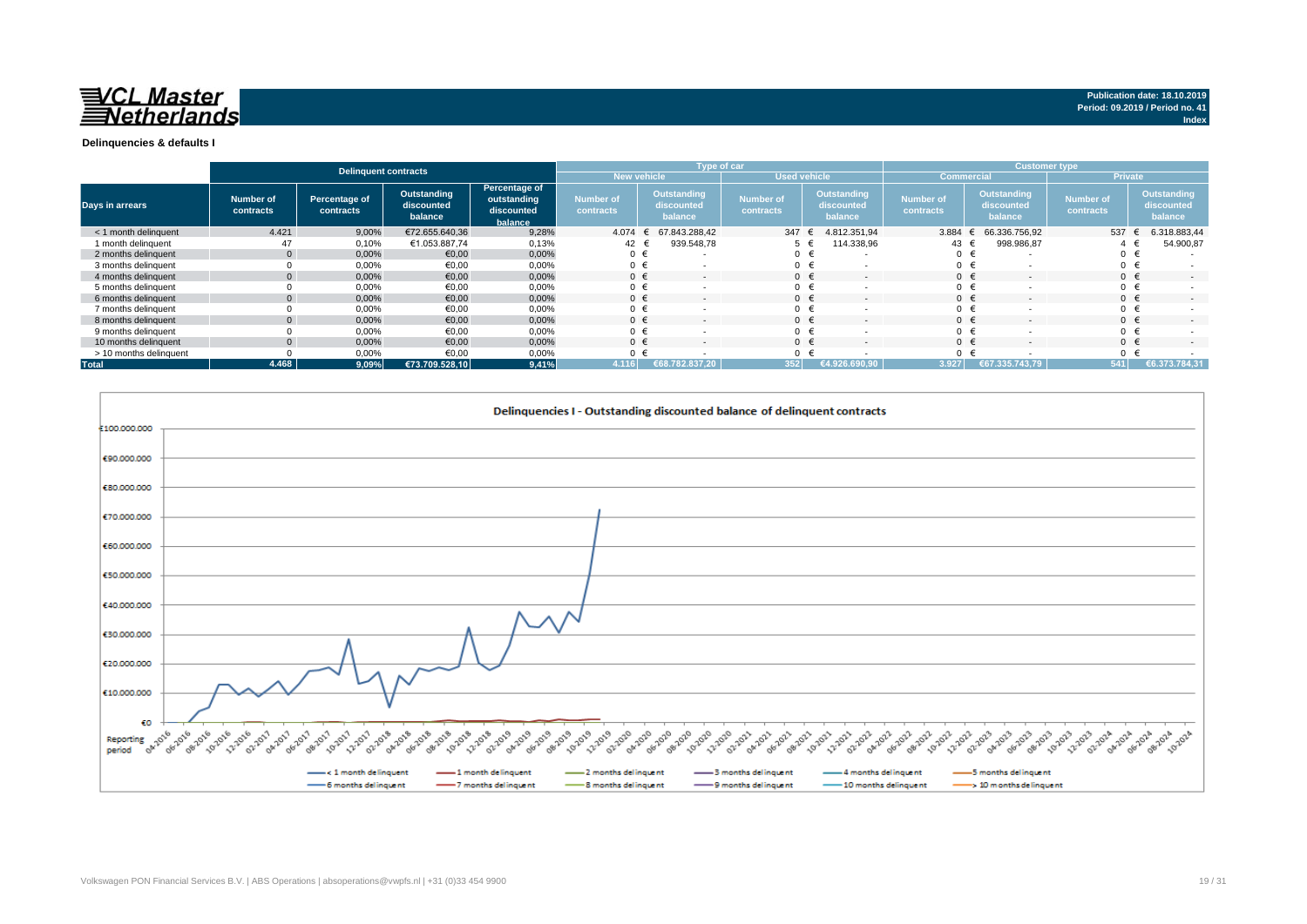

**Index**

**Delinquencies & Defaults II**

|                        |                        |                            |                                   |                                                                      |                                   |                               |                                      | Type of car                   |                                      |                               |                                      | <b>Customer type</b>          |                                      |
|------------------------|------------------------|----------------------------|-----------------------------------|----------------------------------------------------------------------|-----------------------------------|-------------------------------|--------------------------------------|-------------------------------|--------------------------------------|-------------------------------|--------------------------------------|-------------------------------|--------------------------------------|
|                        |                        |                            | <b>Defaulted contracts</b>        |                                                                      |                                   |                               | <b>New vehicle</b>                   | <b>Used vehicle</b>           |                                      | <b>Commercial</b>             |                                      |                               | <b>Private</b>                       |
| Days in arrears        | Number of<br>contracts | Percentage of<br>contracts | Outstanding<br>discounted balance | Percentage of<br>outstanding<br>discounted balance at day of default | Outstanding<br>discounted balance | <b>Number of</b><br>contracts | Outstanding<br>discounted<br>balance | <b>Number of</b><br>contracts | Outstanding<br>discounted<br>balance | <b>Number of</b><br>contracts | Outstanding<br>discounted<br>balance | <b>Number of</b><br>contracts | Outstanding<br>discounted<br>balance |
| < 1 month delinquent   | 44                     | 0,09%                      | €240.896.43                       | 0,03%                                                                | €240.896.43                       | 41                            | €209.452,71                          |                               | €31.443.72                           | 43                            | €227.452,05                          |                               | €13.444.38                           |
| 1 month delinquent     |                        | 0.00%                      | €0,00                             | 0,00%                                                                | €0,00                             |                               | €0,00                                |                               | €0,00                                |                               | €0,00                                |                               | €0,00                                |
| 2 months delinguent    | $\Omega$               | 0,00%                      | €0,00                             | 0,00%                                                                | €0,00                             |                               | €0.00                                | $\Omega$                      | €0,00                                |                               | €0,00                                |                               | €0,00                                |
| 3 months delinquent    |                        | 0,00%                      | €0,00                             | 0,00%                                                                | €0,00                             |                               | €0,00                                |                               | €0,00                                |                               | €0,00                                |                               | €0,00                                |
| 4 months delinquent    | $\mathbf{0}$           | 0,00%                      | €0,00                             | 0,00%                                                                | €0,00                             |                               | €0,00                                |                               | €0,00                                |                               | €0,00                                |                               | €0,00                                |
| 5 months delinguent    |                        | 0,00%                      | €0,00                             | 0,00%                                                                | €0,00                             |                               | €0,00                                |                               | €0,00                                |                               | €0,00                                |                               | €0,00                                |
| 6 months delinguent    | $\Omega$               | 0,00%                      | €0,00                             | 0,00%                                                                | €0,00                             |                               | €0,00                                |                               | €0,00                                |                               | €0,00                                |                               | €0,00                                |
| 7 months delinquent    |                        | 0,00%                      | €0,00                             | 0,00%                                                                | €0,00                             |                               | €0,00                                |                               | €0,00                                |                               | €0,00                                |                               | €0,00                                |
| 8 months delinquent    | $\mathbf{0}$           | 0,00%                      | €0,00                             | 0,00%                                                                | €0,00                             |                               | €0.00                                |                               | €0.00                                |                               | €0.00                                |                               | €0.00                                |
| 9 months delinquent    |                        | 0,00%                      | €0,00                             | 0,00%                                                                | €0,00                             |                               | €0,00                                |                               | €0,00                                |                               | €0,00                                |                               | €0,00                                |
| 10 months delinquent   | $\Omega$               | 0.00%                      | €0.00                             | 0.00%                                                                | €0,00                             |                               | €0.00                                |                               | €0.00                                |                               | €0.00                                |                               | €0,00                                |
| > 10 months delinquent |                        | 0,00%                      | €0,00                             | 0,00%                                                                | €0,00                             |                               | €0,00                                |                               | €0,00                                |                               | €0,00                                |                               | €0,00                                |
| <b>Total</b>           | 44                     | 0.09%                      | €240.896.43                       | 0,03%                                                                | €240.896,43                       | 41                            | €209.452.71                          |                               | €31.443.72                           | 43                            | €227.452.05                          |                               | €13.444,38                           |

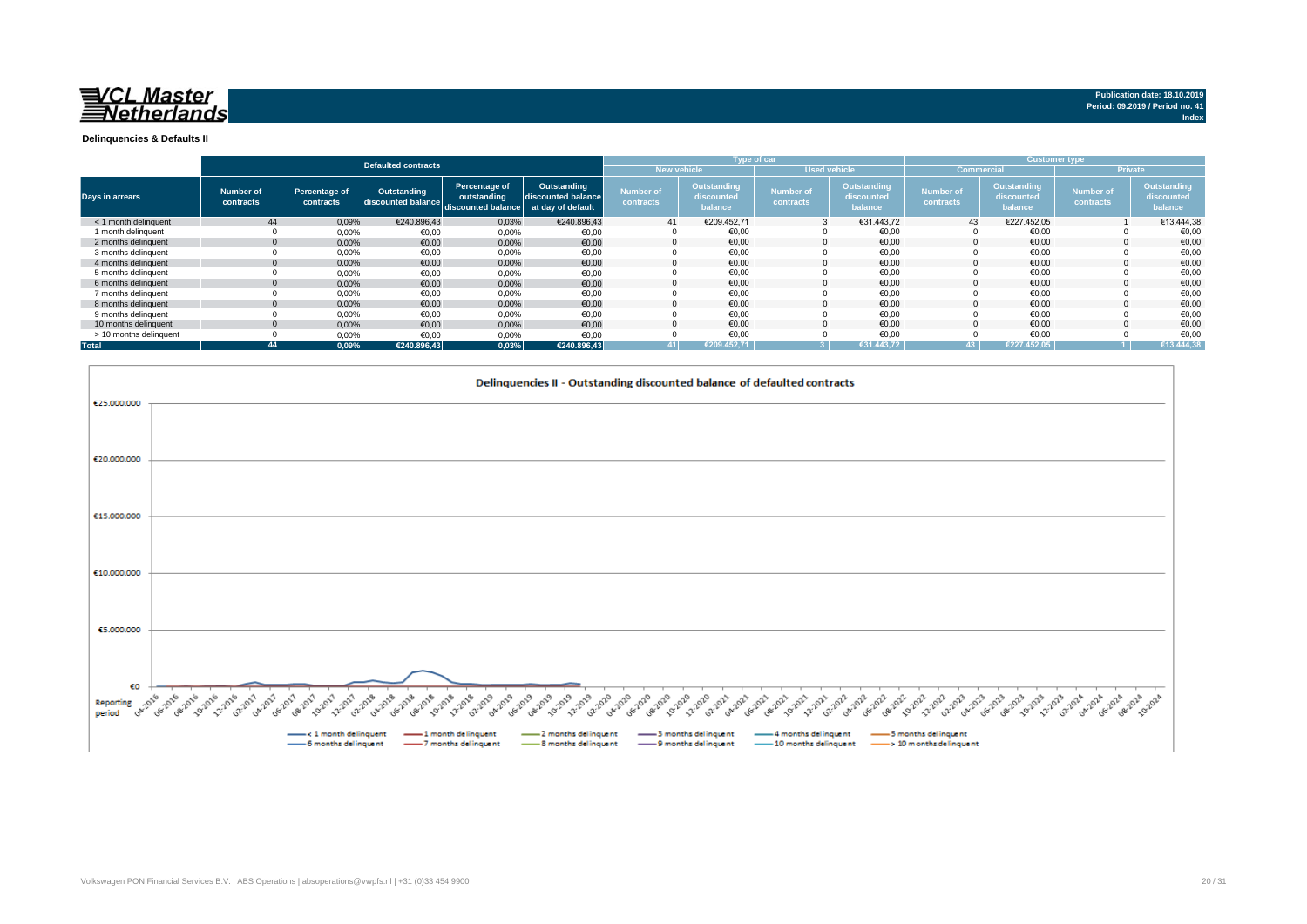# <u>E</u><u>CL</u> Master **letherlands**

#### **Delinquencies & defaults III**

|                        |                               | Delinquent and defaulted contracts |                                      |                                                       |                               |                                      | Type of car                   |                                             | <b>Customer type</b>          |                                          |                               |                                      |  |
|------------------------|-------------------------------|------------------------------------|--------------------------------------|-------------------------------------------------------|-------------------------------|--------------------------------------|-------------------------------|---------------------------------------------|-------------------------------|------------------------------------------|-------------------------------|--------------------------------------|--|
|                        |                               |                                    |                                      |                                                       | <b>New vehicle</b>            |                                      | <b>Used vehicle</b>           |                                             | <b>Commercial</b>             |                                          | <b>Private</b>                |                                      |  |
| <b>Days in arrears</b> | <b>Number of</b><br>contracts | Percentage of<br>contracts         | Outstanding<br>discounted<br>balance | Percentage of<br>outstanding<br>discounted<br>balance | <b>Number of</b><br>contracts | Outstanding<br>discounted<br>balance | <b>Number of</b><br>contracts | <b>Outstanding</b><br>discounted<br>balance | <b>Number of</b><br>contracts | <b>Outstanding</b><br>discounted balance | <b>Number of</b><br>contracts | Outstanding<br>discounted<br>balance |  |
| < 1 month delinguent   | 4.465                         | 9,09%                              | €72.896.536,79                       | 9,31%                                                 | 4.115                         | 68.052.741.13                        | 350                           | 4.843.795,66                                | 3.927                         | 66.564.208.97                            | 538                           | 6.332.327,82                         |  |
| 1 month delinauent     | 47                            | 0,10%                              | €1.053.887,74                        | 0,13%                                                 | 42 €                          | 939.548,78                           |                               | 114.338,96                                  | 43 €                          | 998.986,87                               |                               | 54.900,87                            |  |
| 2 months delinguent    | $\mathbf{0}$                  | 0,00%                              | €0,00                                | 0,00%                                                 | $0 \in$                       | $\overline{a}$                       | $0 \in$                       |                                             |                               | $0 \in$                                  | $0 \in$                       | $\sim$                               |  |
| 3 months delinguent    |                               | 0,00%                              | €0,00                                | 0,00%                                                 | $0 \in$                       |                                      | $0 \in$                       |                                             |                               | $0 \in$                                  |                               |                                      |  |
| 4 months delinquent    | $\mathbf{0}$                  | 0,00%                              | €0,00                                | 0,00%                                                 | $0 \in$                       | $\sim$                               | $0 \in$                       |                                             |                               | $0 \in$<br>$\overline{\phantom{a}}$      | $0 \in$                       | $\sim$                               |  |
| 5 months delinguent    |                               | 0,00%                              | €0,00                                | 0,00%                                                 | 0 <sub>1</sub>                |                                      | $0 \in$                       |                                             |                               | $0 \in$                                  |                               |                                      |  |
| 6 months delinguent    | $\mathbf{0}$                  | 0,00%                              | €0,00                                | 0,00%                                                 | $0 \in$                       | $\sim$                               | $0 \in$                       |                                             |                               | $0 \in$<br>$\overline{\phantom{a}}$      | $0 \in$                       | $\sim$                               |  |
| 7 months delinquent    |                               | 0,00%                              | €0,00                                | 0,00%                                                 | 0 <sub>1</sub>                |                                      | $0 \in$                       |                                             |                               | $0 \in$                                  |                               |                                      |  |
| 8 months delinguent    | $\Omega$                      | 0,00%                              | €0,00                                | 0,00%                                                 | $0 \in$                       | $\sim$                               | $0 \in$                       |                                             |                               | $0 \in$                                  | $0 \in$                       | $\sim$                               |  |
| 9 months delinquent    |                               | 0,00%                              | €0,00                                | 0,00%                                                 | $0 \in$                       |                                      | $0 \in$                       |                                             |                               | $0 \in$                                  |                               |                                      |  |
| 10 months delinquent   | $\Omega$                      | 0,00%                              | €0,00                                | 0,00%                                                 | $0 \in$                       | $\sim$                               | $0 \in$                       |                                             |                               | $0 \in$                                  | $0 \in$                       | $\sim$                               |  |
| > 10 months delinquent |                               | 0,00%                              | €0,00                                | 0,00%                                                 | $\mathbf 0$                   |                                      | $0 \in$                       |                                             |                               | $0 \in$                                  |                               |                                      |  |
| <b>Total</b>           | 4.512                         | 9,18%                              | €73.950.424,53                       | 9,44%                                                 | 4.157                         | 68.992.289.91                        | 355                           | L 62<br>4.958.134                           | 3.970                         | 67.563.195.84                            | $542$ $\in$                   | 6.387.228.69                         |  |

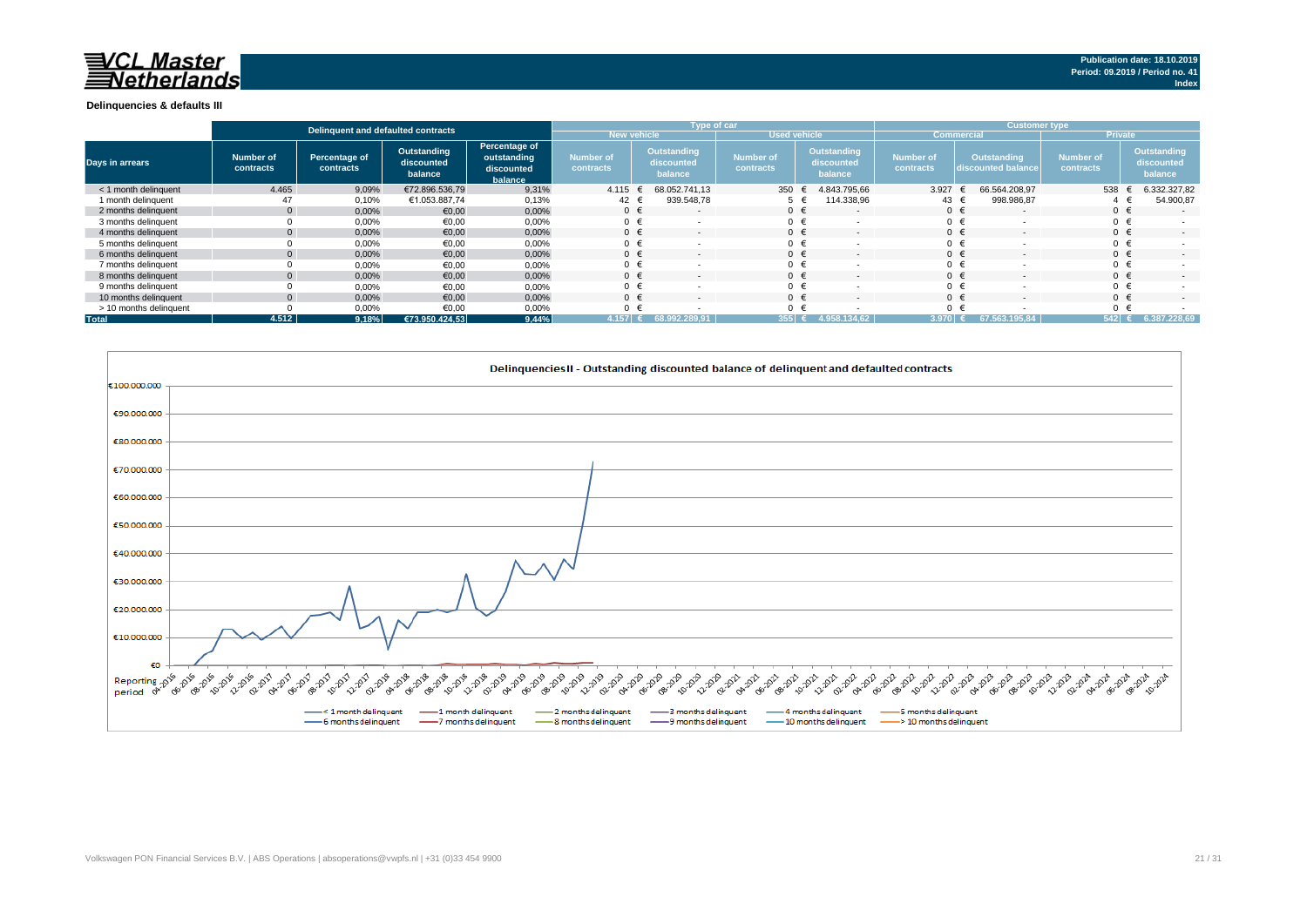

### **Write-Offs**

| Write-Offs of the monthly<br>period | <b>Number of contracts</b> | Amount     |
|-------------------------------------|----------------------------|------------|
| 30-9-2019                           |                            | €20.174.28 |
|                                     |                            |            |

**Cumulative Write-Offs as of the end of the monthly period Discounted balance of all initial and additional assets Cumulative net loss ratio**

€148.841,58 €1.436.161.392,22 0,01036%

|                       | <b>Current period</b>      |                   | <b>Cumulative Write-Offs</b> |                   |  |  |  |
|-----------------------|----------------------------|-------------------|------------------------------|-------------------|--|--|--|
| <b>Monthly period</b> | <b>Number of contracts</b> | <b>Write-Offs</b> | <b>Number of contracts</b>   | <b>Write-Offs</b> |  |  |  |
| 30-4-2016             | $\mathbf 0$                | €0.00             | $\mathbf{0}$                 | €0,00             |  |  |  |
| 31-5-2016             | $\mathbf 0$                | €0,00             | $\mathbf 0$                  | €0,00             |  |  |  |
| 30-6-2016             | $\mathbf 0$                | €0,00             | $\mathbf 0$                  | €0,00             |  |  |  |
| 31-7-2016             | $\pmb{0}$                  | €0,00             | $\mathbf 0$                  | €0,00             |  |  |  |
| 31-8-2016             | $\overline{0}$             | €0.00             | $\overline{0}$               | €0,00             |  |  |  |
| 30-9-2016             | 1                          | €467,06           | $\mathbf{1}$                 | €467,06           |  |  |  |
| 31-10-2016            | $\mathbf 0$                | €0,00             | $\mathbf{1}$                 | €467,06           |  |  |  |
| 30-11-2016            | $\mathbf{1}$               | €0,00             | $\overline{2}$               | €467,06           |  |  |  |
| 31-12-2016            | 3                          | €2.508,91         | 5                            | €2.975,97         |  |  |  |
| 31-1-2017             | $\mathbf 0$                | €0,00             | 5                            | €2.975,97         |  |  |  |
| 28-2-2017             | $\mathbf 0$                | €0,00             | 5                            | €2.975,97         |  |  |  |
| 31-3-2017             | $\mathbf{1}$               | €311,30           | 6                            | €3.287,27         |  |  |  |
| 30-4-2017             | $\mathbf 0$                | €0,00             | $6\phantom{1}6$              | €3.287,27         |  |  |  |
| 31-5-2017             | $\mathbf 0$                | €0,00             | 6                            | €3.287,27         |  |  |  |
| 30-6-2017             | $\mathbf 0$                | €0,00             | $6\phantom{1}6$              | €3.287,27         |  |  |  |
| 31-7-2017             | $\mathbf 0$                | €0.00             | 6                            | €3.287,27         |  |  |  |
| 31-8-2017             | $\mathbf 0$                | €0,00             | $6\phantom{1}6$              | €3.287,27         |  |  |  |
| 30-9-2017             | $\mathbf 0$                | €0,00             | 6                            | €3.287,27         |  |  |  |
| 31-10-2017            | $\mathbf 0$                | €0,00             | $6\phantom{1}6$              | €3.287,27         |  |  |  |
| 30-11-2017            | $\mathbf 0$                | €0,00             | 6                            | €3.287,27         |  |  |  |
| 31-12-2017            | 22                         | €13.371,69        | 28                           | €16.658,96        |  |  |  |
| 31-1-2018             | 0                          | €0,00             | 28                           | €16.658,96        |  |  |  |
| 28-2-2018             | $\overline{0}$             | €0,00             | 28                           | €16.658,96        |  |  |  |
| 31-3-2018             | $\mathbf 0$                | €0,00             | 28                           | €16.658,96        |  |  |  |
| 30-4-2018             | $\mathbf 0$                | €0,00             | 28                           | €16.658,96        |  |  |  |
| 31-5-2018             | $\mathbf{1}$               | €344,61           | 29                           | €17.003,57        |  |  |  |
| 30-6-2018             | $\overline{2}$             | €504,76           | 31                           | €17.508,33        |  |  |  |
| 31-7-2018             | $\mathbf 0$                | €0.00             | 31                           | €17.508,33        |  |  |  |
| 31-8-2018             | 43                         | €29.609.22        | 74                           | €47.117,55        |  |  |  |
| 30-9-2018             | $\overline{2}$             | €1.510,13         | 76                           | €48.627,68        |  |  |  |
| 31-10-2018            | $\pmb{0}$                  | €0,00             | 76                           | €48.627,68        |  |  |  |
| 30-11-2018            | $\pmb{0}$                  | €0,00             | 76                           | €48.627,68        |  |  |  |
| 31-12-2018            | $\overline{0}$             | €0.00             | 76                           | €48.627,68        |  |  |  |
| 31-1-2019             | 5                          | €13.667,02        | 81                           | €62.294,70        |  |  |  |
| 28-2-2019             | $\overline{2}$             | €1.313,02         | 83                           | €63.607,72        |  |  |  |
| 31-3-2019             | 4                          | €6.848,20         | 87                           | €70.455,92        |  |  |  |
| 30-4-2019             | 3                          | €5.787,93         | 90                           | €76.243,85        |  |  |  |
| 31-5-2019             | 6                          | €11.050,84        | 96                           | €87.294,69        |  |  |  |
| 30-6-2019             | $\overline{\mathbf{4}}$    | €37.545,69        | 100                          | €124.840,38       |  |  |  |
| 31-7-2019             | 5                          | €3.826,92         | 105                          | €128.667,30       |  |  |  |
| 31-8-2019             | $\mathbf 0$                | €0.00             | 105                          | €128.667,30       |  |  |  |
| 30-9-2019             | $\overline{c}$             | €20.174,28        | 107                          | €148.841,58       |  |  |  |
| <b>Total</b>          | 107                        | €148.841,58       |                              |                   |  |  |  |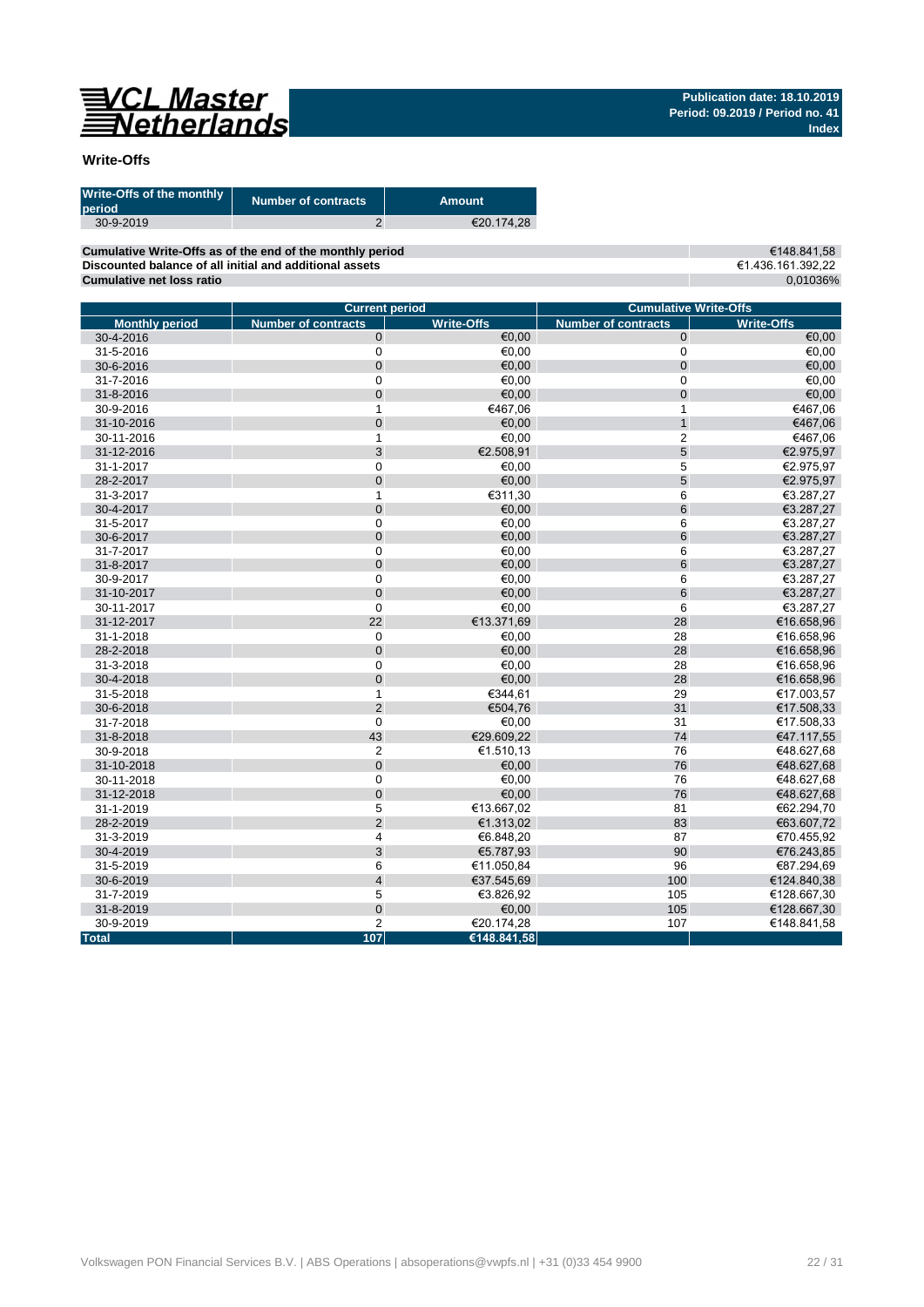# VCL Master<br>ENetherlands

**Pool data I**

|                               |                     |                            | <b>Total porfolio</b>             |                                                    |                                           | <b>Type of car</b>                   |                        |                                       | <b>Customer type</b>          |                                             |                               |                                      |
|-------------------------------|---------------------|----------------------------|-----------------------------------|----------------------------------------------------|-------------------------------------------|--------------------------------------|------------------------|---------------------------------------|-------------------------------|---------------------------------------------|-------------------------------|--------------------------------------|
|                               |                     |                            |                                   |                                                    | <b>Used vehicle</b><br><b>New vehicle</b> |                                      | <b>Commercial</b>      |                                       | <b>Private</b>                |                                             |                               |                                      |
| Distribution by payment type  | Number of contracts | Percentage of<br>contracts | Outstanding<br>discounted balance | Percentage of<br>outstanding<br>discounted balance | <b>Number of</b><br>contracts             | Outstanding<br>discounted<br>balance | Number of<br>contracts | Outstanding<br>discounted<br>balance  | <b>Number of</b><br>contracts | <b>Outstanding</b><br>discounted<br>balance | <b>Number of</b><br>contracts | Outstanding<br>discounted<br>balance |
| Direct borrower account debit | 42.660              | 86.82% €                   | 667.339.899.87                    | 85,20%                                             |                                           | 39.653 € 623.453.188.04              |                        | $3.007 \quad \in \quad 43.886.711.83$ |                               | 23.307 € 435.190.872.18                     |                               | 19.353 € 232.149.027,69              |
| Others                        | 6.477               | 13.18% €                   | 115.881.408,31                    | 14,80%                                             |                                           | 6.063 € 109.715.217.83               | 414                    | 6.166.190,48                          |                               | 6.381 € 114.807.805.76                      | 96                            | 1.073.602,55                         |
| <b>Total</b>                  | 49.137              | 100,00%                    | €783.221.308,18                   | 100,00%                                            |                                           | 45.716 € 733.168.405,87              | 3.421 $\epsilon$       | 50.052.902.31                         | 29.688                        | €549.998.677,94                             | 19.449                        | €233.222.630,24                      |

|                                                  |                     |                            | <b>Total porfolio</b>             |                                                    |                                           |                                      | <b>Type of car</b>            |                                      | <b>Customer type</b>          |                                      |                               |                                      |
|--------------------------------------------------|---------------------|----------------------------|-----------------------------------|----------------------------------------------------|-------------------------------------------|--------------------------------------|-------------------------------|--------------------------------------|-------------------------------|--------------------------------------|-------------------------------|--------------------------------------|
|                                                  |                     |                            |                                   |                                                    | <b>New vehicle</b><br><b>Used vehicle</b> |                                      |                               |                                      | <b>Commercial</b>             |                                      |                               | <b>Private</b>                       |
| <b>Distribution by contract</b><br>concentration | Number of contracts | Percentage of<br>contracts | Outstanding<br>discounted balance | Percentage of<br>outstanding<br>discounted balance | <b>Number of</b><br>contracts             | Outstanding<br>discounted<br>balance | <b>Number of</b><br>contracts | Outstanding<br>discounted<br>balance | <b>Number of</b><br>contracts | Outstanding<br>discounted<br>balance | <b>Number of</b><br>contracts | Outstanding<br>discounted<br>balance |
|                                                  | 23.933              | 48.71%                     | 331.982.815,57                    | 42,39%                                             |                                           | 22.537 € 311.885.944,42              | 1.396                         | € 20.096.871,15                      |                               | 4.588 € 100.048.379.84               |                               | 19.345 € 231.934.435,73              |
| $2 - 10$                                         | 11.047              | 22.48%                     | 211.454.120.70                    | 27,00%                                             |                                           | 9.928 € 194.555.275.50               | $1.119$ €                     | 16.898.845.20                        |                               | 10.943 € 210.165.926.19              | 104                           | 1.288.194,51                         |
| $11 - 20$                                        | 5.058               | 10.29% €                   | 92.049.893.57                     | 11,75%                                             |                                           | 4.677 € 86.432.308.76                | 381 €                         | 5.617.584.81                         |                               | 5.058 € 92.049.893.57                |                               | $0 \in$                              |
| $21 - 50$                                        | 5.355               | 10.90% €                   | 96.775.485.65                     | 12,36%                                             |                                           | 5.045 € 92.118.547.66                | 310 €                         | 4.656.937,99                         |                               | 5.355 € 96.775.485.65                |                               | $0 \in$                              |
| > 50                                             | 3.744               | 7.62% €                    | 50.958.992.69                     | 6,51%                                              |                                           | 3.529 € 48.176.329,53                | 215 €                         | 2.782.663,16                         |                               | 3.744 € 50.958.992,69                |                               | $0 \in$                              |
| <b>Total</b>                                     | 49.137              | 100.00%                    | €783.221.308.18                   | 100,00%                                            | 45.716                                    | $\sqrt{6733.168.405.87}$             | 3.421                         | €50.052.902.31                       | 29.688                        | €549.998.677.94                      | 19.449                        | €233.222.630.24                      |

|                                       |                            |                            | <b>Total porfolio</b>             |                                                    |                               |                                      | Type of car                   |                                      | <b>Customer type</b>          |                                      |                               |                                             |
|---------------------------------------|----------------------------|----------------------------|-----------------------------------|----------------------------------------------------|-------------------------------|--------------------------------------|-------------------------------|--------------------------------------|-------------------------------|--------------------------------------|-------------------------------|---------------------------------------------|
|                                       |                            |                            |                                   |                                                    | <b>New vehicle</b>            |                                      | <b>Used vehicle</b>           |                                      | <b>Commercial</b>             |                                      | Private                       |                                             |
| <b>Distribution by largest lessee</b> | <b>Number of contracts</b> | Percentage of<br>contracts | Outstanding<br>discounted balance | Percentage of<br>outstanding<br>discounted balance | <b>Number of</b><br>contracts | Outstanding<br>discounted<br>balance | <b>Number of</b><br>contracts | Outstanding<br>discounted<br>balance | <b>Number of</b><br>contracts | Outstanding<br>discounted<br>balance | <b>Number of</b><br>contracts | <b>Outstanding</b><br>discounted<br>balance |
|                                       | 77                         | $0,16%$ €                  | 1.005.100,83                      | 0,13%                                              | 77 $\epsilon$                 | 1.005.100,83                         | $0 \in$                       | $\overline{\phantom{a}}$             | 77 $\epsilon$                 | 1.005.100,83                         | $0 \in$                       | $\sim$                                      |
|                                       | 83                         | $0,17%$ €                  | 999.970,81                        | 0,13%                                              | 55                            | 712.191,37                           | 28 €                          | 287.779,44                           | 83 €                          | 999.970,81                           | $0 \in$                       |                                             |
| -3                                    | 63                         | $0,13%$ €                  | 999.509,73                        | 0,13%                                              | 61 €                          | 981.822,55                           | $2 \in$                       | 17.687,18                            | 63 €                          | 999.509,73                           | $0 \in$                       | $\sim$                                      |
|                                       | 54                         | $0,11%$ €                  | 999.243,64                        | 0,13%                                              | 50 €                          | 917.981,89                           | $4 \in$                       | 81.261,75                            | 54 €                          | 999.243,64                           | $0 \in$                       |                                             |
|                                       | 58                         | $0,12%$ €                  | 998.852,95                        | 0,13%                                              | 30 $\epsilon$                 | 530.799,36                           | 28 €                          | 468.053,59                           | 58 €                          | 998.852,95                           | $0 \in$                       | $\sim$                                      |
|                                       | 43                         | $0,09%$ €                  | 996.456,48                        | 0,13%                                              | 43 €                          | 996.456,48                           | $0 \in$                       | $\sim$                               | 43 €                          | 996.456,48                           | $0 \in$                       |                                             |
|                                       | 52                         | $0,11\%$ €                 | 996.342,91                        | 0,13%                                              | 49 €                          | 912.884,36                           | $3 \in$                       | 83.458,55                            | 52 $\epsilon$                 | 996.342,91                           | $0 \in$                       | $\overline{\phantom{a}}$                    |
|                                       | 78                         | $0,16%$ €                  | 995.999,10                        | 0,13%                                              | 78 €                          | 995.999,10                           | $0 \in$                       |                                      | 78 €                          | 995.999,10                           | $0 \in$                       |                                             |
| 9                                     | 67                         | $0,14%$ €                  | 994.716,98                        | 0,13%                                              | 64 €                          | 932.013,82                           | $3 \in$                       | 62.703,16                            | 67 €                          | 994.716.98                           | $0 \in$                       | $\sim$                                      |
| 10                                    | 61                         | $0,12%$ €                  | 994.591,54                        | 0,13%                                              | 58 €                          | 937.232,06                           | $3 \in$                       | 57.359,48                            | 61 €                          | 994.591,54                           | $0 \in$                       |                                             |
| 11                                    | 67                         | $0,14%$ €                  | 994.555,43                        | 0,13%                                              | 63 €                          | 913.552,44                           | $4 \in$                       | 81.002,99                            | 67 €                          | 994.555,43                           | $0 \in$                       | $\overline{\phantom{a}}$                    |
| 12                                    | 61                         | $0,12%$ €                  | 994.359,44                        | 0,13%                                              | 61 €                          | 994.359,44                           | $0 \in$                       |                                      | 61 €                          | 994.359,44                           | $0 \in$                       |                                             |
| 13                                    | 57                         | $0,12%$ €                  | 994.083,60                        | 0,13%                                              | 56 €                          | 958.044,79                           | 1 €                           | 36.038,81                            | 57 €                          | 994.083,60                           | $0 \in$                       | $\sim$                                      |
| 14                                    | 49                         | $0,10%$ €                  | 991.156,46                        | 0,13%                                              | 12 €                          | 385.787,88                           | 37 €                          | 605.368,58                           | 49 €                          | 991.156,46                           | $0 \in$                       |                                             |
| 15                                    | 57                         | $0,12%$ €                  | 990.681,81                        | 0,13%                                              | 57 €                          | 990.681,81                           | $0 \in$                       | $\sim$                               | 57 €                          | 990.681,81                           | $0 \in$                       | $\sim$                                      |
| 16                                    | 74                         | $0,15%$ €                  | 989.528,43                        | 0,13%                                              | 74 €                          | 989.528,43                           | $0 \in$                       | $\overline{\phantom{a}}$             | 74 €                          | 989.528,43                           | $0 \in$                       |                                             |
| 17                                    | 52                         | $0,11\%$ €                 | 988.989,27                        | 0,13%                                              | 48 €                          | 945.111,35                           | $4 \in$                       | 43.877,92                            | 52 $\epsilon$                 | 988.989,27                           | $0 \in$                       | $\sim$                                      |
| 18                                    | 42                         | $0.09%$ €                  | 988.989,02                        | 0,13%                                              | 38 €                          | 886.466,74                           | $4 \in$                       | 102.522,28                           | 42 €                          | 988.989,02                           | $0 \in$                       |                                             |
| 19                                    | 36                         | $0.07\% \in$               | 987.614,74                        | 0,13%                                              | 36 €                          | 987.614,74                           | $0 \in$                       | $\overline{\phantom{a}}$             | 36 €                          | 987.614,74                           | $0 \in$                       | $\overline{\phantom{a}}$                    |
| 20                                    | 91                         | $0,19%$ €                  | 985.900,61                        | 0,13%                                              | 91                            | 985.900,61                           | $0 \in$                       |                                      | 91 $\epsilon$                 | 985.900,61                           | $0 \in$                       |                                             |
| <b>Total 1 - 20</b>                   | 1.222                      | 2,49%                      | €19.886.643,78                    | 2,54%                                              |                               | $1.101$ € 17.959.530,05              | $121$ €                       | 1.927.113,73                         |                               | 1.222 € 19.886.643,78                | $0 \in$                       | <b>Contract</b>                             |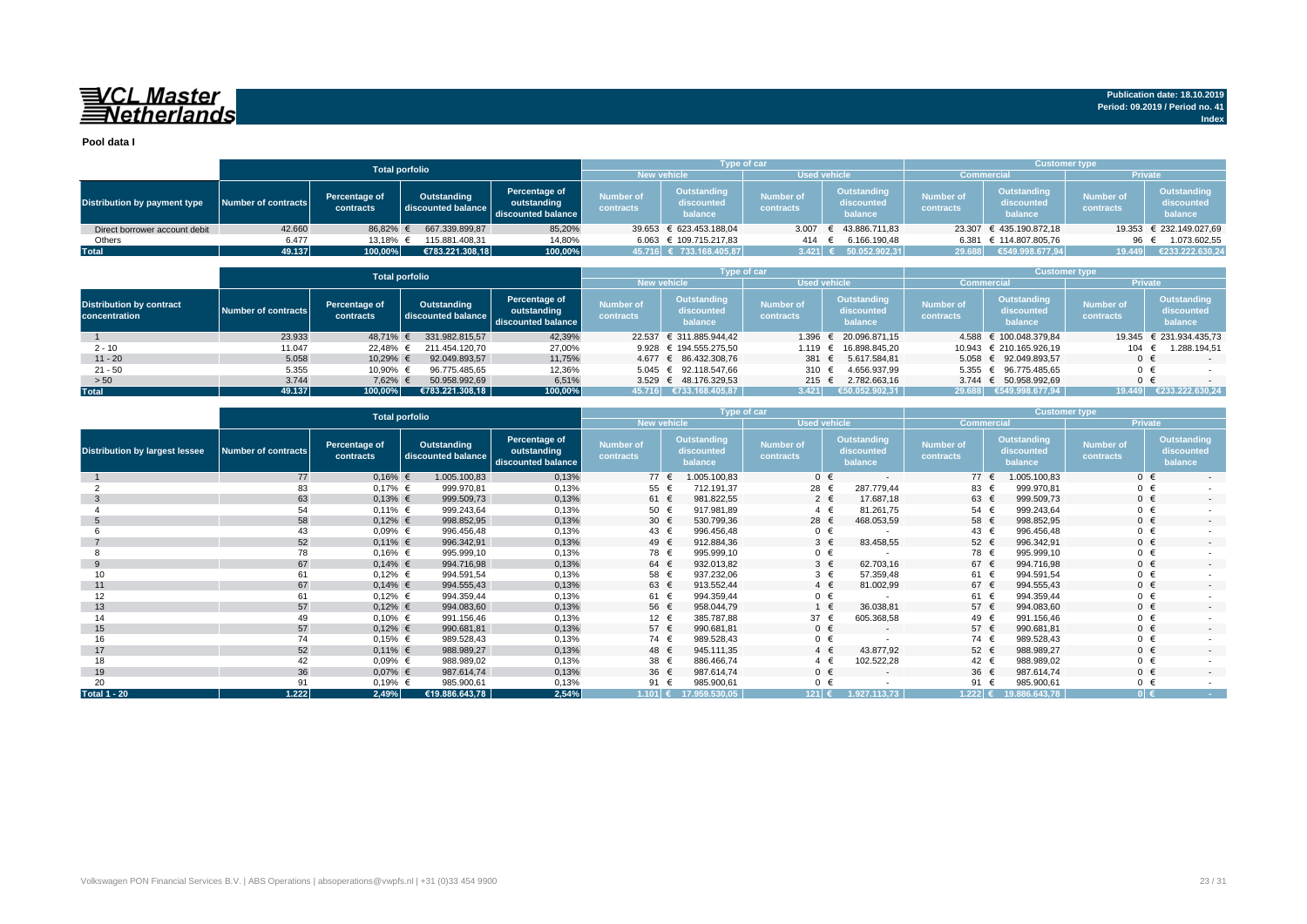#### **Pool data II**

|                                                             |                        |                            | <b>Total porfolio</b>             |                                                       |                               |                                      | Type of car                   |                                      | <b>Customer type</b>          |                                             |                                      |                                      |
|-------------------------------------------------------------|------------------------|----------------------------|-----------------------------------|-------------------------------------------------------|-------------------------------|--------------------------------------|-------------------------------|--------------------------------------|-------------------------------|---------------------------------------------|--------------------------------------|--------------------------------------|
|                                                             |                        |                            |                                   |                                                       | <b>New vehicle</b>            |                                      | <b>Used vehicle</b>           |                                      | <b>Commercial</b>             |                                             | <b>Private</b>                       |                                      |
| <b>Distribution by</b><br>outstanding discounted<br>balance | Number of<br>contracts | Percentage of<br>contracts | Outstanding<br>discounted balance | Percentage of<br>outstanding<br>discounted<br>balance | <b>Number of</b><br>contracts | Outstanding<br>discounted<br>balance | <b>Number of</b><br>contracts | Outstanding<br>discounted<br>balance | <b>Number of</b><br>contracts | <b>Outstanding</b><br>discounted<br>balance | <b>Number of</b><br><b>contracts</b> | Outstanding<br>discounted<br>balance |
| $0.01 - 5.000.00$                                           | 657                    | $1.34\%$ €                 | 1.711.594.79                      | 0,22%                                                 | 580 €                         | 1.470.672.89                         | 77 €                          | 240.921.90                           | 468 €                         | 1.112.149.00                                | 189                                  | 599.445.79                           |
| 5.000,01 - 10.000,00                                        | 13.127                 | 26.72% €                   | 104.071.247.31                    | 13,29%                                                | 12.175 €                      | 96.633.754.06                        | 952 €                         | 7.437.493.25                         |                               | 4.306 € 34.889.399.23                       | 8.821                                | 69.181.848.08                        |
| 10.000.01 - 15.000.00                                       | 13.447                 | 27.37% €                   | 167.265.042.32                    | 21,36%                                                |                               | 12.479 € 155.407.015.60              | 968 €                         | 11.858.026.72                        |                               | 7.290 € 91.809.260.63                       | 6.157                                | 75.455.781.69                        |
| 15.000,01 - 20.000,00                                       | 9.280                  | 18,89% €                   | 161.266.844.46                    | 20,59%                                                |                               | 8.550 € 148.582.106.23               | 730                           | 12.684.738.23                        |                               | 6.936 € 120.775.835.61                      | 2.344                                | 40.491.008.85                        |
| 20.000.01 - 25.000.00                                       | 6.469                  | 13.17% €                   | 144.238.130.99                    | 18,42%                                                |                               | 6.001 € 133.871.927.19               | 468                           | 10.366.203.80                        |                               | 5.157 € 115.164.539.49                      | 1.312                                | 29.073.591,50                        |
| 25.000.01 - 30.000.00                                       | 3.280                  | 6,68% €                    | 88.977.466.14                     | 11,36%                                                |                               | 3.142 € 85.237.674.77                | 138 €                         | 3.739.791.37                         |                               | 2.815 € 76.437.864.16                       | 465                                  | 12.539.601.98                        |
| > 30,000,00                                                 | 2.877                  | 5,86% €                    | 115.690.982.17                    | 14.77%                                                |                               | 2.789 € 111.965.255.13               | 88 €                          | 3.725.727.04                         |                               | 2.716 € 109.809.629.82                      | 161                                  | 5.881.352.35                         |
| <b>Total</b>                                                | 49.137                 | 100,00%                    | €783.221.308.18                   | 100,00%                                               |                               | 45.716 €733.168.405,87               | 3.421                         | €50.052.902.31                       |                               | 29.688 € 549.998.677,94                     |                                      | 19.449 € 233.222.630,24              |
|                                                             |                        |                            |                                   |                                                       |                               |                                      |                               |                                      |                               |                                             |                                      |                                      |

| <b>Statistics</b>                      |            |
|----------------------------------------|------------|
| Minimum outstanding discounted balance | 3.43       |
| Maximum outstanding discounted balance | 165.370.74 |
| Average outstanding discounted balance | 15.939.54  |

|                                                          |                        |                            | <b>Total porfolio</b>             |                                                              |                        | <b>Type of car</b>                   |                               |                                      | <b>Customer type</b>          |                                      |                               |                                      |
|----------------------------------------------------------|------------------------|----------------------------|-----------------------------------|--------------------------------------------------------------|------------------------|--------------------------------------|-------------------------------|--------------------------------------|-------------------------------|--------------------------------------|-------------------------------|--------------------------------------|
|                                                          |                        |                            |                                   |                                                              |                        | <b>New vehicle</b>                   |                               | <b>Used vehicle</b>                  |                               | <b>Commercial</b>                    | <b>Private</b>                |                                      |
| <b>Distribution by</b><br>outstanding nominal<br>balance | Number of<br>contracts | Percentage of<br>contracts | Outstanding<br>discounted balance | <b>Percentage of</b><br>outstanding<br>discounted<br>balance | Number of<br>contracts | Outstanding<br>discounted<br>balance | <b>Number of</b><br>contracts | Outstanding<br>discounted<br>balance | <b>Number of</b><br>contracts | Outstanding<br>discounted<br>balance | <b>Number of</b><br>contracts | Outstanding<br>discounted<br>balance |
| $0.01 - 5.000.00$                                        | 619                    | 1.26%                      | €1.525.032.60                     | 0,19%                                                        | 545 €                  | 1.298.927.10                         | 74 €                          | 226.105.50                           | 445 €                         | 999.751.57                           | 174 €                         | 525.281,03                           |
| 5.000.01 - 10.000.00                                     | 11.594                 | 23,60%                     | €89.121.919.20                    | 11,38%                                                       | 10.710 €               | 82.363.356.75                        | 884                           | 6.758.562.45                         | 3.711 $\epsilon$              | 29.014.577.75                        | 7.883 €                       | 60.107.341.45                        |
| 10.000.01 - 15.000.00                                    | 12.667                 | 25,78%                     | €148.601.268.46                   | 18,97%                                                       |                        | 11.721 € 137.406.311.75              | 946 €                         | 11.194.956.71                        |                               | $6.643 \in 79.476.289.01$            | $6.024 \text{ } \in$          | 69.124.979.45                        |
| 15.000.01 - 20.000.00                                    | 9.501                  | 19.34%                     | €154.214.820.79                   | 19.69%                                                       |                        | 8.777 € 142.099.858.94               | 724 €                         | 12.114.961.85                        |                               | 6.682 € 109.890.797.46               | $2.819$ €                     | 44.324.023.33                        |
| 20.000.01 - 25.000.00                                    | 6.543                  | 13,32%                     | €136.002.510.23                   | 17.36%                                                       |                        | 6.063 € 125.806.557.05               | 480 €                         | 10.195.953.18                        |                               | 5.063 € 105.764.120.39               | 1.480 €                       | 30.238.389.84                        |
| 25.000.01 - 30.000.00                                    | 4.097                  | 8,34%                      | €102.711.318.59                   | 13.11%                                                       |                        | 3.914 € 98.080.609.47                | 183                           | 4.630.709.12                         |                               | $3.381 \in 85.113.433.19$            | 716 €                         | 17.597.885.40                        |
| >30.000,00                                               | 4.116                  | 8,38%                      | €151.044.438.31                   | 19.29%                                                       |                        | 3.986 € 146.112.784.81               | 130 €                         | 4.931.653.50                         |                               | 3.763 € 139.739.708.57               |                               | 353 € 11.304.729.74                  |
| <b>Total</b>                                             | 49.137                 | 100.00%                    | €783.221.308.18                   | 100.00%                                                      | 45.716                 | €733.168.405,87                      | 3.421                         | €50.052.902.31                       | 29.688                        | 6549.998.677.94                      | 19.449                        | €233.222.630.24                      |

| <b>Statistics</b>                   |            |
|-------------------------------------|------------|
| Minimum outstanding nominal balance | 3.44       |
| Maximum outstanding nominal balance | 180.845.08 |
| Average outstanding nominal balance | 17.069.02  |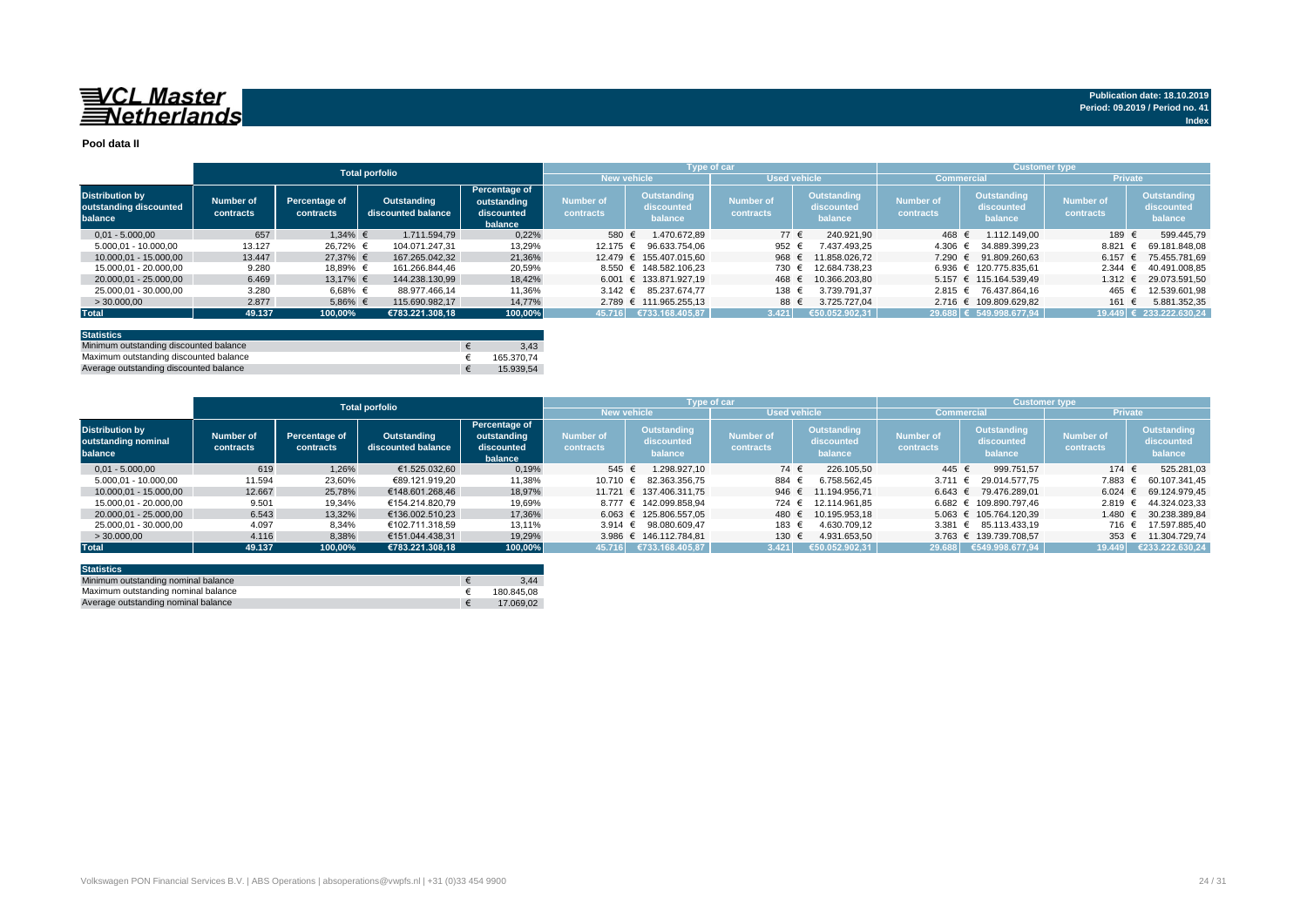

#### **Pool data III**

|                        |           |               | <b>Total porfolio</b>      |                    |                  |                         | Type of car         |                          | Customer type,   |                        |                |                 |
|------------------------|-----------|---------------|----------------------------|--------------------|------------------|-------------------------|---------------------|--------------------------|------------------|------------------------|----------------|-----------------|
|                        |           |               |                            |                    |                  | <b>New vehicle</b>      | <b>Used vehicle</b> |                          | Commercia        |                        | <b>Private</b> |                 |
| <b>Distribution by</b> | Number of | Percentage of | Outstanding                | Percentage of      | <b>Number of</b> | <b>Outstanding</b>      | <b>Number of</b>    | Outstanding              | <b>Number of</b> | Outstanding            | Number of      | Outstanding     |
| remaining term         |           | contracts     | discounted                 | outstanding        | contracts        | discounted              | contracts           | discounted               | contracts        | discounted             | contracts      | discounted      |
|                        | contracts |               | balance                    | discounted balance |                  | balance                 |                     | balance                  |                  | balance                |                | balance         |
| $01 - 12$              | 13.383    |               | 27.24% € 149.098.114.30    | 19.04%             |                  | 11.856 € 131.668.549.06 | 1.527               | 17.429.565.24            | 7.535            | 95.523.828.37          | 5.848 $€$      | 53.574.285.93   |
| $13 - 24$              | 14.349    |               | 29,20% € 216.167.563,00    | 27,60%             |                  | 13.106 € 196.808.017.63 | 1.243               | 19.359.545.37            |                  | 9.270 € 158.177.927.21 | $5.079 \in$    | 57.989.635,79   |
| 25-36                  | 11.979    |               | 24.38% € 216.397.848.68    | 27,63%             |                  | 11.489 € 206.768.707.72 | 490                 | 9.629.140.96             |                  | 7.145 € 151.994.572.92 | $4.834 \in$    | 64.403.275.76   |
| 37-48                  | 7.702     |               | 15.67% € 156.703.174.18    | 20,01%             |                  | 7.564 € 153.796.226.56  | 138                 | 2.906.947.62             |                  | 4.414 € 107.192.349.10 | 3.288          | 49.510.825,08   |
| 49-60                  | 1.724     |               | $3.51\% \in 44.854.608.02$ | 5.73%              |                  | 1.701 € 44.126.904.90   | 23 $\epsilon$       | 727.703.12               |                  | 1.324 € 37.110.000.34  | 400            | 7.744.607.68    |
| 61-72                  |           | $0.00\%$ €    |                            | 0,00%              |                  |                         | $0 \in$             |                          |                  | $0 \in$                |                |                 |
| $>72$                  |           | $0.00\%$ €    |                            | 0,00%              |                  |                         | $0 \in$             | $\overline{\phantom{a}}$ |                  | $0 \in$                |                | $0 \in$         |
| <b>Total</b>           | 49.137    |               | 100,00% €783.221.308,18    | 100,00%            | 45.716           | €733.168.405.87         | 3.421               | 052.902.31<br>€50.0      | 29.688           | €549.998.677.94        | 19.449         | €233.222.630.24 |

| <b>Statistics</b>               |       |
|---------------------------------|-------|
| Minimum Remaining Term          |       |
| Maximum Remaining Term          | 60    |
| Weighted Average Remaining Term | 26.23 |

|                        |           |                      | <b>Total porfolio</b>            |                    |                    |                         | Type of car         |                     | <b>Customer type</b> |                        |                  |                             |
|------------------------|-----------|----------------------|----------------------------------|--------------------|--------------------|-------------------------|---------------------|---------------------|----------------------|------------------------|------------------|-----------------------------|
|                        |           |                      |                                  |                    | <b>New vehicle</b> |                         | <b>Used vehicle</b> |                     |                      | <b>Commercial</b>      | <b>Private</b>   |                             |
|                        |           |                      | Outstanding                      | Percentage of      | Number of          | Outstanding             |                     | <b>Outstanding</b>  | <b>Number of</b>     | <b>Outstanding</b>     | <b>Number of</b> | Outstanding                 |
| <b>Distribution by</b> | Number of | <b>Percentage of</b> | discounted                       | outstanding        |                    | discounted              | Number of           | discounted          |                      | discounted             |                  | discounted                  |
| seasoning              | contracts | contracts            | balance                          | discounted balance | contracts          | balance                 | contracts           | balance             | contracts            | balance                | contracts        | balance                     |
| $01 - 12$              | 10.252    | 20,86%               | €212.661.756.87                  | 27,15%             | 9.357              | € 197.830.859.45        |                     | 895 € 14.830.897.42 |                      | 6.059 € 149.071.497.52 |                  | 4.193 € 63.590.259,35       |
| $13 - 24$              | 15.594    | 31.74%               | €266.169.941.60                  | 33,98%             |                    | 14.553 € 251.117.375.89 | 1.041               | 15.052.565.71       |                      | 8.743 € 178.530.695.25 | 6.851            | € 87.639.246.35             |
| 25-36                  | 11.972    | 24.36%               | €176.106.226.58                  | 22,48%             |                    | 11.037 € 163.204.833.80 |                     | 935 € 12.901.392,78 |                      | 7.605 € 128.849.401,35 |                  | 4.367 € 47.256.825,23       |
| 37-48                  | 10.275    | 20.91%               | €118.606.015.72                  | 15.14%             |                    | 9.742 € 111.469.795.30  | 533 $\epsilon$      | 7.136.220.42        | 6.512                | 85.938.373.42          | 3.763            | 32.667.642.30<br>$\epsilon$ |
| 49-60                  | 1.011     | 2,06%                | €9.429.561.51                    | 1,20%              | 994 €              | 9.297.735.53            | 17 €                | 131.825,98          | 737 €                | 7.360.999.01           | $274 \in$        | 2.068.562,50                |
| 61-72                  |           | 0,07%                | €238.111.15                      | 0,03%              | 32 $\epsilon$      | 238.111.15              | $0 \in$             |                     | $31 \in$             | 238.016.64             |                  | 94.51                       |
| $>72$                  |           | 0,00%                | €9.694.75                        | 0,00%              |                    | 9.694.75<br>€           | $0 \in$             |                     |                      | 9.694.75               | $0 \in$          |                             |
| <b>Total</b>           | 49.137    | 100.00%              | $\left  \right $ €783.221.308,18 | 100,00%            | 45.716             | €733.168.405.87         | 3.421               | €50.052.902.31      | 29.688               | €549.998.677.94        | 19.449           | €233.222.630.24             |

| <b>Statistics</b>          |       |
|----------------------------|-------|
| Minimum seasoning          |       |
| Maximum seasoning          |       |
| Weighted average seasoning | 22.33 |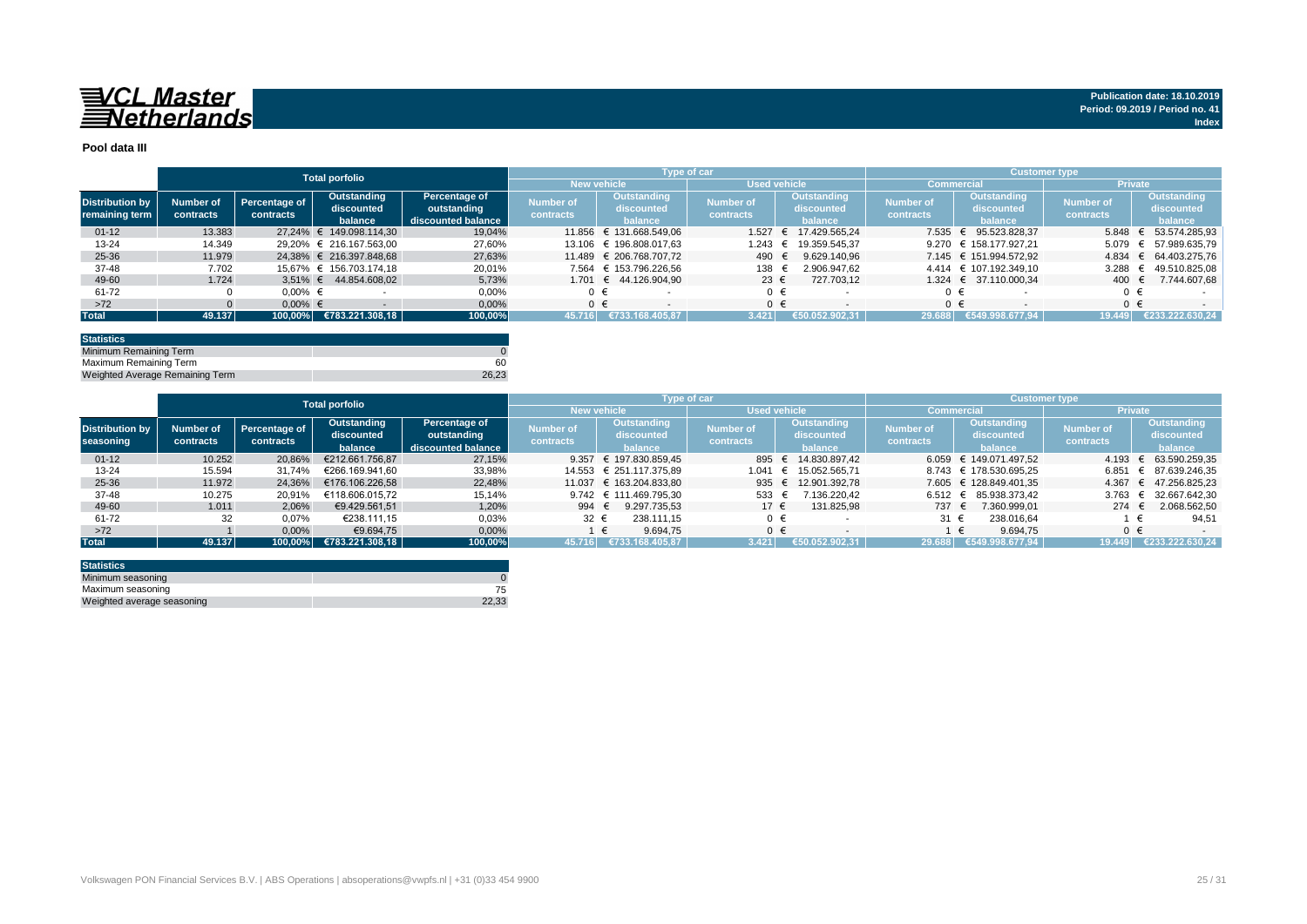**Pool data IV**

|                              |           |               | <b>Total porfolio</b>   |                    |                  | Type of car                        |                     |                          | <b>Customer type</b> |                           |                  |                        |  |  |
|------------------------------|-----------|---------------|-------------------------|--------------------|------------------|------------------------------------|---------------------|--------------------------|----------------------|---------------------------|------------------|------------------------|--|--|
|                              |           |               |                         |                    |                  | <b>New vehicle</b>                 | <b>Used vehicle</b> |                          | <b>Commercial</b>    |                           | <b>Private</b>   |                        |  |  |
|                              | Number of | Percentage of | Outstanding             | Percentage of      | Number of        | Outstanding                        | <b>Number of</b>    | Outstanding              | <b>Number of</b>     | Outstanding               | <b>Number of</b> | Outstanding            |  |  |
| <b>Distribution by brand</b> |           | contracts     | discounted              | outstanding        |                  | discounted                         | <b>contracts</b>    | discounted               |                      | discounted                | contracts        | discounted             |  |  |
|                              | contracts |               | balance                 | discounted balance | <b>contracts</b> | halance                            |                     | balance                  | contracts            | halance                   |                  | <b>balance</b>         |  |  |
| <b>VW</b>                    | 17.183    | 34.97%        | €252.264.405.71         | 32,21%             |                  | 15.742 € 230.815.173.47            | 1.441               | $\epsilon$ 21.449.232.24 |                      | 9.390 € 160.858.746.05    | 7.793            | € 91.405.659,66        |  |  |
| <b>VW LCV</b>                | 4.337     | 8,83%         | €70.247.256.48          | 8,97%              |                  | 4.171 € 68.159.048.07              | 166 €               | 2.088.208.41             |                      | 4.337 € 70.247.256.48     | $0 \in$          |                        |  |  |
| Audi                         | 5.548     | 11.29%        | €126.745.335.84         | 16,18%             |                  | 5.177 € 118.978.851.12             | 371 $\epsilon$      | 7.766.484.72             |                      | 2.907 € 76.207.075.88     | 2.641            | € 50.538.259,96        |  |  |
| Seat                         | 5.632     | 11.46%        | €66.883.404.72          | 8,54%              |                  | $5.333 \text{ } \in 63.915.587.00$ | 299 €               | 2.967.817.72             |                      | 1.705 € 25.657.474.95     | 3.927            | € 41.225.929.77        |  |  |
| Skoda                        | 8.715     | 17.74%        | €112.322.964.94         | 14.34%             |                  | 8.403 € 108.579.353.85             | 312 $\epsilon$      | 3.743.611.09             |                      | 3.634 $\in$ 62.415.602.09 |                  | 5.081 € 49.907.362,85  |  |  |
| Other brands                 | 7.722     | 15.72%        | €154.757.940.49         | 19.76%             |                  | 6.890 € 142.720.392.36             |                     | 832 € 12.037.548.13      |                      | 7.715 € 154.612.522.49    |                  | 145.418.00             |  |  |
| <b>Total</b>                 | 49.137    |               | 100,00% €783.221.308,18 | 100,00%            |                  | 45.716 €733.168.405,87             | 3.421               | €50.052.902.31           |                      | 29.688 €549.998.677.94    |                  | 19.449 €233.222.630.24 |  |  |

|                                            |                        | <b>Total porfolio</b>                                                                                                    |                 |                               |                                      |                               | Type of car                                 |                | <b>Customer type</b>                        |                        |                                                    |                             |  |
|--------------------------------------------|------------------------|--------------------------------------------------------------------------------------------------------------------------|-----------------|-------------------------------|--------------------------------------|-------------------------------|---------------------------------------------|----------------|---------------------------------------------|------------------------|----------------------------------------------------|-----------------------------|--|
|                                            |                        |                                                                                                                          |                 |                               |                                      | <b>New vehicle</b>            | <b>Used vehicle</b>                         |                |                                             | Commercial             | <b>Private</b>                                     |                             |  |
| Distribution by geographic<br>distribution | Number of<br>contracts | Percentage of<br>Outstanding<br>Percentage of<br>outstanding<br>discounted<br>contracts<br>discounted balance<br>balance |                 | <b>Number of</b><br>contracts | Outstanding<br>discounted<br>halance | <b>Number of</b><br>contracts | <b>Outstanding</b><br>discounted<br>balance |                | Outstanding<br>discounted<br><b>balance</b> | Number of<br>contracts | <b>Outstanding</b><br>discounted<br><b>balance</b> |                             |  |
| Noord-Holland                              | 7.985                  | 16.25%                                                                                                                   | €135.598.148.17 | 17,31%                        |                                      | 7.304 € 125.150.966.65        | 681 €                                       | 10.447.181.52  |                                             | 5.264 € 101.979.929,21 | 2.721                                              | 33.618.218,96               |  |
| Flevoland                                  | 1.215                  | 2.47%                                                                                                                    | €17.580.995.98  | 2,24%                         |                                      | 1.155 € 16.716.528.25         | 60 €                                        | 864.467.73     | 484 €                                       | 9.082.747.52           | 731 €                                              | 8.498.248,46                |  |
| Utrecht                                    | 4.647                  | 9,46%                                                                                                                    | €75.080.923.58  | 9,59%                         |                                      | 4.248 € 69.385.258.27         | 399 $\epsilon$                              | 5.695.665.31   |                                             | 2.929 € 55.242.575.26  | 1.718                                              | 19.838.348.32               |  |
| Zuid-Holland                               | 12.291                 | 25,01%                                                                                                                   | €191.455.293.05 | 24,44%                        |                                      | 11.489 € 179.600.415.17       | 802 €                                       | 11.854.877.88  |                                             | 6.913 € 126.274.551.81 | 5.378                                              | € 65.180.741.24             |  |
| Gelderland                                 | 5.122                  | 10.42%                                                                                                                   | €78.277.571.20  | 9,99%                         |                                      | 4.839 € 74.455.691.55         | 283 $\epsilon$                              | 3.821.879.65   | $3.277$ €                                   | 57.085.485.65          | $1.845 \in$                                        | 21.192.085.55               |  |
| Noord-Brabant                              | 7.345                  | 14.95%                                                                                                                   | €118.948.386.03 | 15,19%                        |                                      | 6.888 € 112.317.200.12        | 457 €                                       | 6.631.185.91   |                                             | 4.327 € 81.764.107.84  | 3.018                                              | 37.184.278.19<br>$\epsilon$ |  |
| Zeeland                                    | 801                    | 1,63%                                                                                                                    | €12.023.554.50  | 1,54%                         |                                      | 761 € 11.501.596.76           | 40 €                                        | 521.957.74     | 402 $\in$                                   | 7.074.585.64           | 399 $\epsilon$                                     | 4.948.968.86                |  |
| Limburg                                    | 3.337                  | 6,79%                                                                                                                    | €52.005.290.51  | 6,64%                         |                                      | 3.087 € 48.484.262.81         | 250 €                                       | 3.521.027.70   | 1.890 €                                     | 34.596.144.21          | 1.447                                              | 17.409.146.30               |  |
| Overijssel                                 | 3.528                  | 7,18%                                                                                                                    | €58.796.937.68  | 7,51%                         |                                      | 3.251 € 54.549.216.77         | $277 \t∈$                                   | 4.247.720.91   | $2.752 \in$                                 | 49.608.617.59          | 776 €                                              | 9.188.320.09                |  |
| Drenthe                                    | 899                    | 1,83%                                                                                                                    | €14.145.309.00  | 1,81%                         | 839 €                                | 13.254.459.66                 | 60 €                                        | 890.849.34     | 501 €                                       | 9.547.743.30           | 398                                                | 4.597.565,70                |  |
| Friesland                                  | 713                    | 1.45%                                                                                                                    | €9.811.796.15   | 1,25%                         | 691 €                                | 9.507.298.09                  | 22 €                                        | 304.498.06     | 187 €                                       | 3.725.193.22           | 526 €                                              | 6.086.602,93                |  |
| Groningen                                  | 1.254                  | 2,55%                                                                                                                    | €19.497.102,33  | 2,49%                         | 1.164 €                              | 18.245.511.77                 | 90 €                                        | 1.251.590,56   | 762 €                                       | 14.016.996,69          | 492 €                                              | 5.480.105,64                |  |
| <b>Total</b>                               | 49.137                 | 100.00%                                                                                                                  | €783.221.308.18 | 100,00%                       | 45.716                               | €733.168.405.87               | 3.421                                       | €50.052.902.31 |                                             | 29.688 €549.998.677.94 | 19.449                                             | €233.222.630.24             |  |

|                                                                   |                               | <b>Total porfolio</b>      |                                      |                                     |                                      |                                             | Type of car                   |                                             | <b>Customer type</b>          |                                             |                        |                                             |  |  |
|-------------------------------------------------------------------|-------------------------------|----------------------------|--------------------------------------|-------------------------------------|--------------------------------------|---------------------------------------------|-------------------------------|---------------------------------------------|-------------------------------|---------------------------------------------|------------------------|---------------------------------------------|--|--|
|                                                                   |                               |                            |                                      |                                     |                                      | <b>New vehicle</b>                          | <b>Used vehicle</b>           |                                             | <b>Commercia</b>              |                                             | <b>Private</b>         |                                             |  |  |
| <b>Distribution by industry sector</b>                            | <b>Number of</b><br>contracts | Percentage of<br>contracts | Outstanding<br>discounted<br>balance | Percentage of<br>discounted balance | <b>Number of</b><br><b>contracts</b> | <b>Outstanding</b><br>discounted<br>balance | <b>Number of</b><br>contracts | <b>Outstanding</b><br>discounted<br>balance | <b>Number of</b><br>contracts | <b>Outstanding</b><br>discounted<br>balance | Number of<br>contracts | <b>Outstanding</b><br>discounted<br>balance |  |  |
| Agriculture / Forestry                                            | 189                           | 0,38%                      | €3.510.682.80                        | 0,45%                               | 179 €                                | 3.328.586,83                                | 10 €                          | 182.095,97                                  | 189 €                         | 3.510.682.80                                | $0 \in$                |                                             |  |  |
| Construction                                                      | 127                           | 0,26%                      | €2.345.650,67                        | 0,30%                               | 124                                  | 2.308.163,83                                | $3 \in$                       | 37.486,84                                   | 127 €                         | 2.345.650.67                                | $0 \in$                |                                             |  |  |
| Energy / Mining                                                   | 157                           | 0,32%                      | €3.506.738.47                        | 0,45%                               | 145 €                                | 3.288.379.18                                | 12 €                          | 218.359.29                                  | 157 €                         | 3.506.738.47                                | $0 \in$                | $\sim$                                      |  |  |
| <b>Financial services</b>                                         | 1.679                         | 3,42%                      | €32.535.657.95                       | 4,15%                               | 1.575 €                              | 30.722.275.53                               | 104 €                         | .813.382.42                                 | 1.679 €                       | 32.535.657,95                               | $0 \in$                |                                             |  |  |
| Hotel and restaurant industry                                     | 117                           | 0,24%                      | €2.319.512,65                        | 0,30%                               | 111 €                                | 2.235.579.07                                | 6 €                           | 83.933,58                                   | 117 €                         | 2.319.512.65                                | $0 \in$                | $\sim$                                      |  |  |
| Information technology                                            | 1.444                         | 2,94%                      | €25.077.162.51                       | 3,20%                               | 1.345 €                              | 23.658.120,34                               | 99 €                          | .419.042.17                                 | 1.444 €                       | 25.077.162.51                               | $0 \in$                |                                             |  |  |
| Manufacturing industry                                            | 2.957                         | 6,02%                      | €57.941.331,98                       | 7,40%                               |                                      | 2.746 € 54.759.481.05                       | $211$ €                       | 3.181.850,93                                | $2.957 \in$                   | 57.941.331.98                               | $0 \in$                |                                             |  |  |
| Other                                                             | 10.028                        | 20.41%                     | €197.903.611.13                      | 25,27%                              |                                      | 8.538 € 174.172.428,23                      | 1.490                         | 23.731.182.90                               |                               | 10.025 € 197.875.007.28                     | $0 \in$                |                                             |  |  |
| Other services                                                    | 5.993                         | 12,20%                     | €97.530.492.14                       | 12.45%                              |                                      | 5.460 € 89.829.775.43                       | 533 $\epsilon$                | 7.700.716.71                                | $5.993$ €                     | 97.530.492.14                               | $0 \in$                |                                             |  |  |
| Private                                                           | 19.446                        | 39,58%                     | €233.194.026,39                      | 29,77%                              |                                      | 18.870 € 227.263.598.97                     | 576 €                         | 5.930.427.42                                | $0 \in$                       |                                             |                        | 19.449 € 233.222.630.24                     |  |  |
| Public administration, education,<br>health care, public services | 538                           | 1,09%                      | €8.578.766,76                        | 1,10%                               | 496 €                                | 7.922.591,84                                | 42 €                          | 656.174.92                                  | 538 €                         | 8.578.766.76                                | $0 \in$                |                                             |  |  |
| Real estate                                                       | 564                           | 1,15%                      | €10.608.869.61                       | 1.35%                               | 510 €                                | 9.814.709.75                                | 54 €                          | 794.159.86                                  | 564 €                         | 10.608.869.61                               | $0 \in$                |                                             |  |  |
| Retail / Wholesale                                                | 1.846                         | 3,76%                      | €29.725.204.33                       | 3,80%                               | 1.765 €                              | 28.550.680,72                               | 81 €                          | .174.523.61                                 | 1.846 $∈$                     | 29.725.204.33                               | $0 \in$                | $\sim$                                      |  |  |
| Transportation                                                    | 4.052                         | 8,25%                      | €78.443.600,79                       | 10,02%                              |                                      | 3.852 € 75.314.035.10                       | 200 $\epsilon$                | 3.129.565,69                                |                               | 4.052 € 78.443.600,79                       | $0 \in$                |                                             |  |  |
| <b>Total</b>                                                      | 49.137                        | 100,00%                    | €783.221.308,18                      | 100,00%                             |                                      | 45.716 €733.168.405.87                      | 3.421                         | ∈50.052.902.31∜                             |                               | 29.688 €549.998.677.94                      | 19.449                 | €233.222.630.24                             |  |  |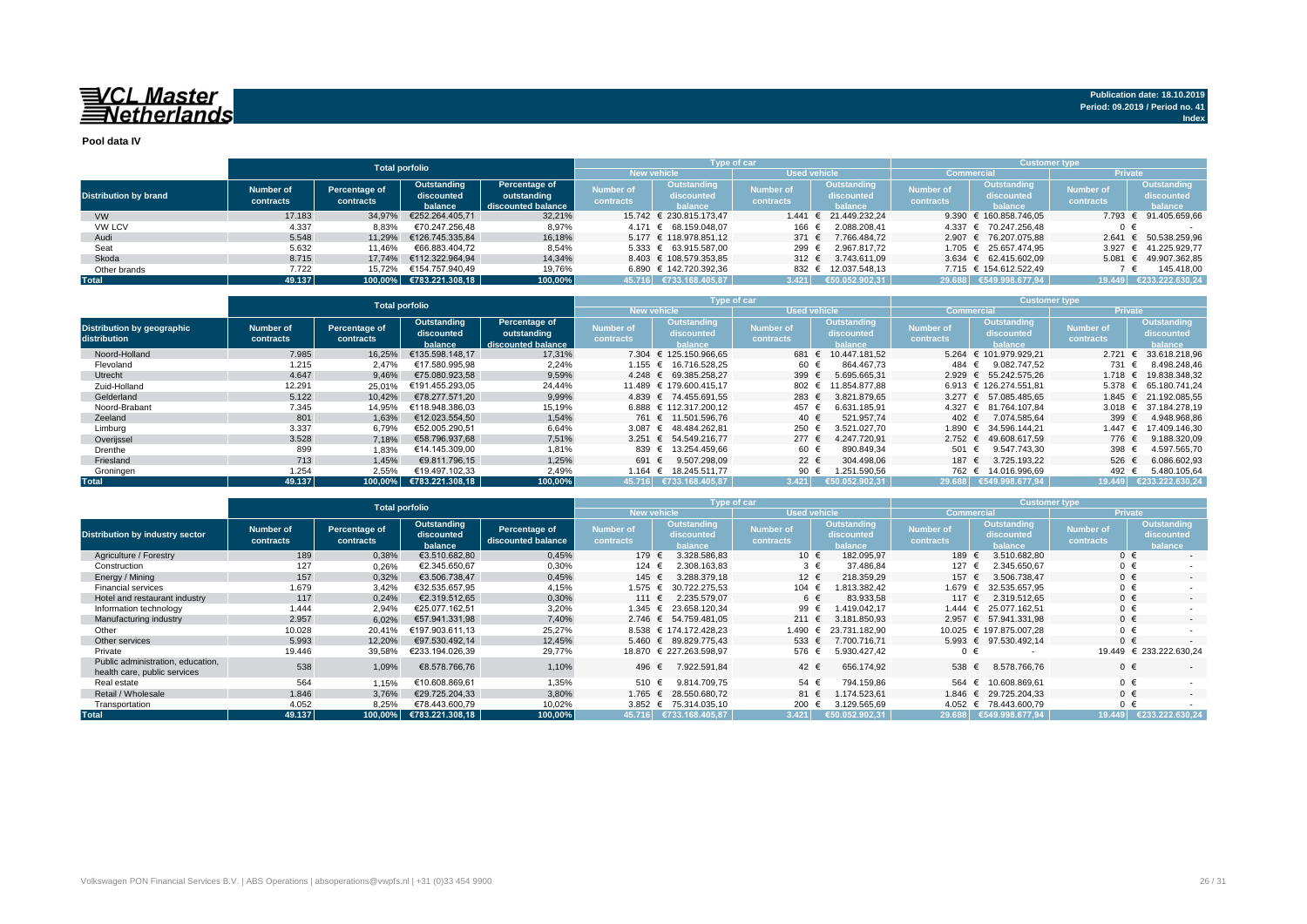**Pool data V**

|                                          |                      |                               |                            |                                                   |                                                  |                               | Type of car                                     |                        |                                        | <b>Customer type</b>          |                                                 |                         |                                            |  |  |
|------------------------------------------|----------------------|-------------------------------|----------------------------|---------------------------------------------------|--------------------------------------------------|-------------------------------|-------------------------------------------------|------------------------|----------------------------------------|-------------------------------|-------------------------------------------------|-------------------------|--------------------------------------------|--|--|
|                                          |                      |                               |                            | <b>Total porfolio</b>                             |                                                  | <b>New vehicle</b>            |                                                 | <b>Used vehicle</b>    |                                        | Commercial                    |                                                 |                         |                                            |  |  |
| <b>Distribution by brand &amp; Model</b> | <b>Model</b>         | <b>Number</b> of<br>contracts | Percentage of<br>contracts | <b>Outstanding</b><br>discounted<br>balance       | Percentage of<br>outstanding<br>scounted balance | <b>Number of</b><br>contracts | <b>Outstanding</b><br>discounted                | Number of<br>contracts | <b>Outstanding</b><br>discounted       | <b>Number of</b><br>contracts | <b>Outstanding</b><br>discounted                | Number of<br>contracts  | <b>Outstanding</b><br>discounted<br>alance |  |  |
| Volkswagen                               | Amarok               |                               | $0,00%$ €                  |                                                   | 0,00%                                            | $0 \in$                       |                                                 | $0 \in$                |                                        | $0 \in$                       |                                                 |                         | $0 \in$                                    |  |  |
|                                          | Arteon               | 92                            | $0,19%$ €                  | 2.984.261,18                                      | 0,38%                                            | 86                            | €<br>2.804.099,46                               | 6 €                    | 180.161,72                             | 91                            | €<br>2.945.404,27                               | $\mathbf{1}$            | 38.856,91<br>€                             |  |  |
|                                          | Beetle               | 9                             | $0,02%$ €                  | 178.361,02                                        | 0,02%                                            | 8                             | €<br>168.255,61                                 | $1 \in$                | 10.105,41                              | 6                             | 125.921,04<br>€                                 | 3<br>$\Delta$           | 52.439,98<br>€<br>$\epsilon$               |  |  |
|                                          | Caddy<br>Caravelle   | 106                           | $0,22%$ €<br>$0,00%$ €     | 1.328.996,82<br>44.471,72                         | 0,17%<br>0,01%                                   | 101 €<br>$\overline{1}$       | 1.268.546,53<br>€<br>44.471,72                  | $5 \in$<br>$0 \in$     | 60.450,29                              | 102 €<br>$1 \in$              | 1.265.194,39<br>44.471,72                       | $\mathbf{0}$            | 63.802,43<br>€                             |  |  |
|                                          | Crafter              | $\overline{1}$<br>87          | $0,18%$ €                  | 1.407.257,76                                      | 0,18%                                            | 74 €                          | 1.302.122,93                                    | 13 €                   | 105.134,83                             | 87 €                          | 1.407.257,76                                    |                         | $0 \in$                                    |  |  |
|                                          | Golf                 | 4.414                         |                            | 8.98% € 73.980.170.83                             | 9,45%                                            | 3.817 $\in$                   | 64.397.347.60                                   | 597 €                  | 9.582.823.23                           |                               | 2.958 € 52.746.119,86                           | 1.456 €                 | 21.234.050.97                              |  |  |
|                                          | Jetta                |                               | $0.00\%$ €                 |                                                   | 0,00%                                            | $0 \in$                       |                                                 | $0 \in$                |                                        | $0 \in$                       |                                                 | $\mathbf{0}$            | €                                          |  |  |
|                                          | Passat               | 1.710                         |                            | 3,48% € 36.789.145,04                             | 4,70%                                            | $1.434 \t∈$                   | 31.022.309,01                                   | 276 €                  | 5.766.836,03                           |                               | 1.697 € 36.526.978,52                           | 13                      | €<br>262.166,52                            |  |  |
|                                          | Polo                 | 4.614                         |                            | 9,39% € 56.309.923,64                             | 7,19%                                            | $4.353 \in$                   | 53.790.841,45                                   | 261                    | €<br>2.519.082,19                      | 1.719                         | €<br>21.305.809,86                              | 2.895                   | €<br>35.004.113,78                         |  |  |
|                                          | Sharan               | 14                            | $0,03%$ €                  | 347.514,44                                        | 0,04%                                            | 12 €                          | 297.028,06                                      | $\overline{2}$         | 50.486,38                              | 12                            | €<br>300.550,94                                 | 2                       | 46.963,50<br>€                             |  |  |
|                                          | Tiguan               | 866                           |                            | 1,76% € 23.426.447,07                             | 2,99%                                            | 834 €                         | 22.579.386,16                                   | 32 €                   | 847.060,91                             |                               | 735 € 19.976.452,97                             | 131 €<br>$\overline{1}$ | 3.449.994,10                               |  |  |
|                                          | Touareg<br>Touran    | $\overline{7}$<br>181         | $0,01\%$ €<br>$0,37%$ €    | 444.779,53<br>3.704.805,21                        | 0,06%<br>0,47%                                   | $5 \in$<br>175 €              | 338.842,59<br>3.602.683,50                      | $2 \in$<br>6 €         | 105.936,94<br>102.121,71               | 6<br>157 €                    | 371.227,00<br>€<br>3.169.027,76                 |                         | 73.552,53<br>€<br>535.777,45<br>24 €       |  |  |
|                                          | Transporter          | 253                           | $0.51\%$ €                 | 4.171.655,19                                      | 0,53%                                            |                               | 232 € 3.814.452,95                              | 21 €                   | 357.202,24                             |                               | 253 € 4.171.655,19                              |                         | $0 \in$                                    |  |  |
|                                          | T-roc                | 580                           |                            | 1,18% € 13.444.865,88                             | 1,72%                                            |                               | 563 € 13.061.010,92                             | 17 €                   | 383.854,96                             |                               | 260 € 6.161.562,63                              | 320                     | €<br>7.283.303,25                          |  |  |
|                                          | T-Cross              | 20                            | $0.04\%$ €                 | 422.146,15                                        | 0,05%                                            | 20 €                          | 422.146,15                                      | $0 \in$                |                                        |                               | 167.275,07<br>8 €                               | 12                      | 254.871,08<br>€                            |  |  |
|                                          | Up!                  | 4.229                         |                            | 8,61% € 33.279.604,23                             | 4,25%                                            |                               | 4.027 € 31.901.628,83                           | 202 $\epsilon$         | 1.377.975,40                           |                               | 1.298 € 10.173.837,07                           |                         | 2.931 € 23.105.767,16                      |  |  |
| <b>Sub-Total VW</b>                      |                      | 17.183                        | 34.97%                     | €252.264.405,71                                   | 32.21%                                           | 5.742                         | €230.815.173.47                                 | 441                    | €21.449.232.24                         | 9.390                         | €160.858.746.05                                 |                         |                                            |  |  |
| <b>VW LCV</b>                            | Amarok               | 17                            | $0,03%$ €                  | 415.201,19                                        | 0,05%                                            | 16 €                          | 382.430,27                                      | $1 \in$                | 32.770,92                              | 17 €                          | 415.201,19                                      |                         | $0 \in$                                    |  |  |
|                                          | Caddy<br>Crafter     | 1.788<br>938                  |                            | 3,64% € 20.483.575,44<br>1,91% € 20.234.237,09    | 2,62%<br>2,58%                                   |                               | 1.740 € 20.050.551,90<br>882 € 19.467.641,03    | 48<br>56 €             | 433.023,54<br>€<br>766.596,06          | 938                           | 1.788 € 20.483.575,44<br>€ 20.234.237,09        |                         | $0 \in$<br>$0 \in$                         |  |  |
|                                          | Tiguan               | 10                            | $0,02%$ €                  | 195.204,62                                        | 0,02%                                            | 10 €                          | 195.204,62                                      | $0 \in$                |                                        | 10 €                          | 195.204,62                                      |                         | $0 \in$                                    |  |  |
|                                          | Touran               | $\mathbf{3}$                  | $0,01\%$ €                 | 37.808,81                                         | 0,00%                                            |                               | $3 \in$<br>37.808,81                            | $0 \in$                |                                        | $3 \in$                       | 37.808,81                                       |                         | $0 \in$                                    |  |  |
|                                          | Transporter          | 1.577                         |                            | 3,21% € 28.815.316,36                             | 3,68%                                            |                               | 1.516 € 27.959.498,47                           | 61 €                   | 855.817,89                             |                               | 1.577 € 28.815.316,36                           |                         | $0 \in$                                    |  |  |
|                                          | Sharan               | $\overline{4}$                | $0.01\%$ €                 | 65.912,97                                         | 0,01%                                            | $4 \in$                       | 65.912,97                                       | $0 \in$                |                                        | $4 \in$                       | 65.912,97                                       |                         | $0 \in$                                    |  |  |
| Sub-Total VW LCV                         |                      | 4.337                         | 8,83%                      | €70.247.256,48                                    | 8,97%                                            |                               | 159.048.07                                      |                        |                                        | 337                           | €70.247.256,48                                  |                         |                                            |  |  |
| Audi                                     | A1                   | 1.139                         |                            | 2,32% € 16.270.428,62                             | 2,08%                                            |                               | 1.105 € 15.849.927,51                           | 34 €                   | 420.501,11                             | 194 €                         | 2.985.359,60                                    | 945 €                   | 13.285.069.02                              |  |  |
|                                          | A <sub>3</sub>       | 2.352                         |                            | 4.79% € 46.919.244.64                             | 5.99%                                            |                               | 2.096 € 42.143.046.45                           | 256                    | 4.776.198.19<br>$\epsilon$             | $1.174$ €                     | 23.333.465,38                                   | 1.178                   | €<br>23.585.779.26                         |  |  |
|                                          | A4<br>A <sub>5</sub> | 863<br>250                    | $0.51\% \in$               | 1,76% € 23.001.862,73<br>8.483.893,01             | 2,94%<br>1,08%                                   |                               | 832 € 22.301.274,00                             | 31 $\epsilon$<br>7 €   | 700.588,73<br>171.768,29               |                               | 662 € 17.803.096,62<br>215 € 7.284.514,38       | 201 €<br>35             | 5.198.766,11<br>€                          |  |  |
|                                          | A <sub>6</sub>       | 267                           | $0,54%$ €                  | 9.379.007,40                                      | 1,20%                                            | 255 €                         | 243 € 8.312.124,72<br>9.069.076,55              | 12 €                   | 309.930,85                             | 258 €                         | 8.990.985,26                                    | 9                       | 1.199.378,63<br>388.022,14<br>€            |  |  |
|                                          | A7                   | 20                            | $0,04\%$ €                 | 1.013.633,52                                      | 0,13%                                            | 19                            | €<br>978.728,59                                 | $1 \in$                | 34.904,93                              | 18                            | €<br>882.270,45                                 | $\overline{2}$          | 131.363,07<br>$\epsilon$                   |  |  |
|                                          | A8                   | 9                             | $0,02%$ €                  | 688.143,41                                        | 0,09%                                            | $9 \in$                       | 688.143,41                                      | $0 \in$                |                                        | $9 \in$                       | 688.143,41                                      |                         | $0 \in$                                    |  |  |
|                                          | Q2                   | 367                           | $0,75%$ €                  | 9.035.298,77                                      | 1,15%                                            | 358                           | €<br>8.821.089,09                               | $9 \in$                | 214.209,68                             | 163                           | €<br>4.162.602,47                               | 204                     | 4.872.696,30<br>€                          |  |  |
|                                          | Q3                   | 103                           | $0,21%$ €                  | 2.909.502,29                                      | 0,37%                                            | 103 €                         | 2.909.502,29                                    | $0 \in$                |                                        | 43                            | €<br>1.296.295,54                               | 60                      | 1.613.206,75<br>€                          |  |  |
|                                          | Q <sub>5</sub>       | 64                            | $0.13\%$ €                 | 2.647.419,48                                      | 0,34%                                            | 63 €                          | 2.616.982,38                                    | $1 \in$                | 30.437,10                              | 61 €                          | 2.512.514,26                                    | 3                       | 134.905,22<br>€                            |  |  |
|                                          | O7<br>Q8             | 78                            | $0,16%$ €                  | 3.782.353,73<br>709.665,89                        | 0,48%<br>0,09%                                   | 62 €<br>6 €                   | 2.960.538,48                                    | 16 €<br>$1 \in$        | 821.815,25<br>93.619,54                | 78 €<br>7 €                   | 3.782.353,73<br>709.665,89                      |                         | $0 \in$<br>$0 \in$                         |  |  |
|                                          | <b>TT</b>            | $\overline{7}$<br>9           | $0.01\%$ €<br>$0.02\%$ €   | 322.365,17                                        | 0.04%                                            | 8 €                           | 616.046,35<br>300.389.22                        | 1 €                    | 21.975,95                              | $5 \epsilon$                  | 193.291,71                                      |                         | 129.073,46<br>$4 \in$                      |  |  |
|                                          | E-tron               | 20                            | $0.04\%$ €                 | 1.582.517,18                                      | 0,20%                                            | 18 €                          | 1.411.982,08                                    | $2 \in$                | 170.535,10                             | 20 €                          | 1.582.517,18                                    |                         | $0 \in$                                    |  |  |
| <b>Sub-Total Audi</b>                    |                      | 5.548                         |                            | 11,29% €126.745.335,84                            | 16,18%                                           | .177                          | €118.978.851,12                                 | 371                    | €7.766.484,72                          | 907                           | €76.207.075,88                                  | 2.641                   | 538.259.96                                 |  |  |
|                                          | Alhambra             | 20                            | $0,04\%$ €                 | 521.665,41                                        | 0,07%                                            | 19 €                          | 495.346,15                                      | $1 \in$                | 26.319,26                              | 20 €                          | 521.665,41                                      |                         | $0 \in$                                    |  |  |
|                                          | Altea                | $\overline{1}$                | $0,00%$ €                  | 11.290,14                                         | 0,00%                                            | $\overline{1}$                | 11.290,14<br>€                                  | $0 \in$                |                                        | $0 \in$                       |                                                 | $\overline{1}$          | €<br>11.290,14                             |  |  |
|                                          | Arona                | 381                           | $0,78%$ €                  | 6.847.478,71                                      | 0,87%                                            | 372 €                         | 6.682.797,45                                    | $9 \in$                | 164.681,26                             | 96                            | €<br>1.880.209,07                               | 285                     | 4.967.269,64<br>€                          |  |  |
|                                          | Ibiza                | 2.470                         |                            | 5,03% € 25.313.153,15                             | 3,23%                                            | 2.328 ∈                       | 24.043.794,70                                   | 142 €                  | 1.269.358,45                           | 481                           | 5.322.389,91<br>€                               | 1.989                   | €<br>19.990.763,24                         |  |  |
|                                          | Leon<br>Mii          | 1.225<br>1.181                | 2.40% €                    | 2,49% € 17.873.545,92<br>8.607.804,71             | 2,28%<br>1,10%                                   | $1.119$ €<br>1.150 $€$        | 16.737.658,95<br>8.418.441,23                   | 106<br>31 $\epsilon$   | 1.135.886,97<br>€<br>189.363,48        | 716<br>128 €                  | € 11.242.064,67<br>897.224,33                   | 509<br>$1.053$ €        | 6.631.481,25<br>€<br>7.710.580,38          |  |  |
|                                          | Ateca                | 318                           | $0.65%$ €                  | 7.124.094,04                                      | 0,91%                                            | 309 $\epsilon$                | 6.948.609,73                                    | $9 \in$                | 175.484,31                             | 238                           | €<br>5.364.142,14                               | 80                      | 1.759.951.90<br>€                          |  |  |
|                                          | Toledo               | 27                            | $0.05\%$ $\in$             | 291.684,03                                        | 0.04%                                            | 26                            | €<br>284.960,04                                 | 1 €                    | 6.723,99                               | 20 $\epsilon$                 | 231.648,58                                      |                         | 60.035,45<br>7 €                           |  |  |
|                                          | Tarraco              | 9                             | $0.02\% \in$               | 292.688.61                                        | 0.04%                                            | 9                             | €<br>292.688.61                                 | $0 \in$                |                                        | $6 \in$                       | 198.130,84                                      | 3                       | 94.557,77<br>€                             |  |  |
| <b>Sub-Total Seat</b>                    |                      | 5.632                         | 11,46%                     | €66.883.404,72                                    | 8,54%                                            | 5.333                         | €63.915.587.00                                  |                        | €2.967.817,72                          | .705                          | €25.657.474,95                                  | 3.927                   | €41.225.929,77                             |  |  |
| Skoda                                    | Citigo               | 2.166                         |                            | 4,41% € 15.558.551,05                             | 1,99%                                            |                               | 2.117 € 15.231.846,78                           | 49 €                   | 326.704,27                             |                               | 206 € 1.631.342,85                              |                         | 1.960 € 13.927.208,20                      |  |  |
|                                          | Fabia                | 2.689                         |                            | 5,47% € 28.335.538,98                             | 3,62%                                            |                               | 2.613 € 27.579.649,60                           | 76 €                   | 755.889,38                             | 480                           | 5.062.513,57<br>€                               |                         | 2.209 € 23.273.025,41                      |  |  |
|                                          | Octavia              | 2.138                         |                            | 4,35% € 35.597.158,48                             | 4,54%                                            |                               | 2.006 € 33.944.512,67                           | 132 €                  | 1.652.645,81                           |                               | 1.913 € 32.094.111,49                           | 225 €                   | 3.503.046,99                               |  |  |
|                                          | Rapid<br>Roomster    | 703<br>$\sim 10^{-1}$         | 1,43% €<br>$0,00%$ €       | 8.311.155,16                                      | 1,06%<br>0,00%                                   | 693 €<br>$0 \in$              | 8.208.750.49                                    | 10 €<br>$0 \in$        | 102.404,67                             | 107 €<br>$0 \in$              | 1.253.623.33                                    | 596 €                   | 7.057.531.83<br>$0 \in$                    |  |  |
|                                          | Scala                | 6                             | $0.01\%$ €                 | 116.671,64                                        | 0,01%                                            | 6                             | €<br>116.671,64                                 | $0 \in$                |                                        | $\overline{1}$                | €<br>21.073,58                                  | 5                       | 95.598,06<br>€                             |  |  |
|                                          | Superb               | 469                           | $0,95%$ €                  | 9.764.371,77                                      | 1,25%                                            | 438 €                         | 9.211.955,06                                    | 31 €                   | 552.416,71                             | 447                           | €<br>9.263.000,69                               | 22                      | 501.371,08<br>€                            |  |  |
|                                          | Kodiag               | 299                           | $0.61\%$ €                 | 8.568.504,51                                      | 1.09%                                            | 289 €                         | 8.300.351,37                                    | 10 €                   | 268.153,14                             | 283                           | 8.122.432,01<br>€                               | 16                      | 446.072,50<br>€                            |  |  |
|                                          | Karoq                | 228                           | $0,46%$ €                  | 5.823.192,66                                      | 0,74%                                            |                               | 225 € 5.747.567,14                              | $3 \in$                | 75.625,52                              | 191 €                         | 4.894.638,41                                    | 37                      | 928.554,25<br>€                            |  |  |
|                                          | Yeti                 | 17                            | $0,03%$ €                  | 247.820,69                                        | 0,03%                                            | 16 €                          | 238.049,10                                      | $1 \in$                | 9.771,59                               | $6 \in$                       | 72.866,16                                       |                         | 11 €<br>174.954,53                         |  |  |
| <b>Sub-Total Skoda</b>                   |                      | 8.715                         |                            | 17,74% €112.322.964,94                            | 14,34%                                           |                               | .403 €108.579.353,85                            | 312                    | €3.743.611,09                          | 634                           | €62.415.602.09                                  |                         | €49.907.362.85                             |  |  |
| Other brands<br><b>Total</b>             |                      | 7.722<br>49.137               |                            | 15,72% €154.757.940,49<br>100,00% €783.221.308,18 | 19,76%<br>100,00%                                |                               | 6.890 €142.720.392,36<br>45.716 €733.168.405,87 | 832                    | €12.037.548.13<br>3.421 €50.052.902.31 |                               | 7.715 €154.612.522,49<br>29.688 €549.998.677.94 | 19.449                  | €145.418.00<br>€233 222 630 24             |  |  |
|                                          |                      |                               |                            |                                                   |                                                  |                               |                                                 |                        |                                        |                               |                                                 |                         |                                            |  |  |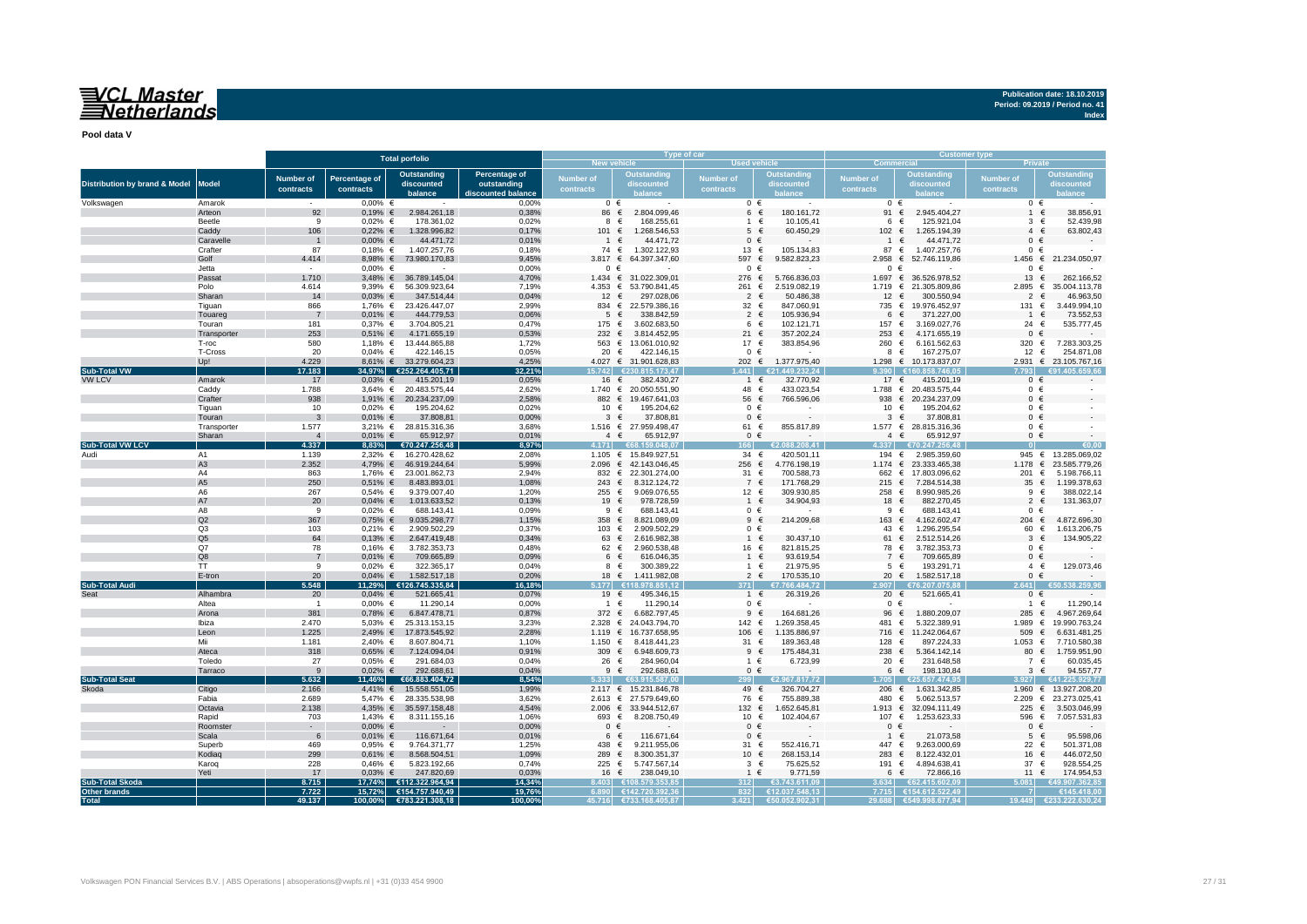

### **Pool data VI**

|               |                                                   | <b>Total portfolio</b> | <b>Customer type</b>              |                                                    |                     |                                          |                     |                                          |  |  |  |
|---------------|---------------------------------------------------|------------------------|-----------------------------------|----------------------------------------------------|---------------------|------------------------------------------|---------------------|------------------------------------------|--|--|--|
|               |                                                   |                        |                                   | <b>Commercial</b>                                  |                     | <b>Private</b>                           |                     |                                          |  |  |  |
| Type of car   | Percentage of<br>Number of contracts<br>contracts |                        | Outstanding<br>discounted balance | Percentage of<br>outstanding<br>discounted balance | Number of contracts | <b>Outstanding</b><br>discounted balance | Number of contracts | <b>Outstanding</b><br>discounted balance |  |  |  |
| New vehicles  | 45.716                                            | 93,04% $\in$           | 733.168.405,87                    | 93,61%                                             | 26.845              | €505.894.592,76                          | 18.871              | €227.273.813,11                          |  |  |  |
| Used vehicles | 3.421                                             | 6.96% €                | 50.052.902,31                     | 6,39%                                              | 2.843               | €44.104.085.18                           | 578                 | €5.948.817.13                            |  |  |  |
| <b>Total</b>  | 49.137                                            | 100,00%                | €783.221.308,18                   | 100,00%                                            | 29.688              | €549.998.677,94                          | 19.449              | €233.222.630,24                          |  |  |  |

|                      |                     | <b>Total portfolio</b>     |                                          |                                                    |  |  |  |  |  |  |  |  |  |
|----------------------|---------------------|----------------------------|------------------------------------------|----------------------------------------------------|--|--|--|--|--|--|--|--|--|
| <b>Customer type</b> | Number of contracts | Percentage of<br>contracts | <b>Outstanding</b><br>discounted balance | Percentage of<br>outstanding<br>discounted balance |  |  |  |  |  |  |  |  |  |
| Commercial           | 29.688              | 60.42%                     | €549.998.677.94                          | 70,22%                                             |  |  |  |  |  |  |  |  |  |
| Private              | 19.449              | 39,58%                     | €233.222.630.24                          | 29.78%                                             |  |  |  |  |  |  |  |  |  |
| <b>Total</b>         | 49.137              | 100,00%                    | €783.221.308,18                          | 100,00%                                            |  |  |  |  |  |  |  |  |  |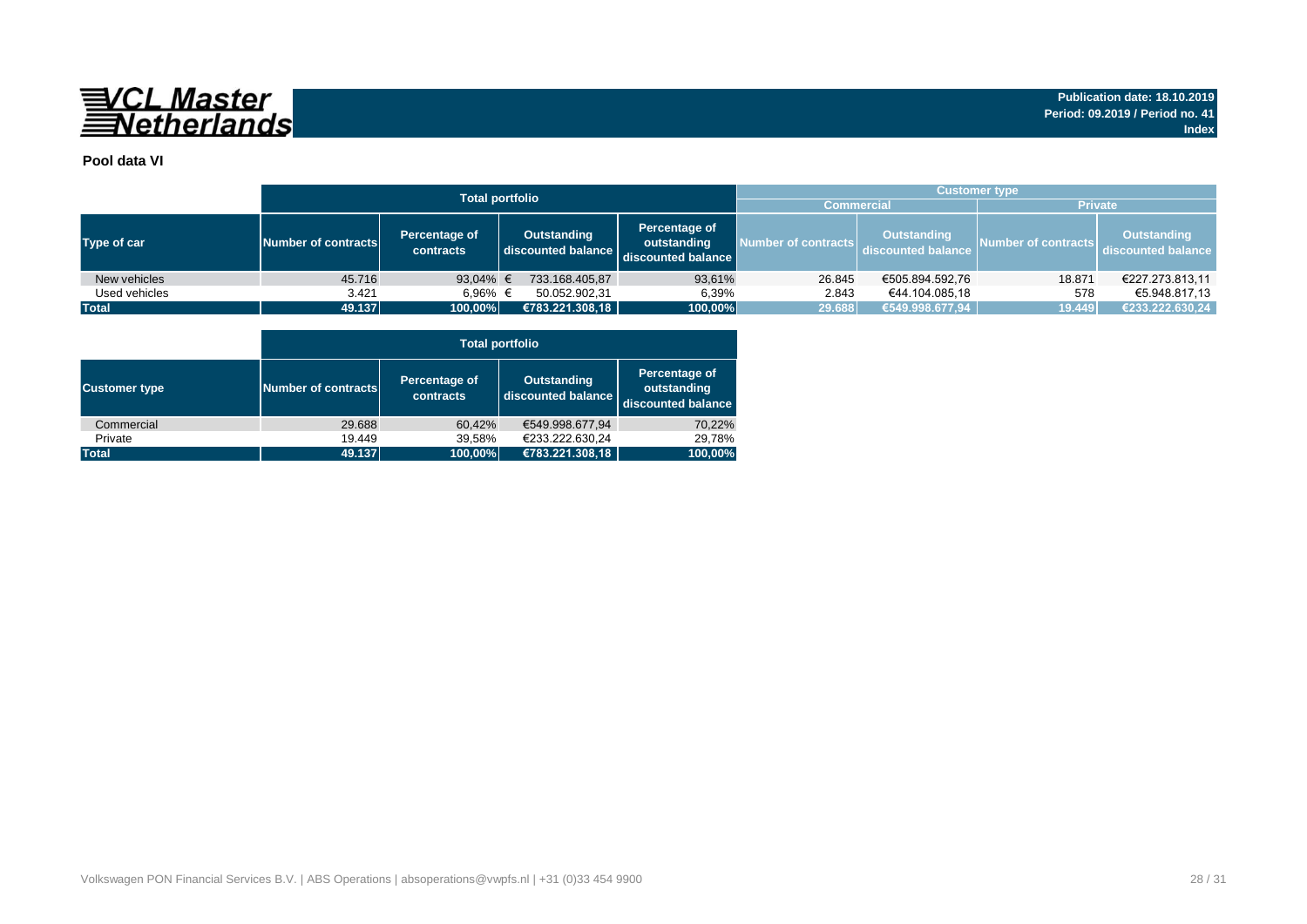**Publication date: 18.10.2019 Period: 09.2019 / Period no. 41 Index**

#### **Pool data VII**

|                            |                        |                                   | <b>Total porfolio</b>                |                                                       |                        | <b>Type of car</b>                                                                                                                             |                     |                                             | Customer type                 |                                      |                |                         |  |  |
|----------------------------|------------------------|-----------------------------------|--------------------------------------|-------------------------------------------------------|------------------------|------------------------------------------------------------------------------------------------------------------------------------------------|---------------------|---------------------------------------------|-------------------------------|--------------------------------------|----------------|-------------------------|--|--|
|                            |                        |                                   |                                      |                                                       | <b>New vehicle</b>     |                                                                                                                                                | <b>Used vehicle</b> |                                             | <b>Commercial</b>             |                                      | <b>Private</b> |                         |  |  |
| Distribution by motor type | Number of<br>contracts | <b>Percentage of</b><br>contracts | Outstanding<br>discounted<br>balance | Percentage of<br>outstanding<br>discounted<br>balance | Number of<br>contracts | <b>Outstanding</b><br>Outstanding<br><b>Number of</b><br>Number of<br>discounted<br>discounted<br>contracts<br>contracts<br>balance<br>balance |                     | <b>Outstanding</b><br>discounted<br>balance | <b>Number of</b><br>contracts | Outstanding<br>discounted<br>balance |                |                         |  |  |
| EA189 (unfixed)            | 199                    | 0.40%                             | 1.574.285.73                         | 0,20%                                                 | 177                    | €1.427.121.66                                                                                                                                  | 22                  | €147.164.07                                 | 191                           | €1.506.746,52                        |                | €67.539.21              |  |  |
| Other                      | 48.938                 | 99.60%                            | € 781.647.022,45                     | 99,80%                                                | 45.539                 | €731.741.284.21                                                                                                                                | 3.399               | €49.905.738.24                              | 29.497                        | €548.491.931.42                      | 19.441         | €233.155.091.03         |  |  |
| <b>Total</b>               | 49.137                 |                                   | 100,00% € 783.221.308,18             | 100,00%                                               |                        | 45.716 € 733.168.405,87                                                                                                                        | 3.421               | \$50.052.902.31]                            |                               | 29.688 € 549.998.677,94              |                | 19.449 € 233.222.630,24 |  |  |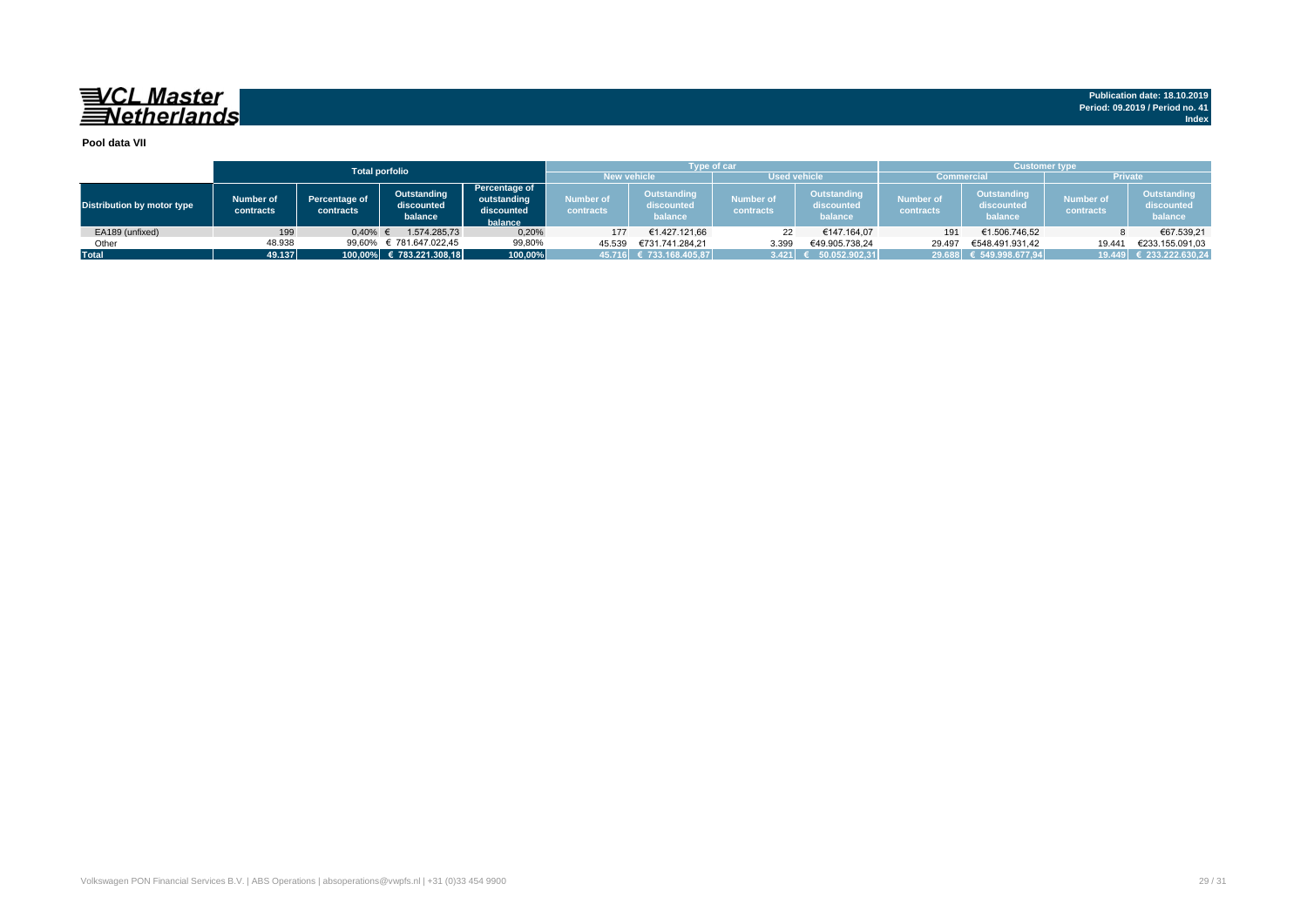

**Publication date: 18.10.2019 Period: 09.2019 / Period no. 41 Index**

#### **Prepayments**

| <b>Reporting period</b> | <b>Unscheduled payments</b> | Discounted balance as of<br>previous period | <b>Periodic CPR</b> | <b>Annualised CPR</b> |
|-------------------------|-----------------------------|---------------------------------------------|---------------------|-----------------------|
| Pool cut                |                             |                                             |                     |                       |
| 31-5-2016               | €498.994,73                 | €254.509.899,87                             | 0,196%              | 2,328%                |
| 30-6-2016               | €90.546,38                  | €255.186.298,49                             | 0,035%              | 0,425%                |
| 31-7-2016               | €630.907,72                 | €346.248.092,83                             | 0,182%              | 2,165%                |
| 31-8-2016               | €149.257,83                 | €347.052.186.47                             | 0,043%              | 0,515%                |
| 30-9-2016               | €118.674,28                 | €409.005.121.41                             | 0,029%              | 0,348%                |
| 31-10-2016              | €200.293,91                 | €408.532.596,90                             | 0,049%              | 0,587%                |
| 30-11-2016              | €145.231,57                 | €443.219.201,18                             | 0,033%              | 0,393%                |
| 31-12-2016              | €149.774,20                 | €443.088.269,96                             | 0,034%              | 0.405%                |
| 31-1-2017<br>28-2-2017  | €427.650,04<br>€161.859,45  | €444.454.906.82<br>€444.520.828.63          | 0,096%<br>0,036%    | 1,149%<br>1,149%      |
| 31-3-2017               | €198.635,00                 | €518.870.496.20                             | 0,038%              | 0,458%                |
| 30-4-2017               | €198.635,00                 | €519.662.281,03                             | 0,044%              | 0,522%                |
| 31-5-2017               | €203.476,68                 | €519.617.330,16                             | 0,039%              | 0,469%                |
| 30-6-2017               | €215.892,12                 | €563.390.649,12                             | 0,038%              | 0,459%                |
| 31-7-2017               | €278.939,02                 | €563.447.253,24                             | 0,050%              | 0,592%                |
| 31-8-2017               | €260.693,26                 | €564.451.015,23                             | 0,046%              | 0,553%                |
| 30-9-2017               | €260.638,06                 | €564.886.419,96                             | 0,046%              | 0,552%                |
| 31-10-2017              | €371.540,38                 | €607.195.061,29                             | 0,061%              | 0,732%                |
| 30-11-2017              | €357.595,85                 | €608.264.526,13                             | 0,059%              | 0,703%                |
| 31-12-2017              | €213.238,36                 | €607.738.186,77                             | 0,035%              | 0,420%                |
| 31-1-2018               | €266.863.21                 | €610.261.221,40                             | 0,044%              | 0,420%                |
| 28-2-2018               | €207.806,81                 | €609.188.553.59                             | 0,034%              | 0,409%                |
| 31-3-2018               | €258.848,87                 | €678.577.121,56<br>€679.633.121,94          | 0,038%              | 0,457%<br>0,388%      |
| 30-4-2018<br>31-5-2018  | €220.346,99<br>€317.533,76  | €679.383.368,60                             | 0,032%<br>0,047%    | 0,559%                |
| 30-6-2018               | €332.395,70                 | €682.057.744,59                             | 0,049%              | 0,583%                |
| 31-7-2018               | €428.306,84                 | €681.400.871,05                             | 0,063%              | 0,752%                |
| 31-8-2018               | €298.903,00                 | €729.483.449,68                             | 0,041%              | 0.491%                |
| 30-9-2018               | €291.001,82                 | €730.002.930.35                             | 0,040%              | 0,477%                |
| 31-10-2018              | €438.303,29                 | €729.555.472,11                             | 0,060%              | 0,719%                |
| 30-11-2018              | €336.082,11                 | €731.216.477.16                             | 0,046%              | 0,550%                |
| 31-12-2018              | €422.275,50                 | €779.821.185,54                             | 0,054%              | 0,648%                |
| 31-1-2019               | €345.901,49                 | €781.505.597,23                             | 0,044%              | 0,530%                |
| 28-2-2019               | €422.923,33                 | €782.044.708,56                             | 0,054%              | 0,647%                |
| 31-3-2019               | €295.964,97                 | €781.771.047,50                             | 0,038%              | 0,453%                |
| 30-4-2019               | €321.329,93                 | €783.576.363,56                             | 0,041%              | 0,491%                |
| 31-5-2019<br>30-6-2019  | €441.659,75<br>€267.669,44  | €783.039.102,35                             | 0,056%              | 0,675%                |
| 31-7-2019               | €496.207,88                 | €785.165.375,75<br>€784.328.413,73          | 0,034%<br>0,063%    | 0,408%<br>0,757%      |
| 31-8-2019               | €352.365,43                 | €784.410.823,59                             | 0,045%              | 0,538%                |
| 30-9-2019               | €411.523,52                 | €784.253.957,32                             | 0,052%              | 0,628%                |
| 31-10-2019              |                             |                                             |                     |                       |
| 30-11-2019              |                             |                                             |                     |                       |
| 31-12-2019              |                             |                                             |                     |                       |
| 31-1-2020               |                             |                                             |                     |                       |
| 29-2-2020               |                             |                                             |                     |                       |
| 31-3-2020               |                             |                                             |                     |                       |
| 30-4-2020               |                             |                                             |                     |                       |
| 31-5-2020               |                             |                                             |                     |                       |
| 30-6-2020<br>31-7-2020  |                             |                                             |                     |                       |
| 31-8-2020               |                             |                                             |                     |                       |
| 30-9-2020               |                             |                                             |                     |                       |
| 31-10-2020              |                             |                                             |                     |                       |
| 30-11-2020              |                             |                                             |                     |                       |
| 31-12-2020              |                             |                                             |                     |                       |
| 31-1-2021               |                             |                                             |                     |                       |
| 28-2-2021               |                             |                                             |                     |                       |
| 31-3-2021               |                             |                                             |                     |                       |
| 30-4-2021               |                             |                                             |                     |                       |
| 31-5-2021               |                             |                                             |                     |                       |
| 30-6-2021               |                             |                                             |                     |                       |
| 31-7-2021<br>31-8-2021  |                             |                                             |                     |                       |
| 30-9-2021               |                             |                                             |                     |                       |
| 31-10-2021              |                             |                                             |                     |                       |
| 30-11-2021              |                             |                                             |                     |                       |
| 31-12-2021              |                             |                                             |                     |                       |

The annualised constant prepayment rate (CPR) of the underlying receivables based upon the most recent periodic CPR. Periodic CPR is equal to the total unscheduled principal received in the most recent period divided by the start of period principal balance. This is then annualised as follows:

1-((1-Periodic CPR)^number of periods in a year)